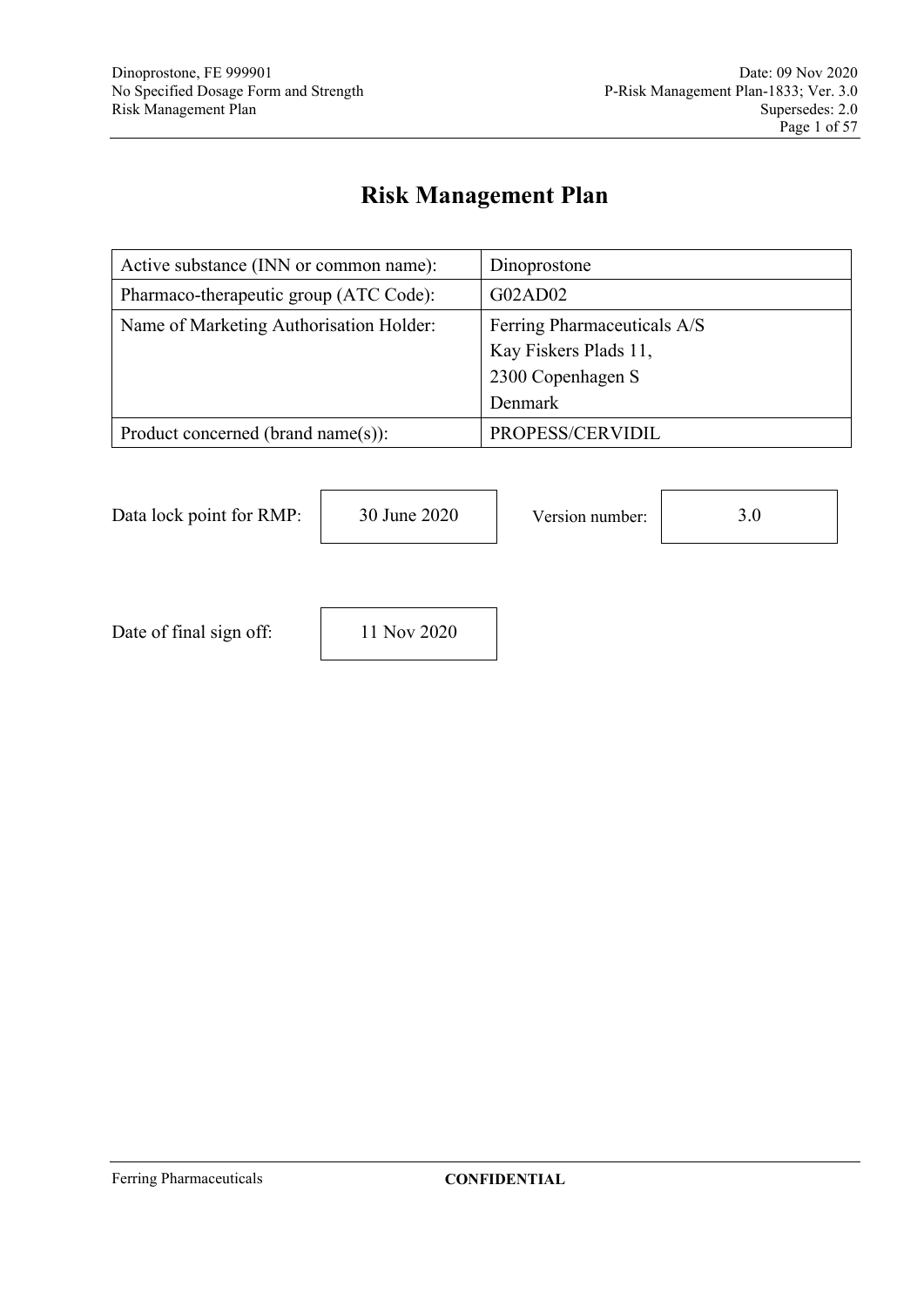| Rationale for submitting an updated<br>RMP:       | Based on the PSUR single assessment<br>(PSUSA/00001104/201909) the safety concerns<br>were recommended to be removed from the RMP.<br>All safety concerns have been re-assessed in light of<br>revision 2 of GVP Module V and important<br>identified risks are removed:<br>Foetal distress<br>Anaphylactoid syndrome of pregnancy<br>Disseminated intravascular coagulation |
|---------------------------------------------------|------------------------------------------------------------------------------------------------------------------------------------------------------------------------------------------------------------------------------------------------------------------------------------------------------------------------------------------------------------------------------|
| Summary of significant changes in this<br>EU-RMP: | Safety concerns:<br>Important identified risks removed from RMP:<br>Foetal distress<br>Anaphylactoid syndrome of pregnancy<br>Disseminated intravascular coagulation<br>Please see Annex 8 for an overview of changes made<br>to the risk management plan over time.                                                                                                         |

### **Other RMP versions under evaluation:**

Not applicable.

#### **Details of the currently approved RMP:**

| Approved with procedure | Date of Approval |
|-------------------------|------------------|
| SE/H/129/001/II/051     | 26 April 2017    |
|                         |                  |

### **QPPV name:** Lene Holdrup

#### **QPPV oversight declaration:**

The content of this RMP has been reviewed and approved by the marketing authorisation holder´s QPPV.

The electronic signature is available on file.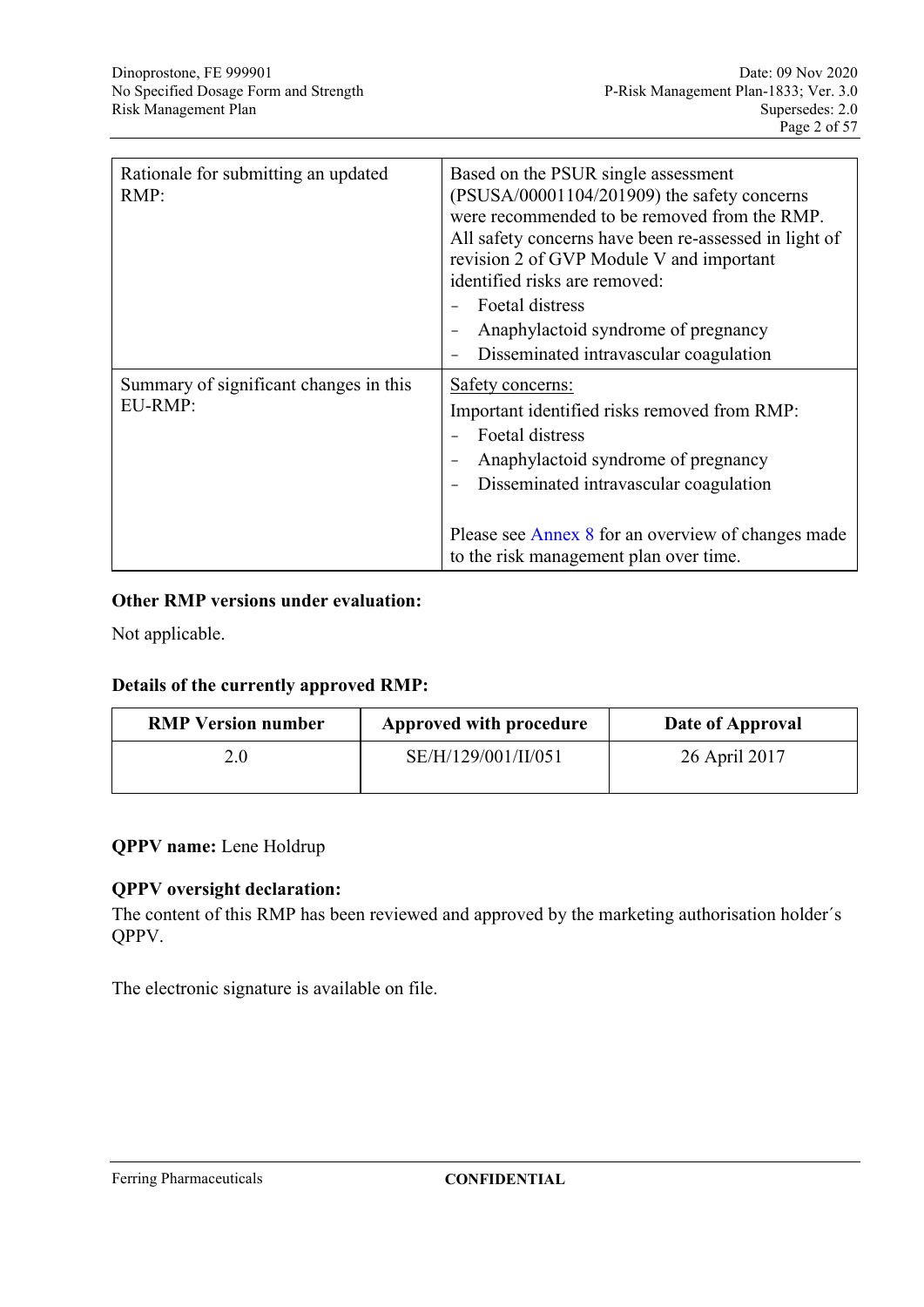### **Part I: Product(s) Overview**

| l avit 1<br>1 all 1 – I Touult Ovel view                      |                                                                                                                                                                                                                                                                                                                                                       |
|---------------------------------------------------------------|-------------------------------------------------------------------------------------------------------------------------------------------------------------------------------------------------------------------------------------------------------------------------------------------------------------------------------------------------------|
| Active substance                                              | Dinoprostone                                                                                                                                                                                                                                                                                                                                          |
| (INN or common name)                                          |                                                                                                                                                                                                                                                                                                                                                       |
| Pharmacotherapeutic group<br>(ATC Code)                       | Oxytocics (G02AD02)                                                                                                                                                                                                                                                                                                                                   |
| Marketing Authorisation                                       | Ferring Pharmaceuticals A/S                                                                                                                                                                                                                                                                                                                           |
| Holder                                                        | Kay Fiskers Plads 11,                                                                                                                                                                                                                                                                                                                                 |
|                                                               | 2300 Copenhagen S                                                                                                                                                                                                                                                                                                                                     |
|                                                               | Denmark                                                                                                                                                                                                                                                                                                                                               |
| Medicinal product to which<br>this RMP refers                 | One $(1)$                                                                                                                                                                                                                                                                                                                                             |
| Invented name $(s)$ in the<br>European Economic Area<br>(EEA) | <b>PROPESS</b>                                                                                                                                                                                                                                                                                                                                        |
| Marketing authorisation<br>procedure                          | Mutual recognition                                                                                                                                                                                                                                                                                                                                    |
| Brief description of the                                      | Chemical class: Oxytocics                                                                                                                                                                                                                                                                                                                             |
| product                                                       | Summary of mode of action:                                                                                                                                                                                                                                                                                                                            |
|                                                               | Ferring dinoprostone is prostaglandin E2 (PGE2) that is a<br>naturally occurring compound found in low concentrations in<br>most tissues of the body. It functions as a local hormone. Local<br>administration of dinoprostone to the cervix results in cervical<br>ripening which then induces the subsequent events which<br>complete labour.       |
|                                                               | Important information about its composition:                                                                                                                                                                                                                                                                                                          |
|                                                               | Ferring dinoprostone consists of a synthetic polymer slice<br>containing10 mg dinoprostone. The slice is contained within the<br>pouch of a knitted polyester retrieval system, which has been<br>irradiated prior to insertion of the polymer slice. No materials<br>used in the synthesis of Ferring dinoprostone are of animal or<br>human origin. |
| Hyperlink to the Product<br>Information                       | 1.3.1 SmPC                                                                                                                                                                                                                                                                                                                                            |
| Indication in the EEA                                         | Initiation of cervical ripening in patients, at term (from 37<br>completed weeks of gestation).                                                                                                                                                                                                                                                       |
| Dosage in the EEA                                             | Ferring dinoprostone is available as a vaginal delivery system<br>containing 10 mg dinoprostone. A single administration of<br>Ferring dinoprostone is recommended.                                                                                                                                                                                   |

#### **Table 1 Part I – Product Overview**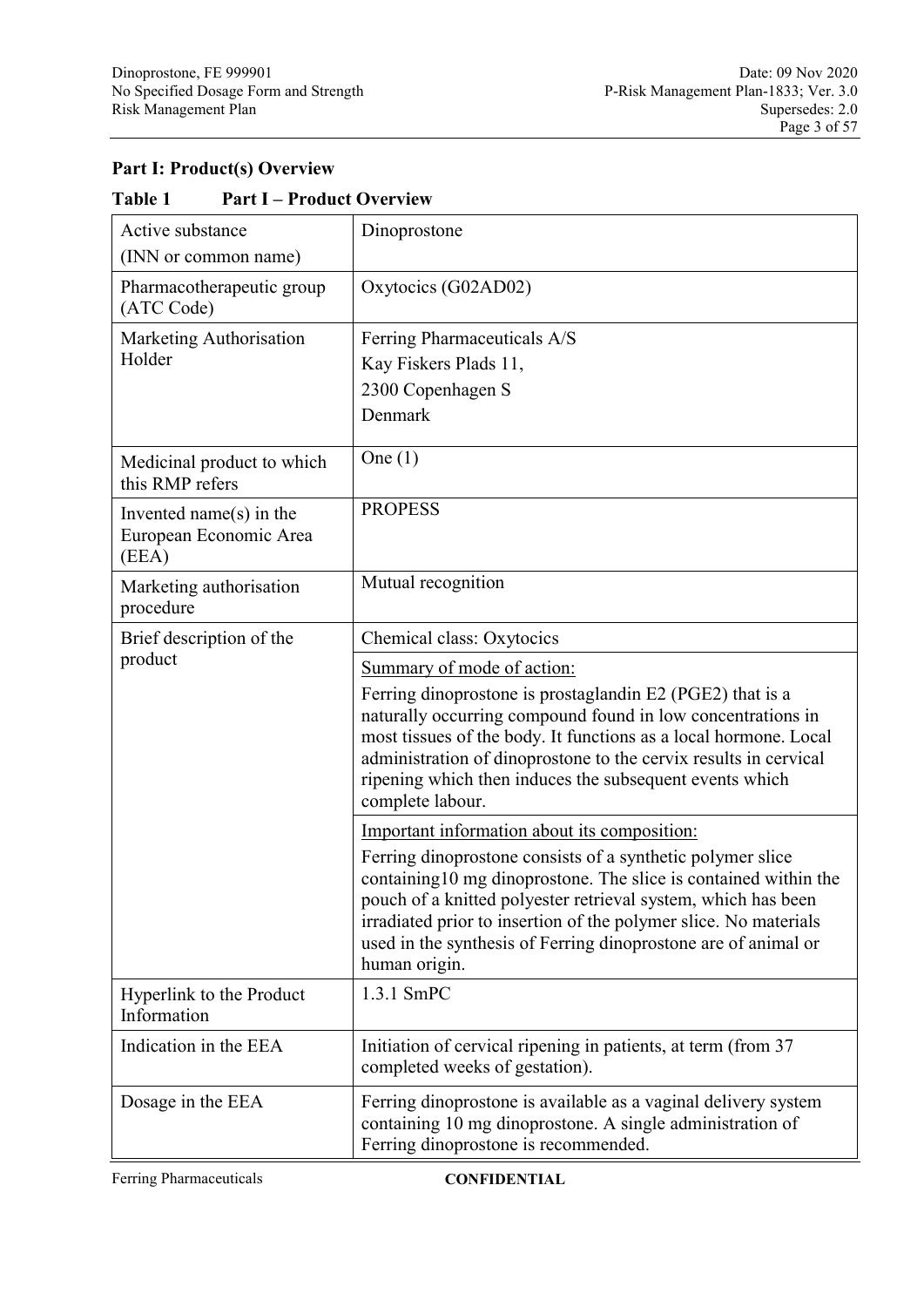|                                                                          | Posology<br>One vaginal delivery system administered high into the posterior<br>vaginal fornix. |
|--------------------------------------------------------------------------|-------------------------------------------------------------------------------------------------|
| Pharmaceutical form and<br>strength                                      | Vaginal delivery system, containing 10 mg dinoprostone                                          |
| Is/will the product be subject<br>to additional monitoring in<br>the EU? | N <sub>0</sub>                                                                                  |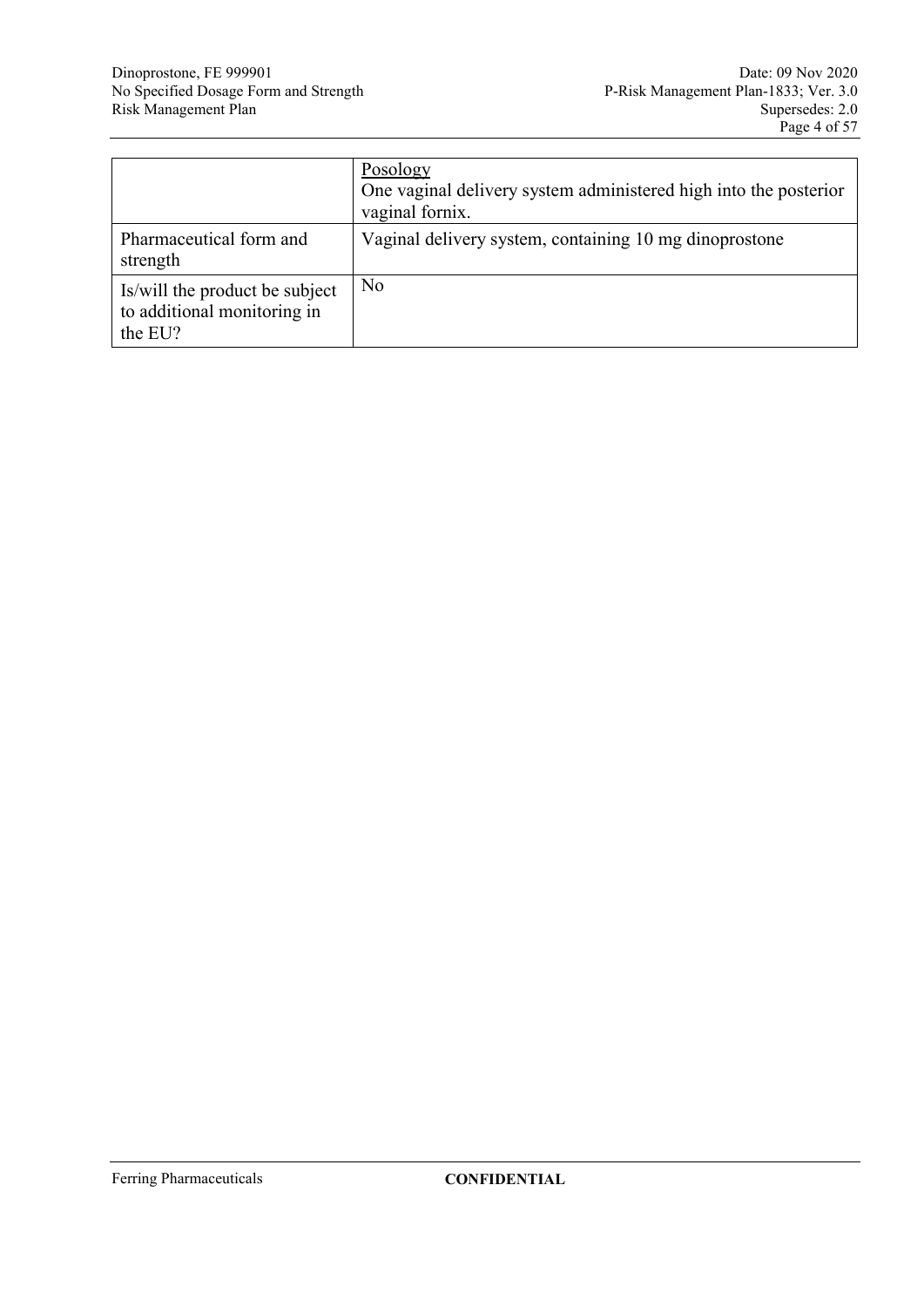# **Part II: Safety specification**

Ferring dinoprostone vaginal delivery system is registered under the trade names PROPESS and CERVIDIL and in this report, the term dinoprostone refers to these two names collectively.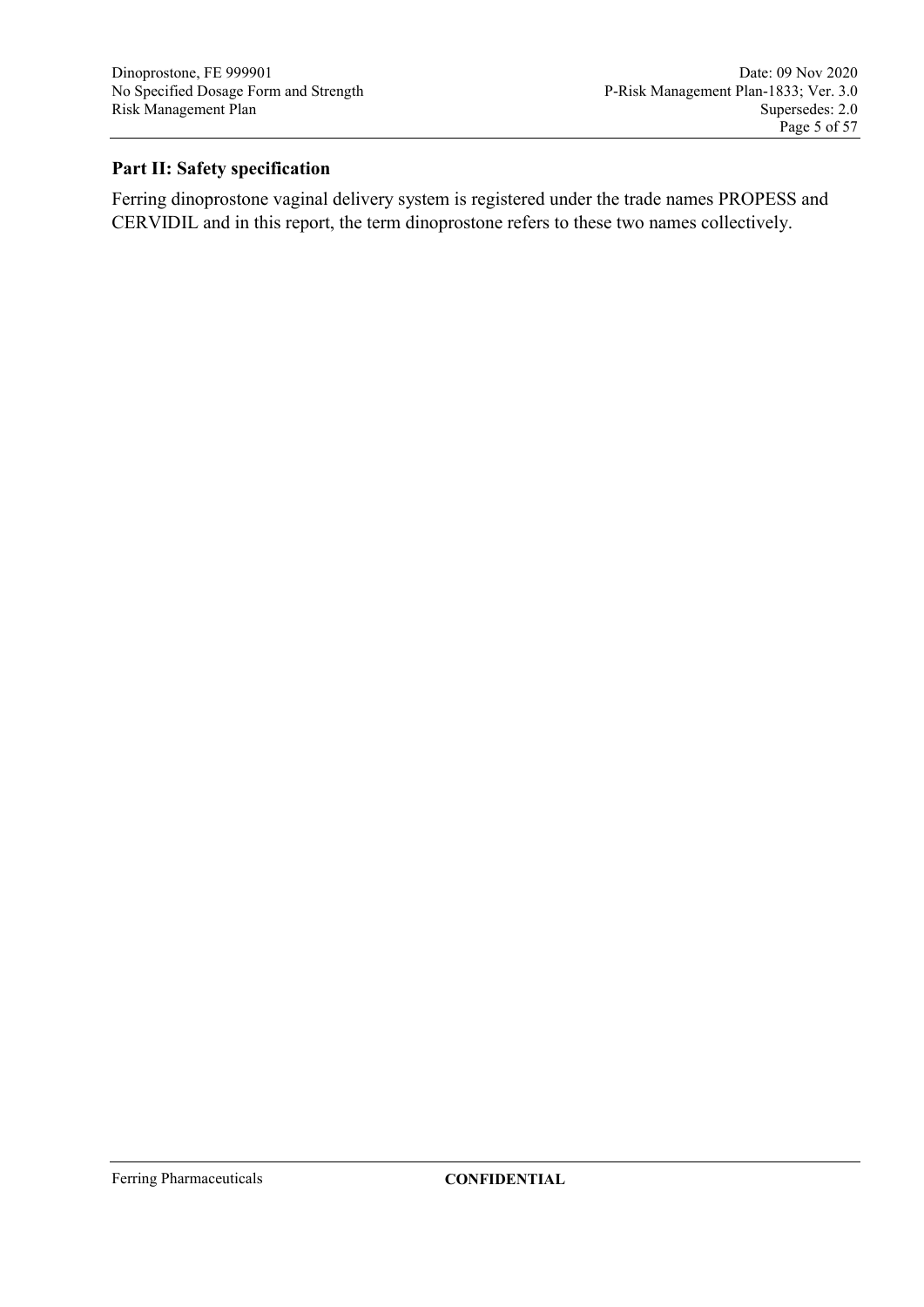# **Part II: Module SI - Epidemiology of the indication and target population Indication**

In the EEA Ferring dinoprostone has the following indication approved: Initiation of cervical ripening in patients, at term (from 37 completed weeks of gestation).

### **Incidence and prevalence:**

<span id="page-5-0"></span>There is a wide variation in the rate of induced labour between European countries. In 2013, rates of induced labour among nulliparous women varied from 13.8% in Sweden to 35.9% in Ireland and from 8.2% in Sweden to 28.[1](#page-52-0)% in Malta among multiparous women<sup>1</sup>. The latest birth data from the United States for 2018 show that 27.1% of all pregnant women required medical intervention to induce labour<sup>[2](#page-52-1)</sup>, an increase compared to birth data for 2017  $(25.7\%)^3$  $(25.7\%)^3$ . In England, in 2004–05, one in every five deliveries was induced compared to 33% in 2018–19 suggesting that the proportion of labour induction has been steadily increasing<sup>[4](#page-52-3)[,5](#page-52-4)</sup>. It is estimated that about 50% of women who require labour induction also require cervical ripening. For rates per country see [Table 2.](#page-5-1)

| Country                 | <b>Induction of Labour</b>                          |             |  |
|-------------------------|-----------------------------------------------------|-------------|--|
|                         | (% of respective nulliparous or multiparous births) |             |  |
|                         | Nulliparous                                         | Multiparous |  |
| Belgium                 | 29.7                                                | 26.3        |  |
| Denmark                 | 31.9                                                | 24.5        |  |
| Finland                 | 23.0                                                | 19.3        |  |
| Germany, State of Hesse | 23.7                                                | 17.3        |  |
| Ireland                 | 35.9                                                | 23.0        |  |
| Malta                   | 33.0                                                | 28.1        |  |
| <b>Netherlands</b>      | 33.3                                                | 25.3        |  |
| Norway                  | 19.7                                                | 15.2        |  |
| Sweden                  | 13.8                                                | 8.2         |  |
| United Kingdom, England | 27.2                                                | 21.2        |  |

Note: The countries presented in [Table 2](#page-5-1) is the data available.

<span id="page-5-1"></span>**Table 2 Rates of labour induction in European countries[1](#page-5-0)**

### **Demographics of the population in the authorised indication – age, gender, racial and/or ethnic origin and risk factors for the disease:**

Women undergoing induction of labour tend to be older, primarily as the incidence of pre-existing comorbidities increases with age and, as a consequence, the risks related to expectant management of delivery at term pregnancies<sup>[6](#page-52-5)[,7](#page-52-6)</sup>. Common reasons for induction include postdate pregnancy, hypertension, pre-eclampsia, maternal diabetes, premature rupture of membranes and foetal growth restriction. Prolonged pregnancy (47%) and maternal hypertensive disorders (19%) are the major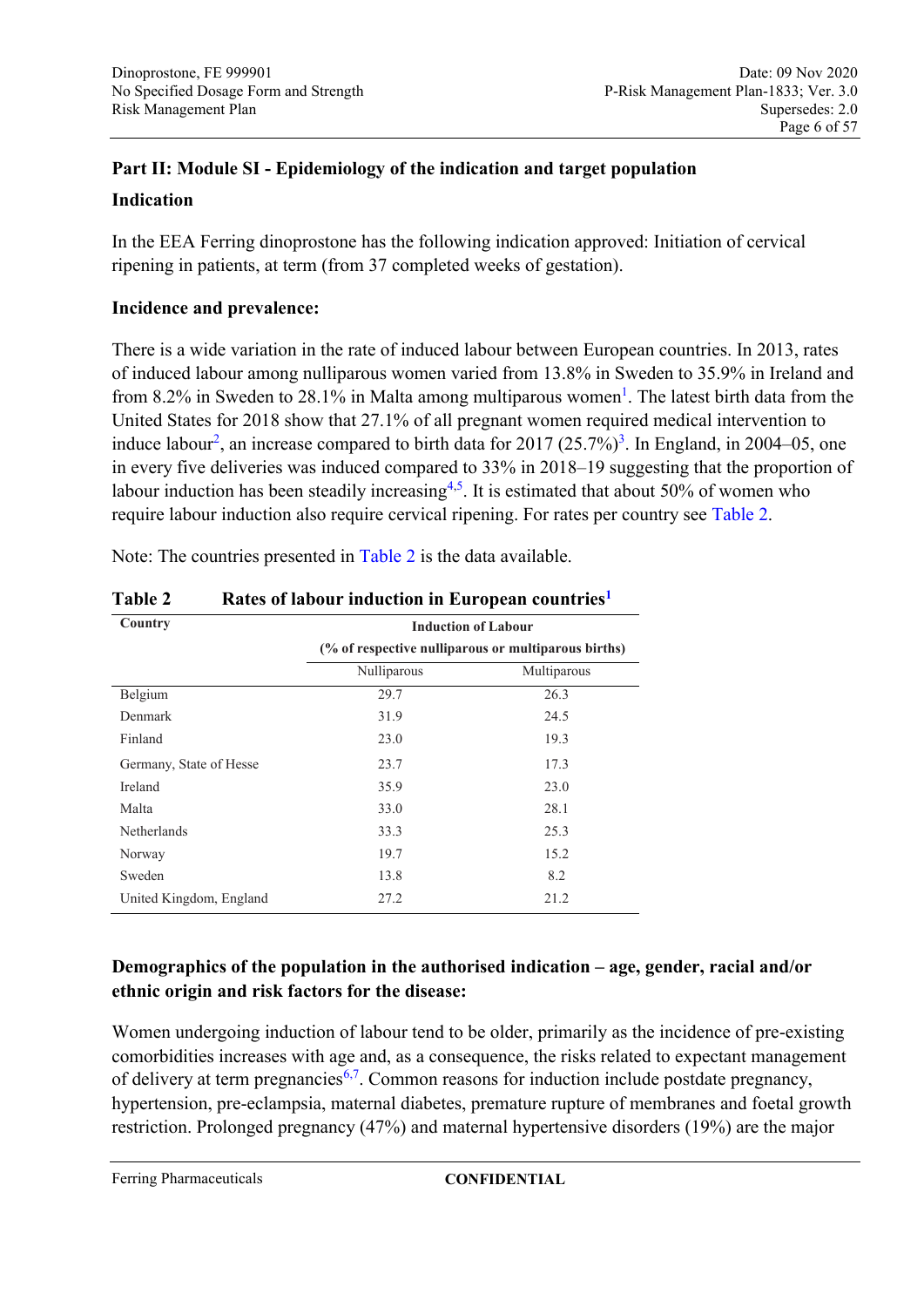indications in the UK. In a clinical study conducted in Italy, 24% of inductions were classified as elective and 24% as due to prolonged pregnancy<sup>[8](#page-52-7)</sup>. In a US study in women with unfavourable cervix who required cervical ripening, prolonged pregnancy accounted for 32% of the subjects and elective and gestational hypertension for about 12% each<sup>[9](#page-52-8)</sup>. In this randomised controlled trial mean age was 26 years at induction, however, women aged <18 years were excluded.

### <span id="page-6-0"></span>**The main existing treatment options:**

Pharmacological and mechanical methods are used for cervical ripening. The latter can be an inflatable balloon catheter inserted in the cervix, such as a Foley catheter or a device specifically developed and approved for the purpose of cervical ripening, the Cock catheter. The pharmacological methods in use are various preparations of prostaglandins, misoprostol (PGE1) and dinoprostone (PGE2). Non-Ferring dinoprostone is marketed as vaginal tablets, vaginal gel and intracervical gel.

### **Natural history of the indicated condition in the untreated population, including mortality and morbidity:**

As a pregnancy continues beyond the term, the risk of both adverse events in the mother and the risk of foetal or perinatal death increases. A national register-based study in Denmark between 1978 and 1993 involving 77,956 post-term and 34,140 term singleton spontaneous deliveries showed an overall risk of perinatal death of 0.4% in the post-term group compared to 0.3% in the term group<sup>[10](#page-52-9)</sup>. In a Cochrane review of 19 trials with a total of 7,984 women, excluding deaths due to congenital anomalies, there were no perinatal deaths in the labour induction group compared to nine deaths in the expectant management group<sup>[11](#page-52-10)</sup>. A multicenter randomised controlled trial conducted in the Netherlands showed that induction of labour was associated with a lower risk of poor maternal outcome, which was mainly related to progression to severe disease, than was expectant monitoring $^{12}$  $^{12}$  $^{12}$ .

#### **Important co-morbidities:**

Ferring dinoprostone is not indicated for a disease per se. It facilitates induction of labour where cervical ripening for unfavourable cervix is required. The need for induction can be due to a medical condition of the pregnant woman such as diabetes, preeclampsia, hypertension, deep vein thrombosis or a condition related to the foetus including oligohydramnios, reduced foetal movement and intrauterine growth restriction $13,14$  $13,14$ . Prolonged pregnancy in such cases poses different risks dependent on the type of condition.

In general, induction of labour is sought to prevent a worsening of the condition or the occurrence of an event, such as eclampsia in women with preeclampsia or pulmonary embolus in women with deep vein thrombosis. Other indications for induction of labour include the conditions, which are at increased risk of intra-uterine foetal death, such as intra-uterine growth retardation, oligohydramnios or reduced foetal movement.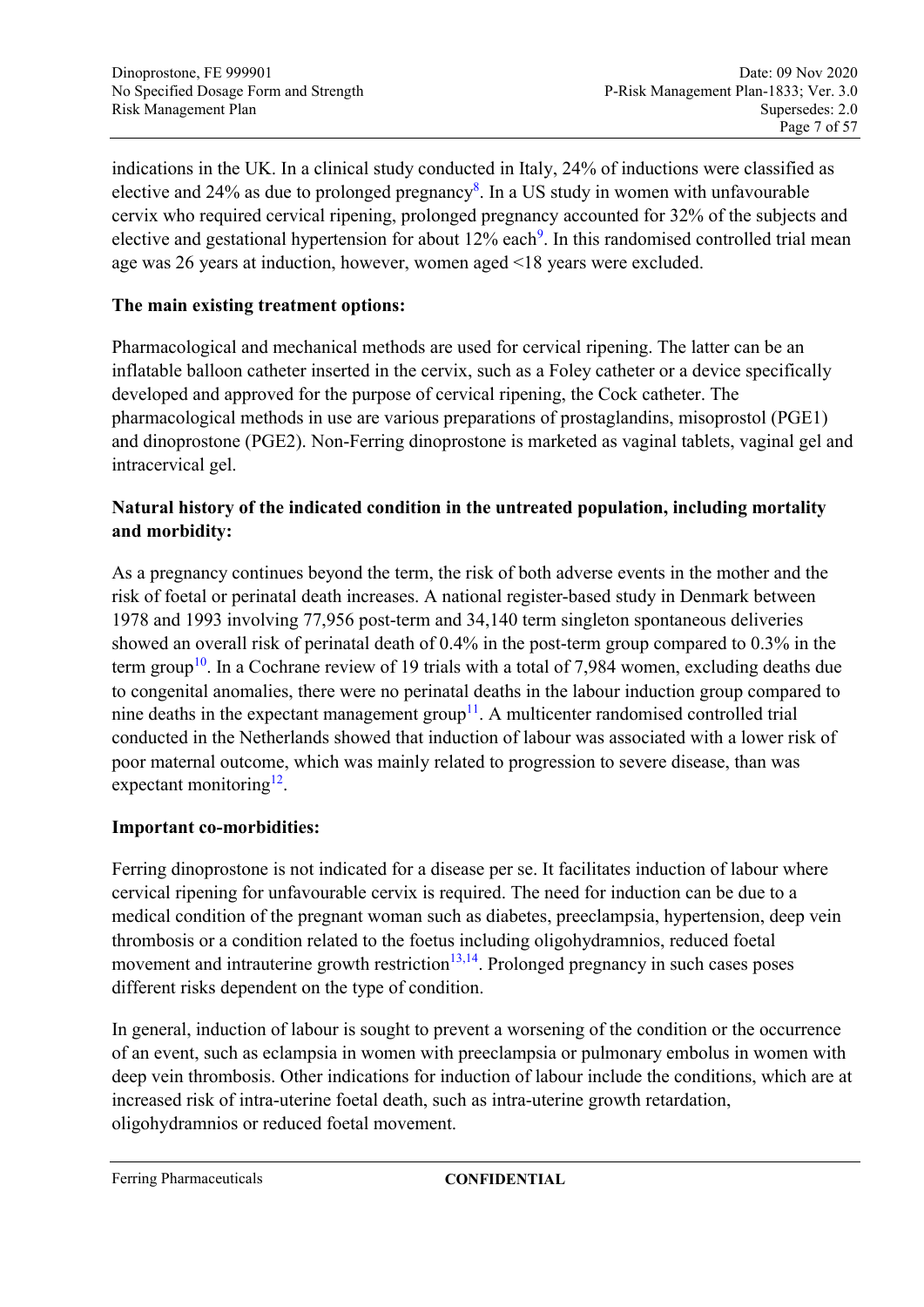The frequencies of the most common medical conditions, maternal or foetal, expressed as primary reason for induction, in a US stud[y](#page-6-0)<sup>9</sup> ( $n=1,358$ ) in women with unfavourable cervix who required cervical ripening are presented in [Table 3.](#page-7-0)

#### <span id="page-7-0"></span>**Table 3 Incidence of co-morbidities expressed as primary reason for induction, Miso-Obs 303**[15](#page-53-3)

| Hypertension incl. pregnancy induced hypertension | $12.2\%$ |
|---------------------------------------------------|----------|
| Preeclampsia                                      | $9.6\%$  |
| Diabetes                                          | $6.7\%$  |
| Prolonged pregnancy (more than 40 weeks)          | 32.2%    |
| <b>IUGR</b>                                       | $5.2\%$  |
| Non-reassuring CTG                                |          |
| Decreased foetal movement                         | $0.7\%$  |
| <b>PROM</b>                                       | 3.5%     |
| Foetal macrosomia                                 | $0.3\%$  |
| Oligohydramniosis                                 | 8.9%     |
| Maternal haematological factor                    | $0.4\%$  |
| Cholestasis                                       | 1.3%     |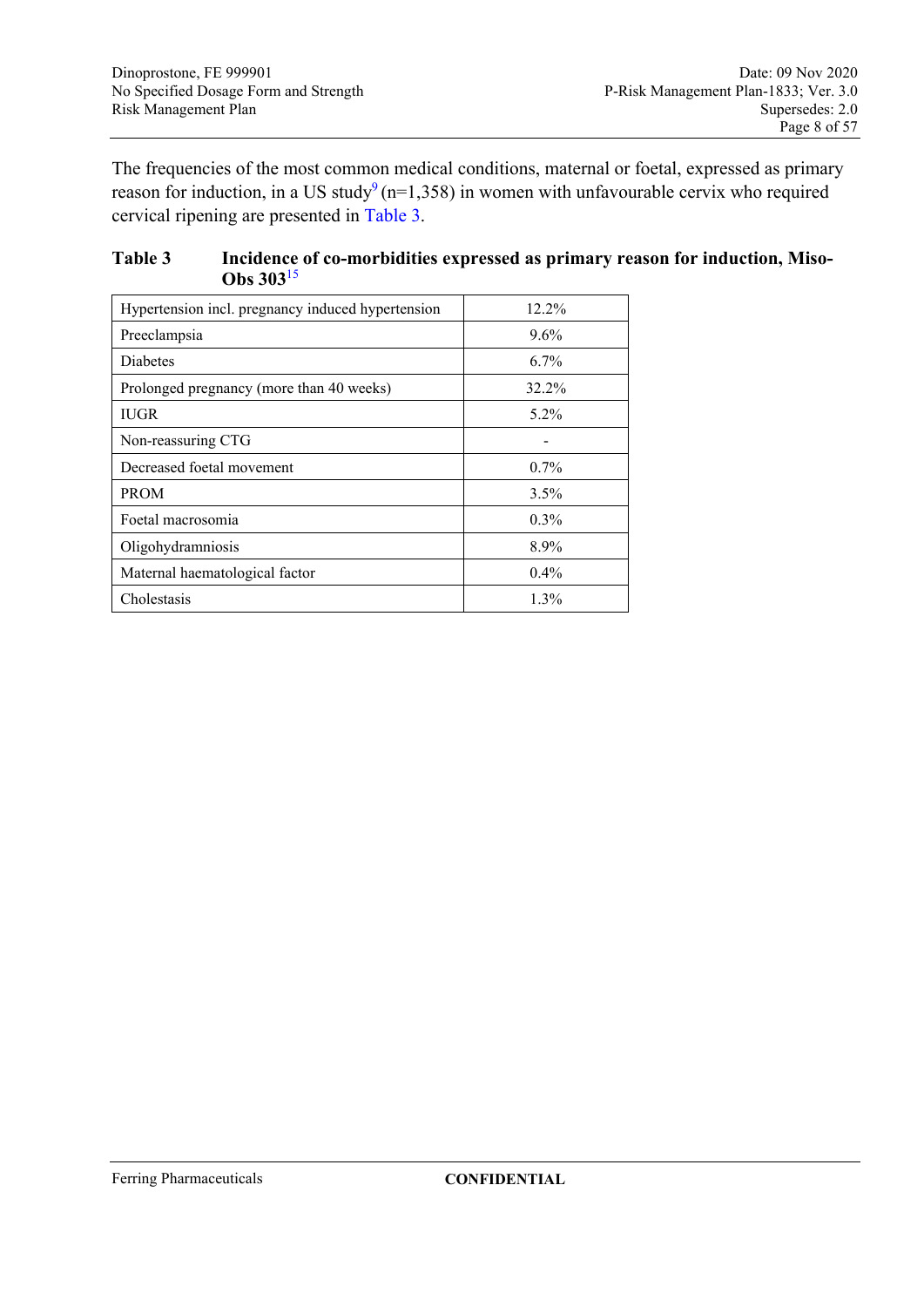### **Part II: Module SII - Non-clinical part of the safety specification**

Most of the available toxicological data on PGE2 are based on the experience of the former Upjohn Company products PROSTIN E2 and PREPIDIL for cervical ripening.

| Table 4 |                                               |  |
|---------|-----------------------------------------------|--|
|         | Key safety findings from non-clinical studies |  |

| Key Safety findings (from non-clinical studies)                                                                                                                                                                                                                                                                                                                                                                     | <b>Relevance to human usage</b>                                                                                                                                                                                                                                     |  |  |
|---------------------------------------------------------------------------------------------------------------------------------------------------------------------------------------------------------------------------------------------------------------------------------------------------------------------------------------------------------------------------------------------------------------------|---------------------------------------------------------------------------------------------------------------------------------------------------------------------------------------------------------------------------------------------------------------------|--|--|
| <b>Single-dose toxicity</b>                                                                                                                                                                                                                                                                                                                                                                                         |                                                                                                                                                                                                                                                                     |  |  |
| Several of the exaggerated pharmacological effects<br>of PGE2 that may be expected at high exposure<br>levels were demonstrated. However, all findings<br>were in line with the expected biological activity of<br>the active component. The single dose toxicity<br>studies did not reveal any new toxicological<br>findings that may be of concern in the clinical use<br>of Ferring dinoprostone.                | The safety pharmacology and single dose<br>toxicity data have shown a good safety<br>profile for single administration of Ferring<br>dinoprostone, which is confirmed by the<br>clinical experience with only few signs of<br>PGE2-related systemic adverse events. |  |  |
| <b>Repeated-dose toxicity</b>                                                                                                                                                                                                                                                                                                                                                                                       |                                                                                                                                                                                                                                                                     |  |  |
| A wide range of treatment-related effects were seen<br>in these studies however, all of the findings were in<br>line with the expected biological activity of the<br>active component of Ferring dinoprostone and were<br>in agreement with previously reported data for the<br>active substance.                                                                                                                   | No concerned raised.                                                                                                                                                                                                                                                |  |  |
| <b>Reproductive toxicity</b>                                                                                                                                                                                                                                                                                                                                                                                        |                                                                                                                                                                                                                                                                     |  |  |
| The perinatal development toxicity study was<br>designed with a perinatal treatment schedule and<br>subsequent effects hereof on pre- and post-natal<br>development. Only minor effects were seen on<br>parent females during the dosing period at a release<br>rate 16 times that of humans. No effects on litters or<br>development of offspring were seen at the same<br>release rate (16 times that of humans). | The reproductive toxicity study has not<br>revealed any new data that may impact the<br>clinical use of Ferring dinoprostone, also it<br>demonstrates that a reasonable safety<br>margin is achievable through the use of a<br>controlled release PGE2 formulation. |  |  |
| <b>Nephrotoxicity</b>                                                                                                                                                                                                                                                                                                                                                                                               |                                                                                                                                                                                                                                                                     |  |  |
| No signs of nephrotoxicity were observed in any<br>study.                                                                                                                                                                                                                                                                                                                                                           | No concerns raised.                                                                                                                                                                                                                                                 |  |  |
| Hepatotoxicity                                                                                                                                                                                                                                                                                                                                                                                                      |                                                                                                                                                                                                                                                                     |  |  |
| No signs of hepatotoxicity were observed in any<br>study.                                                                                                                                                                                                                                                                                                                                                           | No concerns raised.                                                                                                                                                                                                                                                 |  |  |
| Carcinogenicity                                                                                                                                                                                                                                                                                                                                                                                                     |                                                                                                                                                                                                                                                                     |  |  |
| No carcinogenicity studies have been performed.                                                                                                                                                                                                                                                                                                                                                                     | No concerns expected.                                                                                                                                                                                                                                               |  |  |
| Genotoxicity                                                                                                                                                                                                                                                                                                                                                                                                        |                                                                                                                                                                                                                                                                     |  |  |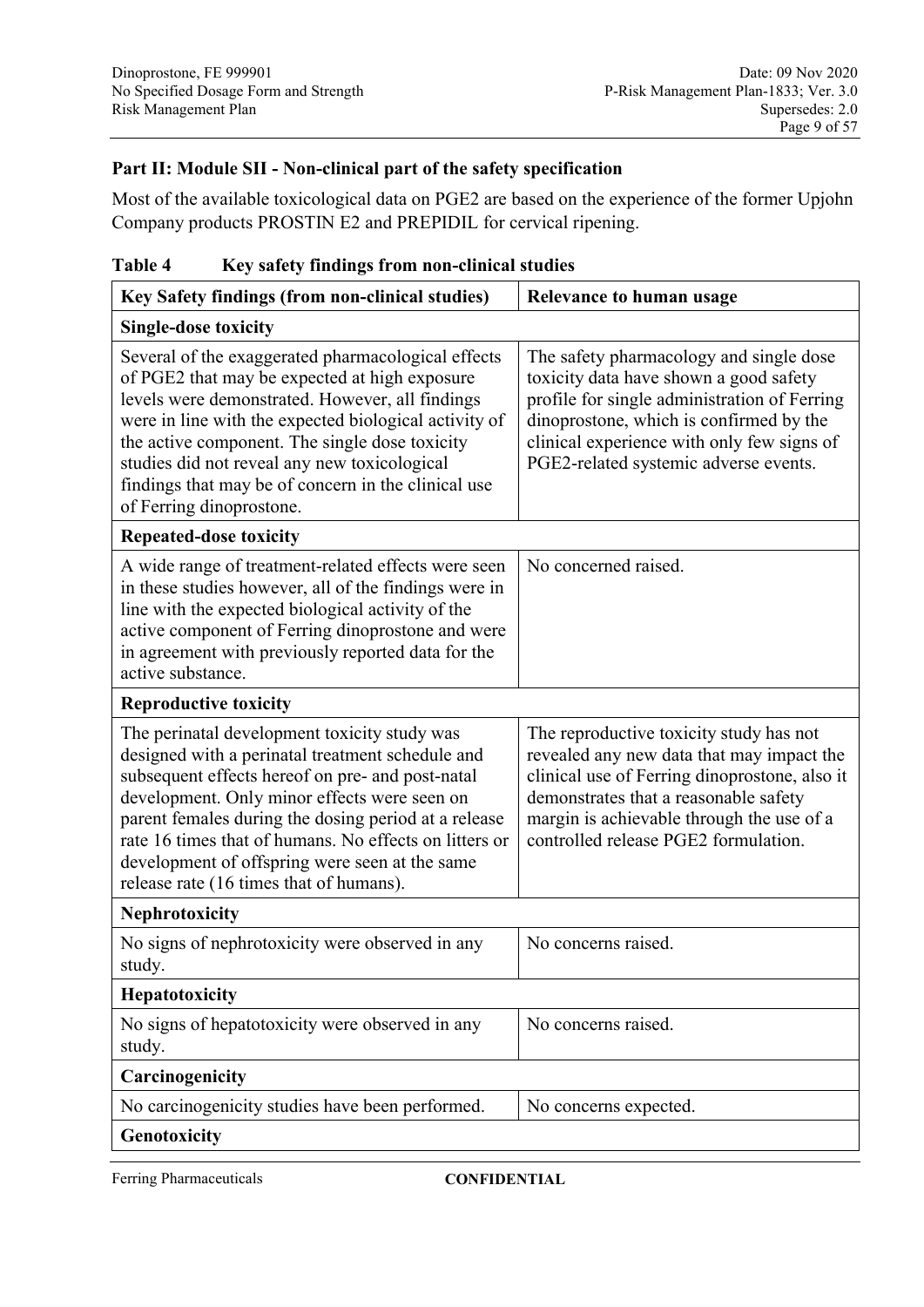| No genotoxicity studies have been performed.                                                                                                                                                                                                                                                                                                                                                                                                                                                                                                                                                                                                                                                                                                                                                                                                                                                                                  | No concerns expected.                                                                                                                                                                                                                                                                                                                                                                                                                                                                              |  |
|-------------------------------------------------------------------------------------------------------------------------------------------------------------------------------------------------------------------------------------------------------------------------------------------------------------------------------------------------------------------------------------------------------------------------------------------------------------------------------------------------------------------------------------------------------------------------------------------------------------------------------------------------------------------------------------------------------------------------------------------------------------------------------------------------------------------------------------------------------------------------------------------------------------------------------|----------------------------------------------------------------------------------------------------------------------------------------------------------------------------------------------------------------------------------------------------------------------------------------------------------------------------------------------------------------------------------------------------------------------------------------------------------------------------------------------------|--|
| Mechanism for drug interactions and systemic exposure                                                                                                                                                                                                                                                                                                                                                                                                                                                                                                                                                                                                                                                                                                                                                                                                                                                                         |                                                                                                                                                                                                                                                                                                                                                                                                                                                                                                    |  |
| The non-clinical studies performed via the vaginal<br>route at clinically relevant dose level demonstrated<br>minimal transfer of radioactivity to the uterus,<br>foetus and placenta indicating that the Ferring<br>dinoprostone formulation does not possess a high<br>risk of precipitating uterine overstimulation or<br>foetal distress, which are well known adverse<br>effects of PGE2 preparations. Furthermore, tissue<br>distribution studies performed also appear to<br>indicate that any PGE2 absorbed into the systemic<br>circulation from the Ferring dinoprostone vaginal<br>delivery system will be rapidly inactivated and<br>excreted in the manner expected for this<br>prostaglandin. Since dinoprostone is rapidly<br>metabolised primarily in the local tissues and does<br>not interact with cytochrome P450 enzyme systems,<br>the potential for drug-drug interactions is<br>considered to be low. | A low systemic exposure of dinoprostone<br>should be expected with the recommended<br>treatment. No drug-drug interactions<br>should be expected.                                                                                                                                                                                                                                                                                                                                                  |  |
| <b>General safety pharmacology</b>                                                                                                                                                                                                                                                                                                                                                                                                                                                                                                                                                                                                                                                                                                                                                                                                                                                                                            |                                                                                                                                                                                                                                                                                                                                                                                                                                                                                                    |  |
| Safety pharmacology revealed effects like<br>diarrhoea, body temperature changes, increased<br>heart rate and respiration, contractions in isolated<br>ileum and slight diuretic effects. Most of the<br>changes seen in the studies can be attributed to<br>primary pharmacology of this PGE2 prostaglandin.                                                                                                                                                                                                                                                                                                                                                                                                                                                                                                                                                                                                                 | Safety pharmacology investigations have<br>not revealed any previously unknown<br>effects of PGE2 of which clinicians who<br>use this substance are not already aware.                                                                                                                                                                                                                                                                                                                             |  |
| High exposure rates were used in many of the pre-<br>clinical studies without adverse effects, these often<br>being large multiples of the exposure rates that are<br>encountered in human use.                                                                                                                                                                                                                                                                                                                                                                                                                                                                                                                                                                                                                                                                                                                               | The short period of exposure in the clinical<br>setting (up to 24 hours), the controlled<br>release characteristics of the formulation<br>and the ability to retrieve the dosage form<br>rapidly should an adverse event occur, all<br>give reassurance that 'over-dosing' is very<br>unlikely to occur. It is therefore concluded<br>that there is a very low risk of any of the<br>effects described in the nonclinical studies<br>occurring in routine clinical use of Ferring<br>dinoprostone. |  |
| A local tolerance study in rabbits reveal a slight<br>exacerbation of the spontaneous findings of oedema<br>and cellular infiltration in the vaginal mucosa by<br>Ferring dinoprostone at a PGE2 exposure rate<br>(mg/kg/hour) about twice that in human. These<br>changes may be related to local pharmacological                                                                                                                                                                                                                                                                                                                                                                                                                                                                                                                                                                                                            | Local tolerance investigations of the active<br>component and the carrier-system have not<br>revealed clinically significant signs of a<br>local irritation potential of Ferring<br>dinoprostone on the vaginal mucosa.                                                                                                                                                                                                                                                                            |  |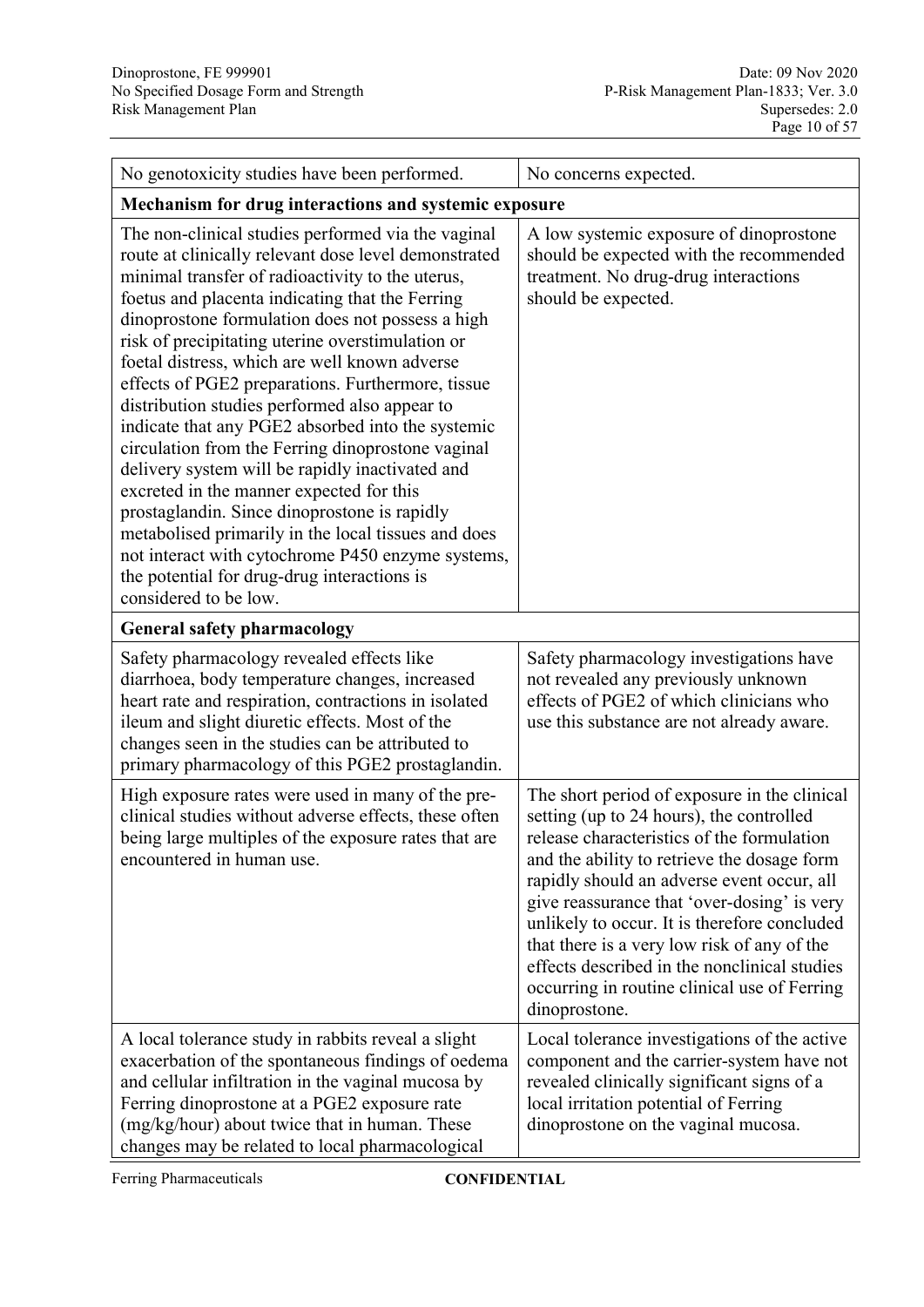| effects of the prostaglandin, and being slight in<br>degree, are not considered to be of any major<br>toxicological importance.                                                                                                                                                                                                                                                                                                                             |                                                                                                                   |
|-------------------------------------------------------------------------------------------------------------------------------------------------------------------------------------------------------------------------------------------------------------------------------------------------------------------------------------------------------------------------------------------------------------------------------------------------------------|-------------------------------------------------------------------------------------------------------------------|
| The non-clinical studies performed with the<br>hydrogel polymer, and the polyester polymer have<br>not demonstrated any toxicological or local<br>tolerance effects of concern. The novel retrieval<br>system is made from polyester of medical grade.<br>The results of the standard tests presented and its<br>long established use in vascular grafts, for example,<br>lead to the conclusion that there is nothing of<br>concern with regard to safety. | No adverse effects should be expected<br>from the hydrogel polymer and the<br>polyester polymer retrieval system. |

#### **Conclusion on non-clinical data:**

The safety profile of dinoprostone is well-established. The non-clinical data and the safety profile of Ferring dinoprostone and the polyester retrieval system presented, support the short and controlled exposure of women at term to PGE2 using this vaginal delivery system. No data have been generated that raise any significant concerns from a pharmacological or toxicological view point, and the available non-clinical data support the use of Ferring dinoprostone in the approved indication. In view of the considerable clinical experience with PGE2 over many years, further preclinical experimentation is not warranted to define the toxicity profile of the PGE2-impregnated vaginal delivery system. The toxicology studies with Ferring dinoprostone indicate a safe product at the intended human dosages as confirmed by its clinical use.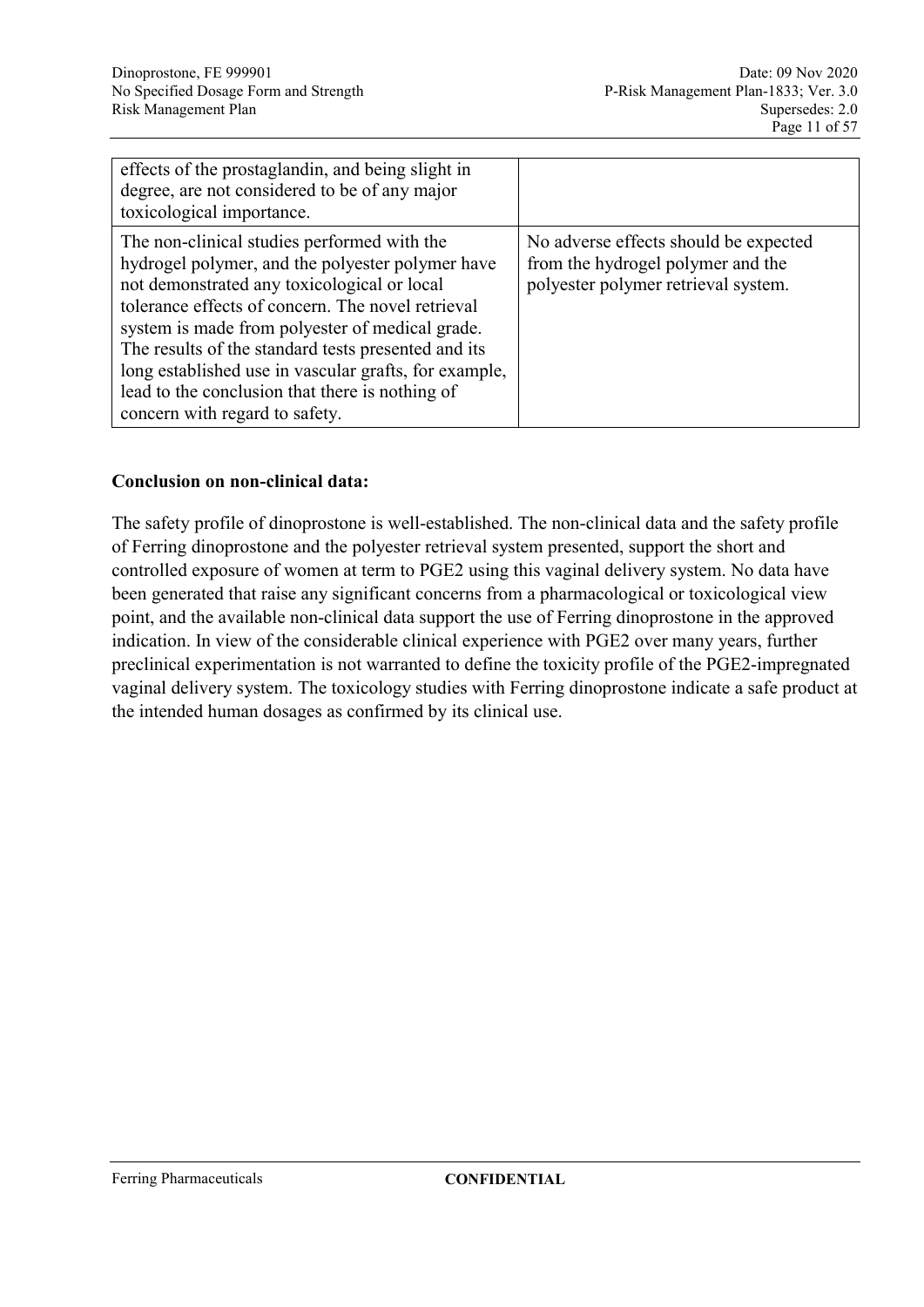### **Part II: Module SIII - Clinical trial exposure**

The cumulative exposure to Ferring dinoprostone in completed clinical trials during the clinical development programme up to 30 June 2020, is estimated to 2,424 subjects (see [Table 5\)](#page-11-1).

| <b>Treatment</b> | <b>Number of Subjects</b> |
|------------------|---------------------------|
| Ferring IMP      | 2,424                     |
| Comparator       | 1,861                     |
| Placebo          | 394                       |

<span id="page-11-1"></span>

| Table 5 |  |  |  |  | Estimated cumulative subject exposure from clinical trials |
|---------|--|--|--|--|------------------------------------------------------------|
|---------|--|--|--|--|------------------------------------------------------------|

|                  |                          |                |                          | <b>Clinical trials</b>   |                                    |                    |                          |                                                 |                                                 |
|------------------|--------------------------|----------------|--------------------------|--------------------------|------------------------------------|--------------------|--------------------------|-------------------------------------------------|-------------------------------------------------|
|                  | 101-003                  | 101-103        | 101-801                  | 000262                   | PRO-<br>$002/-003/$<br>$-004/-005$ | Miso-<br>$Obs-004$ | Miso-<br>Obs-303         | <b>SOFTNES</b><br>(FE999901<br>CS <sub>01</sub> | Open<br>uncontrolled<br>trials (incl.<br>000261 |
| <b>Treatment</b> |                          |                |                          |                          | <b>Number of subjects</b>          |                    |                          |                                                 |                                                 |
| Ferring IMP      | 176                      | 42             | 102                      | 57                       | 243                                | 436                | 680                      | 89                                              | 599                                             |
| Comparator 1     |                          | ۰              |                          | $\overline{\phantom{a}}$ | 233                                | 443                | 678                      | 79                                              | $\overline{\phantom{0}}$                        |
| Comparator 2     | $\overline{\phantom{a}}$ | $\blacksquare$ | $\overline{\phantom{0}}$ | $\overline{\phantom{0}}$ | $\blacksquare$                     | 428                | $\overline{\phantom{0}}$ | $\overline{\phantom{0}}$                        | $\overline{\phantom{0}}$                        |
| Placebo          | 195                      | 39             | 104                      | 56                       | -                                  | ۰.                 | $\overline{ }$           |                                                 |                                                 |
| <b>Total</b>     | 371                      | 81             | 206                      | 113                      | 476                                | 1.307              | 1,358                    | 168                                             | 599                                             |

There are no ongoing clinical trials for Ferring dinoprostone at the time of this report. [Table 6](#page-11-0) and [Table 7](#page-12-0) present pooled clinical trial data from the two most recently completed studies (000261 and 000262) for Ferring dinoprostone completed by Ferring.

### <span id="page-11-0"></span>**Table 6 Cumulative subject exposure to investigational drug from most recently completed studies (000261 and 000262) by age and sex**

| <b>Number of subjects</b> |      |        |              |
|---------------------------|------|--------|--------------|
| Age range                 | Male | Female | <b>Total</b> |
| <25                       | N/A  | 13     | 13           |
| $>=35$                    | N/A  | 66     | 66           |
| $25 - 30$                 | N/A  | 41     | 41           |
| $30 - 35$                 | N/A  | 61     | 61           |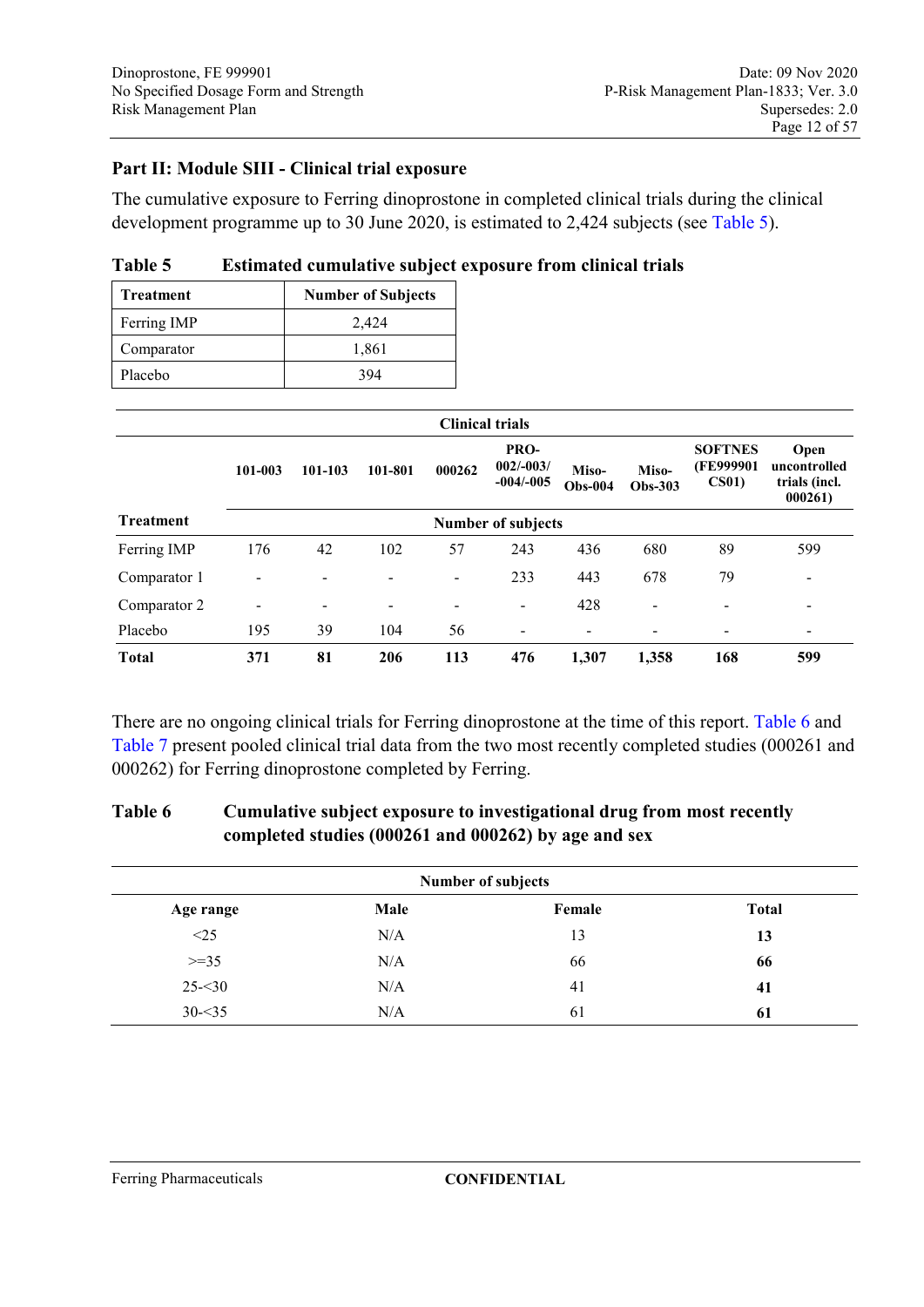### <span id="page-12-0"></span>**Table 7 Cumulative subject exposure to investigational drug from most recently completed studies (000261 and 000262) by racial/ethnic group**

| Racial/ethnic group | <b>Number of subjects</b> |
|---------------------|---------------------------|
| Asian               | 181                       |
| <b>Black</b>        | N/A                       |
| Caucasian           | N/A                       |
| Other               | N/A                       |
| Unknown             | N/A                       |
| <b>Total</b>        | 181                       |

Tabulated summary of completed pharmacovigilance study programme is presented in Annex 2.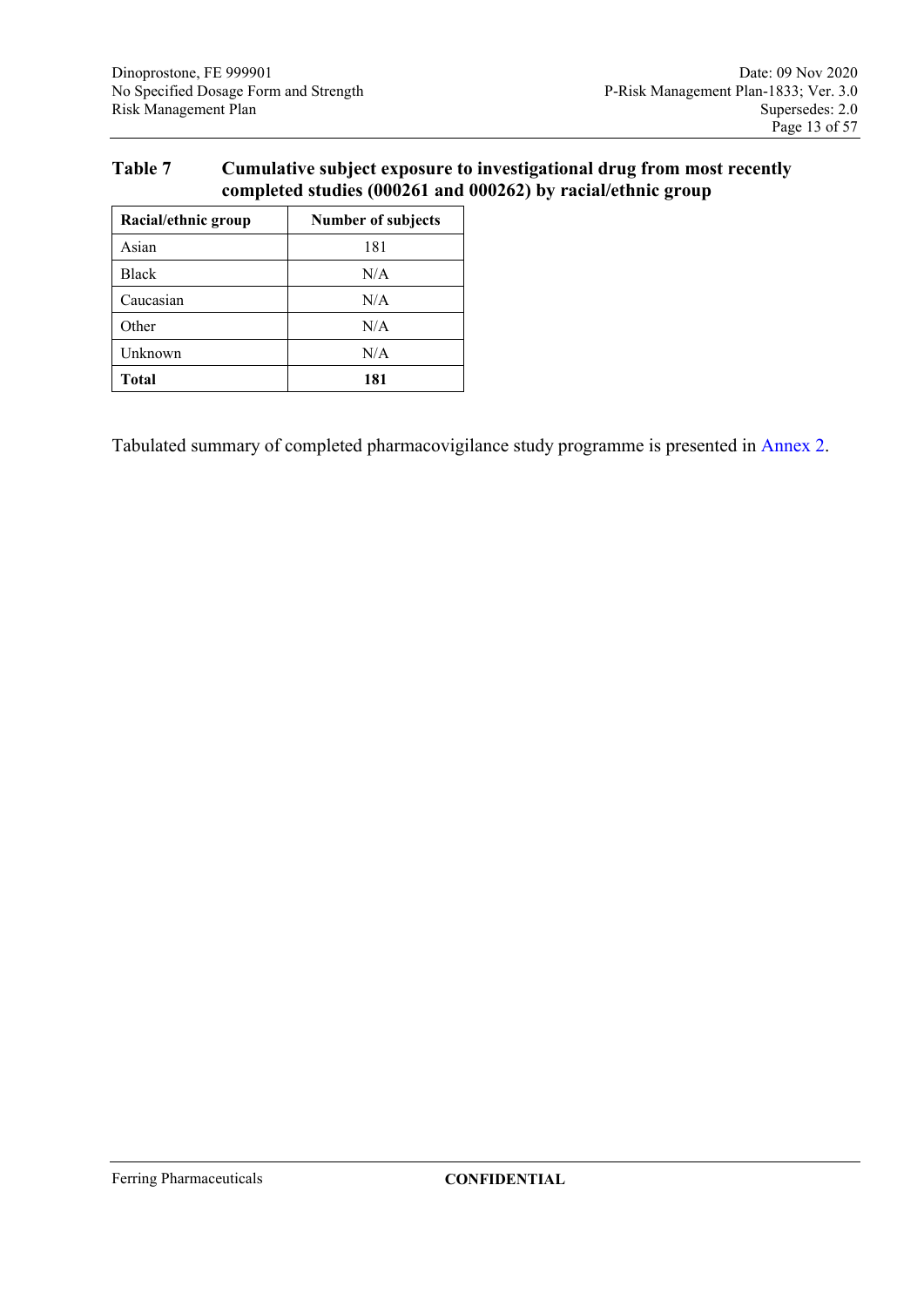### **Part II: Module SIV - Populations not studied in clinical trials**

Ferring dinoprostone has neither been studied in the children or elderly, however the use in these populations is not relevant as Ferring dinoprostone is only indicated for use in pregnant women.

Patients with multiple pregnancy were not included in the clinical development programme and Ferring dinoprostone should therefore be used with caution in these patients (see [Table 8\)](#page-15-0).

Safety, efficacy, and pharmacokinetics of Ferring dinoprostone in patients with renal or hepatic impairment have not been specifically studied in clinical trials and use in these patients is therefore not recommended (see [Table 8\)](#page-15-0).

| <b>Exclusion criteria which will remain as contraindications</b>   |                                                                                                                                                                                                                                                                                                                                                                                 |  |  |
|--------------------------------------------------------------------|---------------------------------------------------------------------------------------------------------------------------------------------------------------------------------------------------------------------------------------------------------------------------------------------------------------------------------------------------------------------------------|--|--|
| Criteria                                                           | <b>Implications for target population</b>                                                                                                                                                                                                                                                                                                                                       |  |  |
| Previous major uterine surgery<br>or rupture of the uterine cervix | Ferring dinoprostone should not be used in women with<br>previous major uterine surgery, including caesarean section, as<br>this increases the risk of uterine rupture in combination with<br>strong prolonged uterine contractions that can occur with<br>Ferring dinoprostone.                                                                                                |  |  |
| Cephalopelvic disproportion                                        | Ferring dinoprostone should not be used in women with<br>cephalopelvic disproportion as this increases the risk of uterine<br>rupture in combination with strong prolonged uterine<br>contractions that can occur with Ferring dinoprostone.                                                                                                                                    |  |  |
| Foetal malpresentation                                             | Ferring dinoprostone should not be used in women with foetal<br>malpresentation as this, including abnormal lie, increases the<br>risk of dystocia and therefore uterine rupture in combination<br>with strong prolonged uterine contractions that can occur with<br>Ferring dinoprostone.                                                                                      |  |  |
| Suspicion or evidence of foetal<br>distress                        | Ferring dinoprostone should not be used in women with foetal<br>distress as this can be aggravated by strong prolonged uterine<br>contractions that can occur with Ferring dinoprostone.                                                                                                                                                                                        |  |  |
| Onset of labour                                                    | When labour has been established, whether it is spontaneous<br>labour or labour induced by Ferring dinoprostone, (continued)<br>administration of Ferring dinoprostone may cause uterine<br>hypercontractility. Ferring dinoprostone is indicated for<br>cervical ripening and the need for further ripening after onset<br>of labour is rarely justified in clinical practice. |  |  |

#### **SIV.1 Exclusion criteria in pivotal clinical studies within the development programme**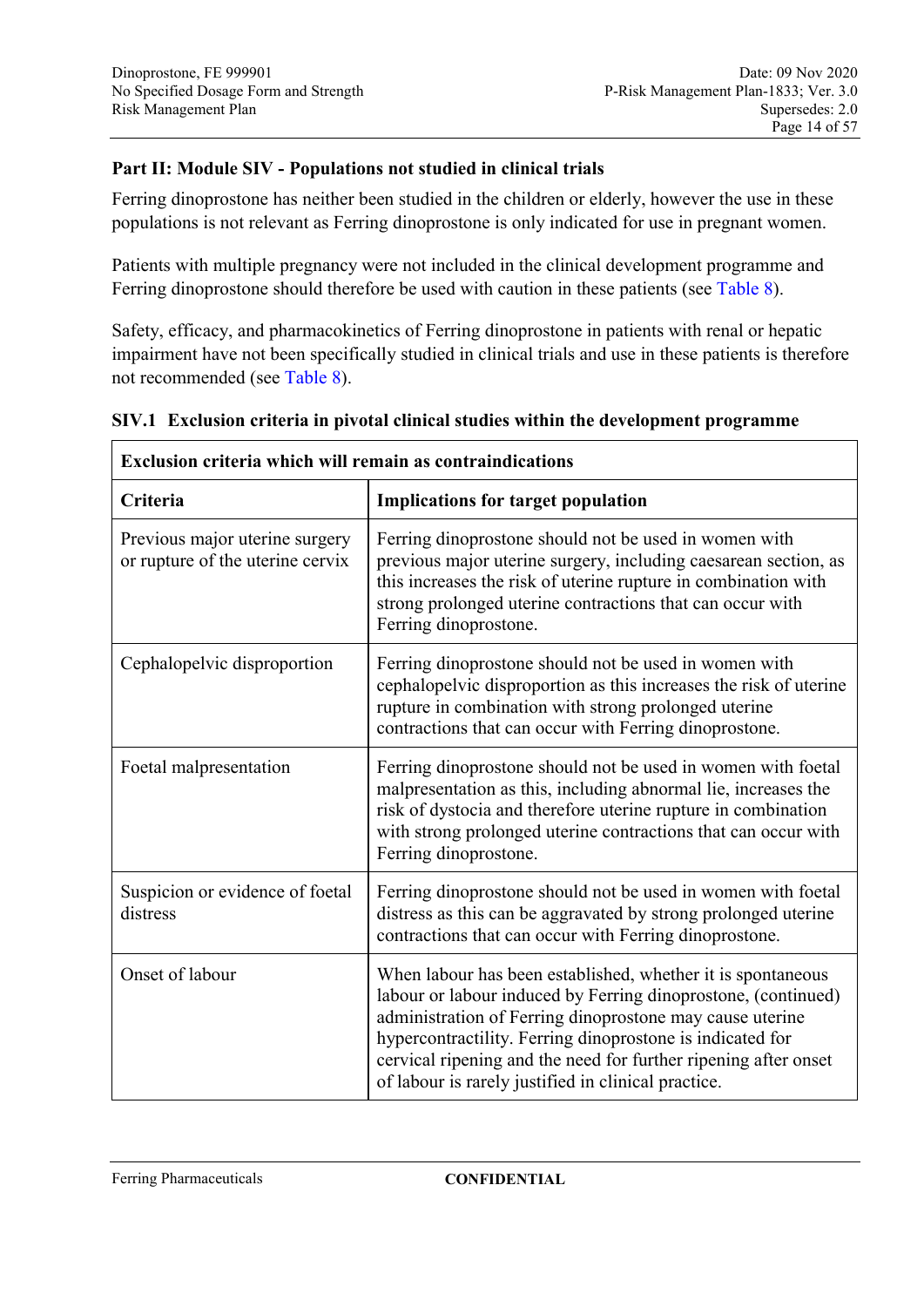| Patients already receiving<br>intravenous oxytocic drugs/ or<br>other labour induction agents | A pharmacodynamic interaction may occur between Ferring<br>dinoprostone and administration of other drugs with uterotonic<br>properties leading to uterine hypercontractility. There should<br>be at least a 30 minutes waiting period after removal of Ferring<br>dinoprostone until intravenous administration of oxytocin is<br>started. |
|-----------------------------------------------------------------------------------------------|---------------------------------------------------------------------------------------------------------------------------------------------------------------------------------------------------------------------------------------------------------------------------------------------------------------------------------------------|
| Current pelvic inflammatory<br>disease                                                        | Ferring dinoprostone should not be used in women with<br>current pelvic inflammatory disease, unless adequate prior<br>treatment has been instituted.                                                                                                                                                                                       |
| Placenta previa or unexplained<br>vaginal bleeding                                            | Ferring dinoprostone should not be used in women with<br>vaginal bleeding as this can be due to placenta previa or partial<br>placenta abruption. In the former case, vaginal delivery is<br>contraindicated and, in the latter, vaginal delivery may be<br>contraindicated or carries an increased risk of uterine<br>hypercontractility.  |
| Hypersensitivity to<br>Prostaglandin $E_2$ or to any of<br>the components of the drug         | Ferring dinoprostone should not be used in women, who are<br>allergic to Prostaglandin $E_2$ .                                                                                                                                                                                                                                              |

| Exclusion criteria which are not proposed to remain as contraindications                                                                              |                                                                                                                                                     |                                                                                                                                |  |  |
|-------------------------------------------------------------------------------------------------------------------------------------------------------|-----------------------------------------------------------------------------------------------------------------------------------------------------|--------------------------------------------------------------------------------------------------------------------------------|--|--|
| Criteria                                                                                                                                              | <b>Reason for being an</b><br>exclusion criterion                                                                                                   | Justification for not being a<br>contraindication                                                                              |  |  |
| Patients with cardiac lesions or<br>cardiovascular conditions<br>which may put them at undue<br>risk of the hypotensive effect of<br>PGE <sub>2</sub> | The hypotensive effect of<br>PGE <sub>2</sub> was considered to be<br>sufficiently pronounced in<br>order to be a risk to this<br>patient category. | The hypotensive effect was re-<br>evaluated and considered to be<br>negligible.                                                |  |  |
| Medication with aspirin or<br>NSAIDs within four hours                                                                                                | These medications would<br>potentially interact<br>pharmacodynamically with<br>dinoprostone and limit its<br>efficacy.                              | The criteria is not a safety<br>concern since Ferring<br>dinoprostone is not indicated<br>for a life threatening<br>condition. |  |  |
| Drug or alcohol abuse                                                                                                                                 | Risk of low compliance with<br>study procedures                                                                                                     | The criteria is not a safety<br>concern.                                                                                       |  |  |
| More than three previous full<br>term pregnancies                                                                                                     | Ferring dinoprostone should<br>not be used in women with<br>more than three previous full                                                           | According to the EU SmPC<br>guideline, a patient population<br>not studied in the clinical trial                               |  |  |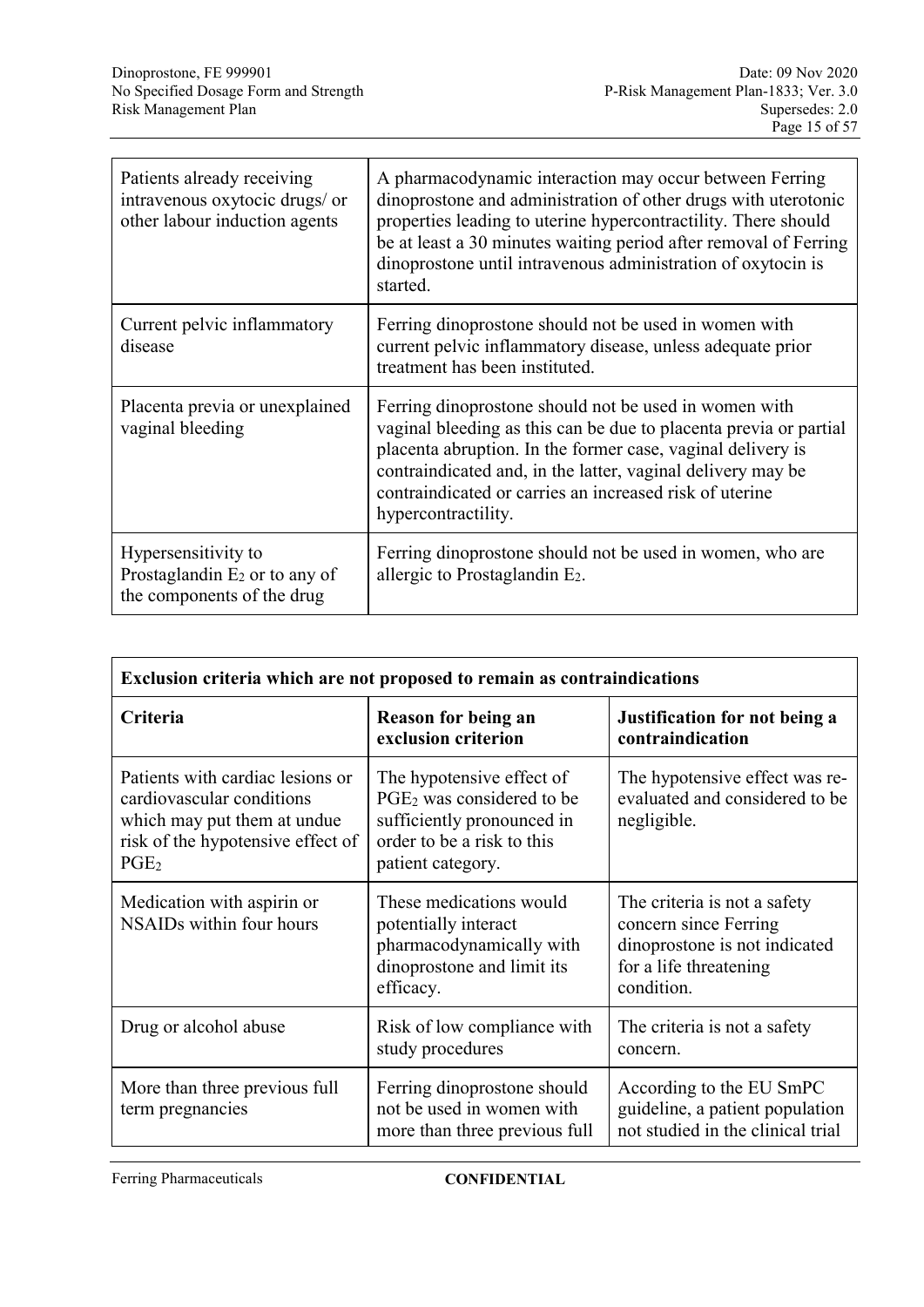| term pregnancies as this<br>increases the risk of uterine<br>rupture in combination with<br>strong prolonged uterine<br>contractions that can occur<br>with Ferring dinoprostone. | program should be mentioned<br>in section 4.4 and not in<br>section 4.3 unless the patients<br>has been excluded due to a<br>contraindication on grounds of<br>safety.<br>According to Ofir et al.,<br>$2003^{16}$ , parity was not showed<br>to be a significant risk factor<br>and Ferring has not<br>experienced any safety issue<br>related to parity. |
|-----------------------------------------------------------------------------------------------------------------------------------------------------------------------------------|------------------------------------------------------------------------------------------------------------------------------------------------------------------------------------------------------------------------------------------------------------------------------------------------------------------------------------------------------------|

### **SIV.2 Limitations to detect adverse reactions in clinical trial development programmes**

The clinical development programme is unlikely to detect certain types of adverse reactions such as rare adverse reactions and adverse reactions with a long latency. Further, the clinical programme was not of an adequate size to allow quantification of the risk of rare reactions.

#### **SIV.3 Limitations in respect to populations typically under-represented in clinical trial development programmes**

<span id="page-15-1"></span>

| Type of special population                                |                                                                                                                                                                                                                                                                                                                                                                                                                                       |
|-----------------------------------------------------------|---------------------------------------------------------------------------------------------------------------------------------------------------------------------------------------------------------------------------------------------------------------------------------------------------------------------------------------------------------------------------------------------------------------------------------------|
| Pregnant women/ Breastfeeding<br>women                    | No studies have been performed to investigate the amount of<br>dinoprostone in colostrum of breast milk following the use of<br>Ferring dinoprostone. Dinoprostone may be excreted in<br>colostrum and breast milk, but the level and duration is<br>expected to be very limited and should not hinder<br>breastfeeding. No effects on the breastfed neonates have been<br>observed in the clinical studies conducted <sup>17</sup> . |
| Patients with multiple pregnancy                          | Patients with multiple pregnancy were not included in the<br>clinical development programme.                                                                                                                                                                                                                                                                                                                                          |
| Patients with renal or hepatic<br>impairment              | There is no experience with Ferring dinoprostone treatment in<br>patients with impaired kidney or liver function.                                                                                                                                                                                                                                                                                                                     |
| Population with relevant<br>different ethnic origin       | The populations studied in the clinical trials were<br>predominantly Caucasian. There is no data indicating a<br>difference in efficacy or safety in different ethnicities.                                                                                                                                                                                                                                                           |
| Subpopulations carrying<br>relevant genetic polymorphisms | There is no experience with Ferring dinoprostone treatment in<br>patients carrying known and relevant polymorphisms.                                                                                                                                                                                                                                                                                                                  |

<span id="page-15-0"></span>**Table 8 SIV.2: Special populations not included in clinical trial development programmes**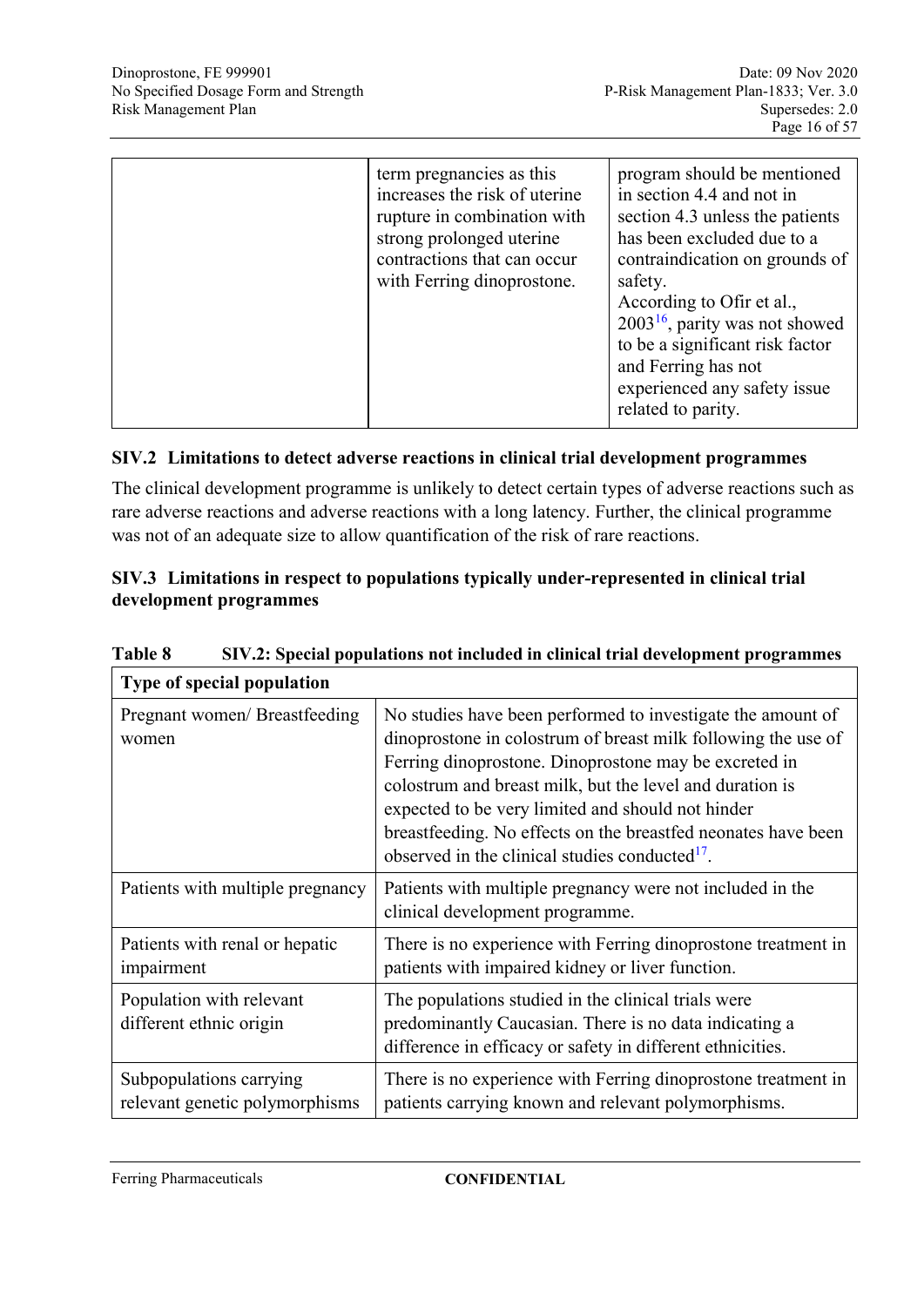| Patients with a disease severity | The experience of Ferring dinoprostone in patients with |
|----------------------------------|---------------------------------------------------------|
| different from the inclusion     | ruptured membranes is limited.                          |
| criteria in the clinical trial   |                                                         |
| population                       |                                                         |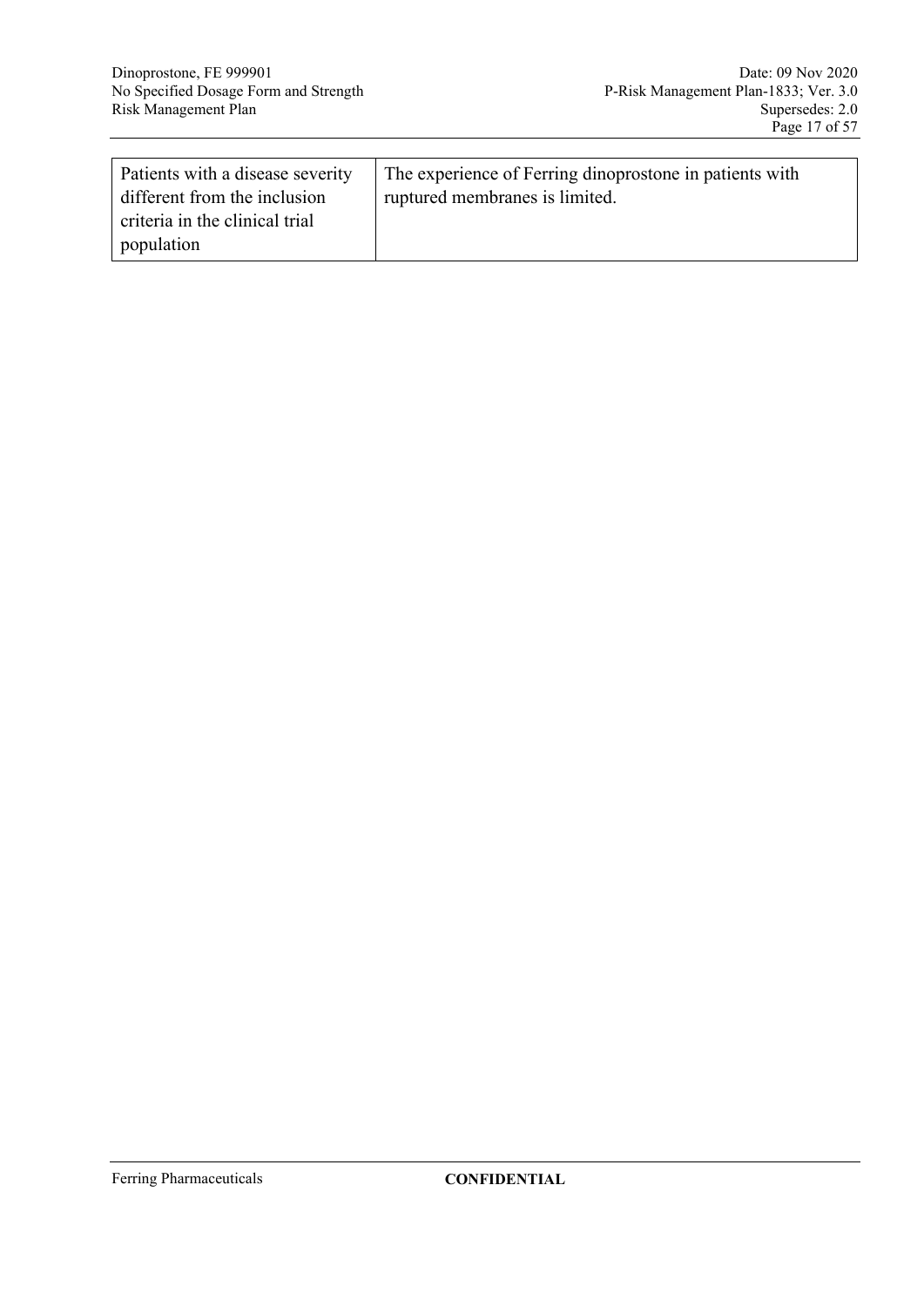### **Part II: Module SV - Post-authorisation experience**

#### **SV.1 Post-authorisation exposure**

As of 30 June 2020 Ferring dinoprostone has been approved in 74 countries.

#### **SV.1.1 Method used to calculate exposure**

Since January 1999, Ferring has captured sales data in its current sales database. Prior to January 1999, detailed data was not captured in a systematic manner and is therefore not used. This information is used for estimating cumulative patient exposure presented in [Table 9.](#page-17-0)

Calculation of patient exposure to Ferring dinoprostone is based on sales up to 30 June 2020. It is assumed that 100 percent of sales were consumed by patients. All calculations concerning patient exposure are based upon a single administration of the 10 mg dinoprostone vaginal delivery system.

#### **SV.1.2 Exposure**

The cumulative exposure to Ferring dinoprostone from marketing experience calculated up to 30 June 2020 is estimated to 9,902,133 patients. The estimated cumulative exposure to Ferring dinoprostone (expressed as number of patients exposed) is presented in [Table 9.](#page-17-0)

<span id="page-17-0"></span>

| 100107             |         |      |                               |               |         |                | Camanuty Caposary since sundary 1999 by region and number of patients |
|--------------------|---------|------|-------------------------------|---------------|---------|----------------|-----------------------------------------------------------------------|
| Region             | Africa  | Asia | Europe                        | N.<br>America | America | <b>Oceania</b> | Total                                                                 |
| No. of<br>patients | 150.385 |      | 1,894,809 4,704,561 2,870,169 |               | 121,581 | 160.628        | 9.902.133                                                             |

#### **Table 9 Cumulative exposure since January 1999 by region and number of patients**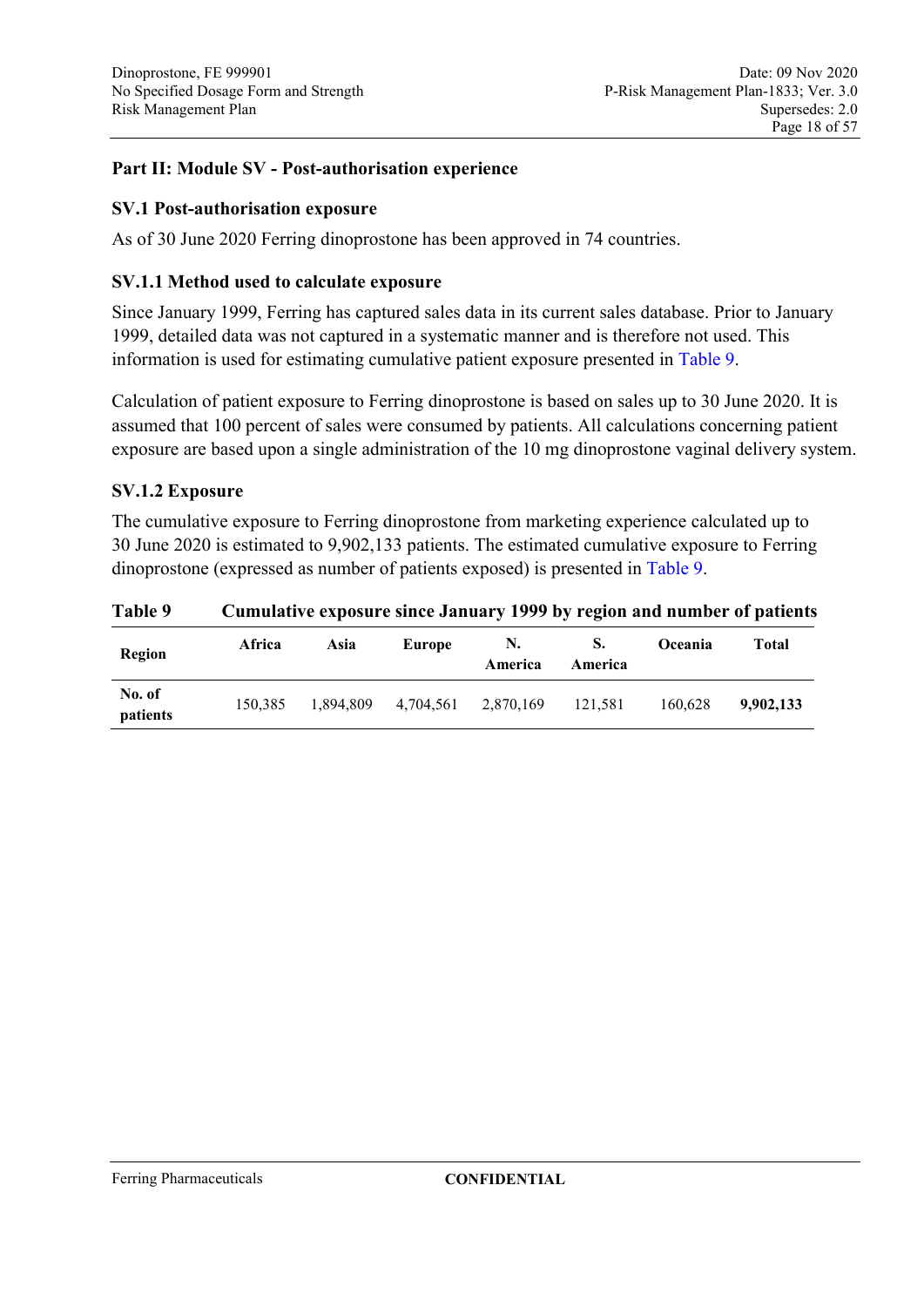### **Part II: Module SVI - Additional EU requirements for the safety specification**

### **Potential for misuse for illegal purposes**

Based on the pharmacological properties of Ferring dinoprostone misuse for illegal purposes is considered unlikely.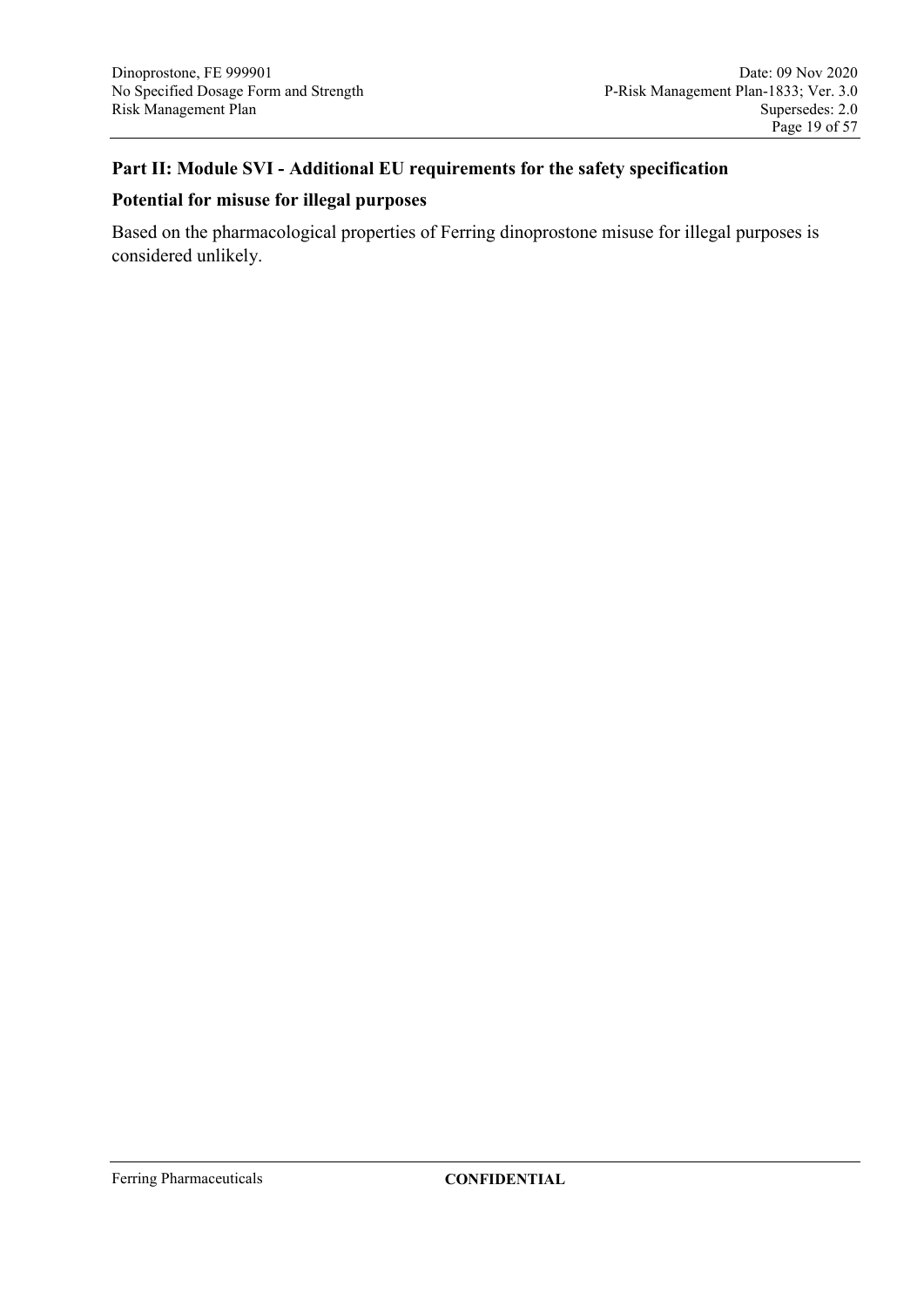### **Part II: Module SVII - Identified and potential risks**

Current safety concerns are listed in [Table 14.](#page-31-0)

### **SVII.1 Identification of safety concerns in the initial RMP submission**

Safety concerns in the initial RMP submission are listed in [Table 10.](#page-19-0)

| <b>Summary of safety concerns</b> |                                        |  |
|-----------------------------------|----------------------------------------|--|
| <b>Important identified risk</b>  | Uterine hyperstimulation               |  |
|                                   | Uterine rupture                        |  |
|                                   | Foetal distress                        |  |
|                                   | Anaphylactoid syndrome of pregnancy    |  |
|                                   | Disseminated intravascular coagulation |  |
| <b>Important potential risk</b>   | None                                   |  |
| <b>Missing information</b>        | None                                   |  |

### <span id="page-19-0"></span>**Table 10 Safety concerns in the initial RMP submission**

### **SVII.1.1. Risks not considered important for inclusion in the list of safety concerns in the RMP**

Not applicable as this is not the initial RMP for Ferring dinoprostone.

### **SVII.1.2. Risks considered important for inclusion in the list of safety concerns in the RMP**

Not applicable as this is not the initial RMP for Ferring dinoprostone.

### **SVII.2 New safety concerns and reclassification with a submission of an updated RMP**

'Foetal distress', 'Anaphylactoid syndrome of pregnancy' and 'Disseminated intravascular coagulation', all previously classified as important identified risks, are removed from the list of safety concerns since these risks are considered sufficiently well characterised and are adequately addressed in the SmPC. This is also in line with recommendations in the PSUSA/00001104/201909 assessment report. The safety concerns of 'Foetal distress', 'Anaphylactoid syndrome of pregnancy' and 'Disseminated intravascular coagulation' have been re-examined against the criteria for important identified risks in revision 2 of GVP module V as well as the clinical experience with dinoprostone and post-marketing safety surveillance.

### **Foetal distress (previously an important identified risk)**

Transient and repetitive episodes of foetal hypoxemia and hypoxia manifested as foetal heart rate changes, even at the level of the central nervous system are common during normal labour and are generally well tolerated by the foetus<sup>[18](#page-53-6)</sup>. The potential mechanism for the foetal distress (defined as need for prompt caesarean delivery) are excessive or prolonged uterine contractions that result in decreases in foetal oxygenation and umbilical cord or head compression. Some degree of maternal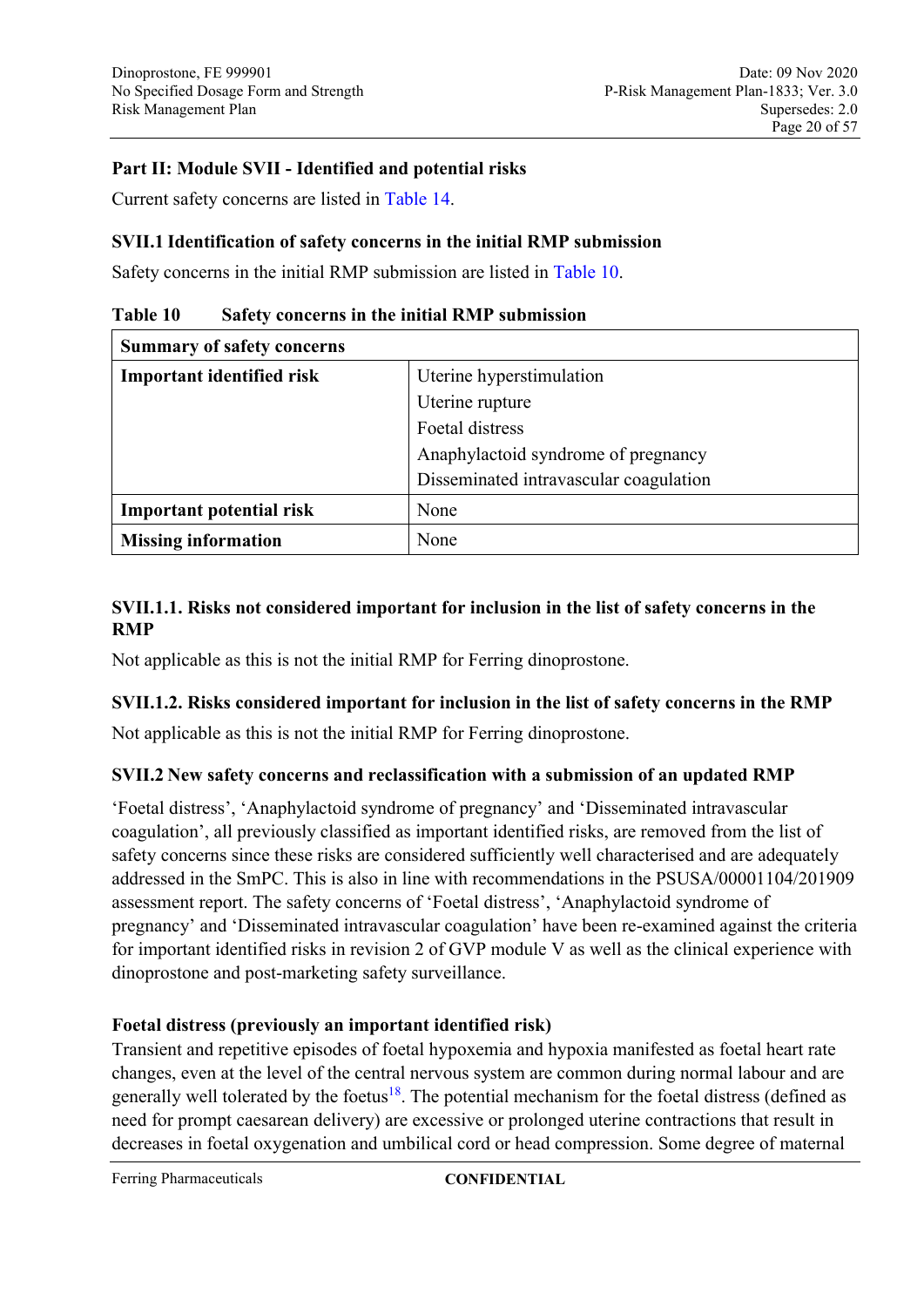hypotension occurs in 5 to 25 % epidural blocks<sup>[24](#page-24-0)</sup>. Maternal hypotension can cause interruption of oxygen pathway to the foetus (hypoxia) that may manifest as late decelerations during fetal heart rate monitoring. Maternal position (supine) can also affect placental perfusion. Other risk factors of foetal distress include placental insufficiency, intrauterine growth retardation, maternal hypertension, pre-eclampsia, oligohydramnios, gestational diabetes, multiple pregnancy and maternal drug abuse, which are all indication for induction of labour and therefore also confounding factors.

'Foetal distress' type adverse events were reported differently throughout the development of Ferring dinoprostone. Generally, two main types of foetal distress adverse events were reported, 1) events that occurred independently (without an accompanying abnormal uterine contraction pattern) or 2) events that were in close temporal relation to abnormal uterine contraction patterns. The terms used to report the umbrella term 'Foetal distress' are non-specific, have low positive predictive value and are often associated with an infant who is in good condition at birth. In the pivotal clinical trials 'Foetal distress' was reported as 'Foetal acidosis', 'Pathological CTG', 'Foetal heart rate abnormalities', 'Intrauterine hypoxia' or 'Threatening asphyxia'. For the Miso-Obs trials, 'Foetal distress' was reported as the PT 'Foetal heart rate disorder'. In pivotal clinical trials 'Abnormal labour affecting foetus' as expression for hyperstimulation syndrome was in clinical studies reported as 'Uterine tachysystole' combined with 'Late decelerations', Fetal bradycardia', or 'Prolonged decelerations'.

In pivotal clinical trials, the frequency of adverse drug reactions (ADRs) considered as 'Foetal distress' without an associated uterine hyperstimulation event was 3.8%. In pooled analysis of Miso-Obs-004 and 303 the frequency of 'Foetal heart rate disorder' ADRs was 6.9%. In the Japanese phase III clinical trials (000261 and 000262), there was one serious adverse reaction of 'Nonreassuring foetal heart rate pattern'. In pooled results of Miso-Obs-004 and 303 the frequency of 'Abnormal labour affecting foetus' ADR in the dinoprostone vaginal delivery system (DVDS) safety population (reported as 'Uterine tachysystole' or 'Hypertonus with foetal heart rate disorder') was 2.3%. Frequency of 'Abnormal labour affecting foetus' ADR (reported as 'Uterine hyperstimulation with foetal distress') in pivotal clinical trials was 2.8%.

Cumulatively until 30 June 2020, a search within Ferring safety database, with MedDRA HLT (high level term) 'Foetal complications', Foetal conditions due to maternal conditions' and 'Foetal and neonatal diagnostic procedures' yielded 333 ADRs (234 serious and 99 non-serious) in 298 cases from post-marketing sources for Ferring dinoprostone, distributed as per [Table 11.](#page-20-0)

#### <span id="page-20-0"></span>**Table 11 Distribution of post-marketing 'Foetal distress' ADRs cumulatively**

| <b>Preferred Term</b>                 | <b>Cumulative</b> |                    |
|---------------------------------------|-------------------|--------------------|
|                                       | <b>Serious</b>    | <b>Non-Serious</b> |
| <b>HLT</b> 'Foetal complications NEC' |                   |                    |
| Foetal distress syndrome              | 62                |                    |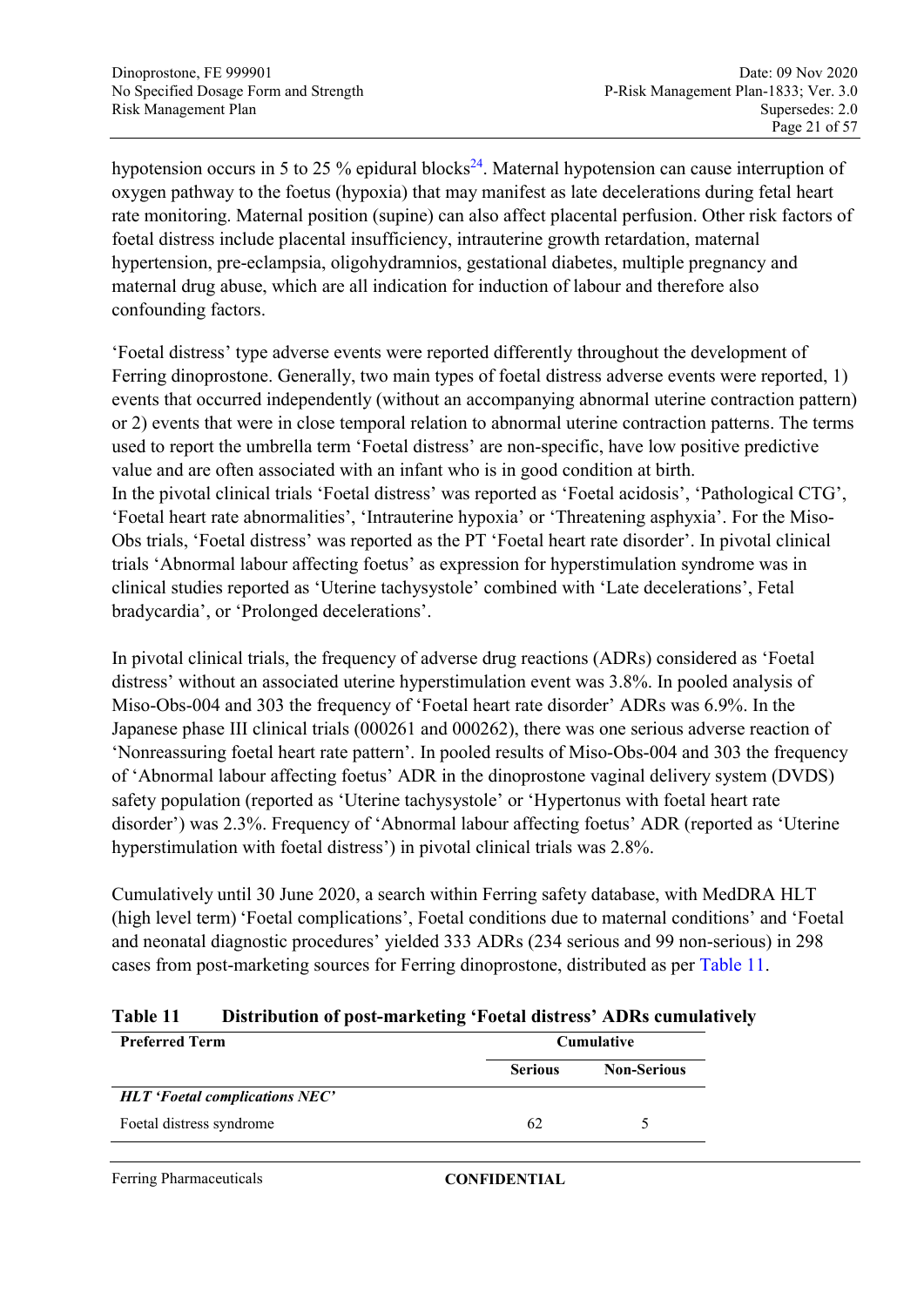| <b>Preferred Term</b>                              | <b>Cumulative</b> |                    |
|----------------------------------------------------|-------------------|--------------------|
|                                                    | <b>Serious</b>    | <b>Non-Serious</b> |
| Bradycardia foetal                                 | 36                | 7                  |
| Foetal heart rate deceleration abnormality         | 28                | 12                 |
| Tachycardia foetal                                 | 19                | 13                 |
| Foetal heart rate disorder                         | 18                | 2                  |
| Foetal arrhythmia                                  | $\overline{2}$    | $\theta$           |
| Nonreassuring foetal heart rate pattern            | $\overline{2}$    | $\Omega$           |
| Foetal acidosis                                    | 1                 | $\theta$           |
| Baseline foetal heart rate variability disorder    | 1                 | 1                  |
| Foetal disorder                                    | $\theta$          | 1                  |
| HLT 'Foetal conditions due to maternal conditions' |                   |                    |
| Abnormal labour affecting foetus                   | 27                | 27                 |
| HLT 'Foetal and neonatal diagnostic procedures'    |                   |                    |
| Foetal heart rate abnormal                         | 17                | 16                 |
| Foetal monitoring abnormal                         | 11                | 9                  |
| Foetal heart rate increased                        | 5                 | 3                  |
| Foetal heart rate decreased                        | 4                 | 3                  |
| Foetal heart rate                                  | 1                 | $\theta$           |
| <b>Grand Total</b>                                 | 234               | 99                 |

The outcome for the 333 ADRs of 'Foetal distress' was: recovered/recovering/recovered with sequelae (201), unknown (109), fatal (21) and not recovered (2). The fatal ADRs were: 'Foetal distress syndrome' (10) 'Foetal heart disorder' (4), 'Bradycardia foetal' (4), 'Foetal heart rate abnormal' (2) and 'Foetal heart rate decreased' (1).

Regarding the 21 fatal ADRs of 'Foetal distress' maternal fatality was reported for all. In addition for 3 of the 21 fatal 'Foetal distress' foetus/neonate fatality was co-reported. For 15 of the 21 fatal 'Foetal distress' maternal risk factors and obstetric complications that may have contributed to the foetal/neonatal/maternal outcomes were co-reported: maternal hypertension, amniotic fluid embolism, strong uterine contractions, premature separation of placenta, and uterine rupture. For 2 of the 21 fatal 'Foetal distress' dinoprostone was contraindicated due to the previous caesarean section and multiparity. For the remaining 4 fatal 'Foetal distress' there was limited or no information on the clinical course, maternal medical history, co-morbidities and concomitant medication.

Foetal distress often leads to emergency caesarean section, which can be associated with risks for both the mother or the neonate and Ferring dinoprostone should not be administered when there is suspicion or evidence of foetal distress. Only when hypoxia and resultant metabolic acidemia reach extreme levels is the foetus at risk of long-term neurologic impairment<sup>[19](#page-53-7)</sup>.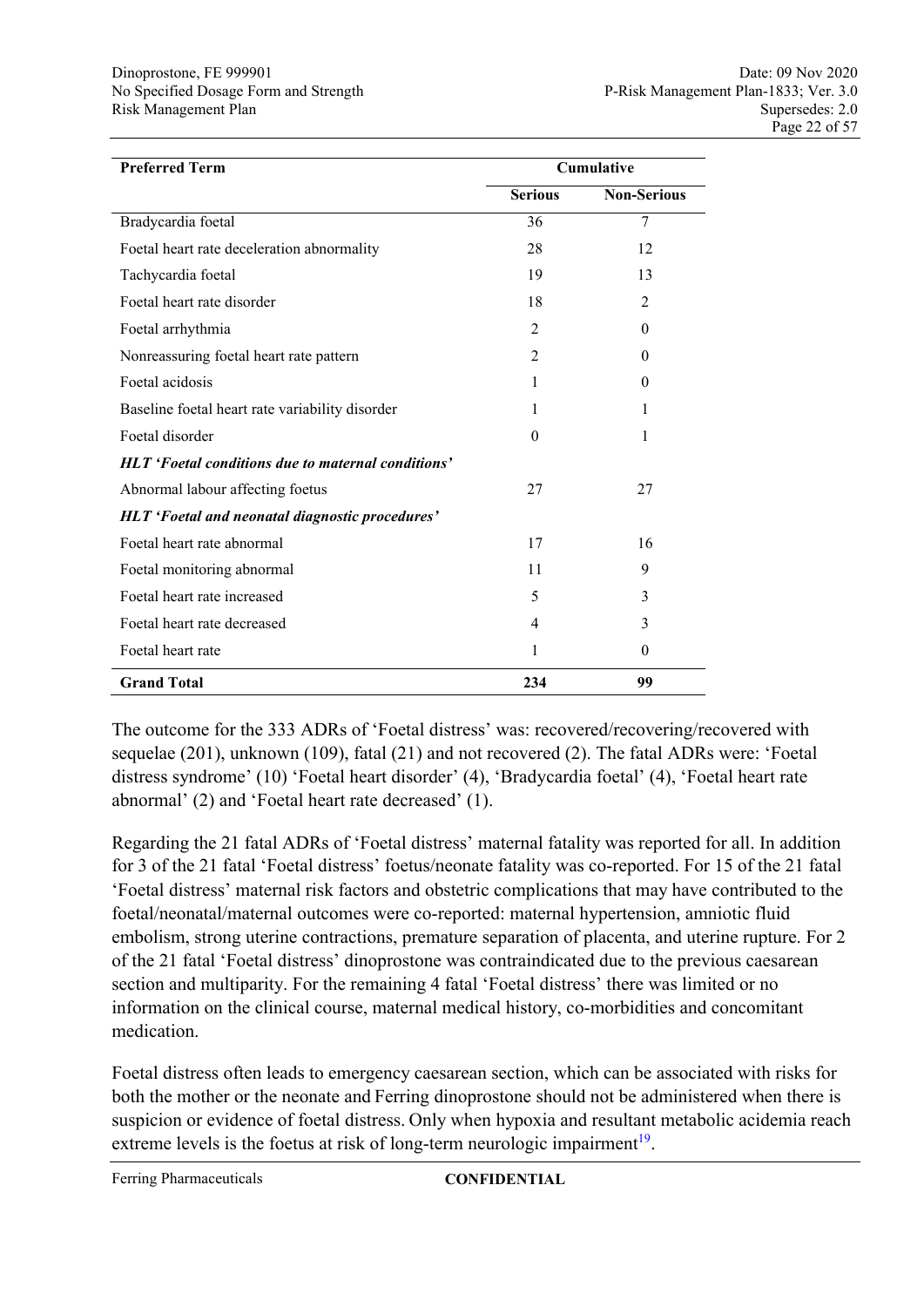In an unselected population the overall risk of foetal distress was 3.1%. The risk exceeded 20% in patients with moderate/severe asthma, severe hypothyroidism, severe preeclampsia, and post-term or foetal growth restricted foetuses with abnormal Doppler studies<sup>[20](#page-53-8)</sup>. The incidence of the 'Foetal distress' in women treated with Ferring dinoprostone appears to be low, and in the last five years the annual reporting rates of 'Foetal distress' have been estimated between 0.02 and 0.04 events per 1,000 patient exposures.

Conclusively, Ferring's assessment is that 'Foetal distress' neither requires risk minimisation measures nor further evaluation as part of pharmacovigilance plan but is appropriately managed by continued routine pharmacovigilance. It is further considered to be appropriately managed by the contraindication and precaution in the product information and to be well known by health care professionals. 'Foetal distress' is not considered to have an impact on the benefit-risk profile for Ferring dinoprostone and keeping it as an important identified risk is not expected to result in further characterisation. This is also in line with PRAC's assessment as presented in the assessment report for procedure PSUSA/00001104/201909. Therefore, the important identified risk of 'Foetal distress' is removed from the list of safety concerns.

### **Anaphylactoid syndrome of pregnancy (previously an important identified risk):**

<span id="page-22-1"></span>Anaphylactoid syndrome of pregnancy (ASP, previously known as amniotic fluid embolism) is a rare but serious condition with a high fatality for both mother and foetus/neonate. Although ASP is a rare event, the fatality rate is very high and reported as 20 to 90%. The estimated incidence of ASP is 1:15,200 (0.06 in 1,000) deliveries in the USA and 1:53,800 (0.19 in 1,000) deliveries in Europe<sup>[21](#page-53-9)</sup>. Risk factors of ASP vary and include multiple pregnancy, advanced maternal age, multiparity, surgical and medical inductions of labour, Caesarean section, tetanic contractions, precipitous labour, placental abnormalities, eclampsia, polyhydramnios, and uterine rupture $^{22}$  $^{22}$  $^{22}$ . The pathophysiology of ASP is not completely understood but postulated to be caused by amniotic fluid, foetal cells, hair or other debris entering the maternal circulation via the placental bed of the uterus causing an allergic reaction. Anaphylactoid syndrome of pregnancy is considered class risk seen with other cervical ripening and labour induction products.

<span id="page-22-0"></span>No case reports of ASP with Ferring dinoprostone have been reported from the clinical trials.

Cumulatively until 30 June 2020, a search within Ferring safety database, by MedDRA PT 'Anaphylactoid syndrome of pregnancy' (ASP) yielded a total of 25 ADRs (all serious) in 25 cases from post-marketing sources for Ferring dinoprostone. The outcomes for the 25 ADRs of ASP were: fatal (15), unknown (7), and recovered (3).

Regarding the 15 fatal ADRs of ASP, maternal fatality was reported for all, in addition for 3 of the 15 fatal ASP foetus/neonate fatality was co-reported. For 6 of the15 fatal ASP maternal risk factors and obstetric complications that may have contributed to the maternal/foetal/neonatal outcomes were co-reported: maternal age ( $\geq$  35), gestational age ( $\geq$  40 weeks), pre-eclampsia, and disseminated intravascular coagulation (DIC). For the remaining 9 fatal ASP limited/no information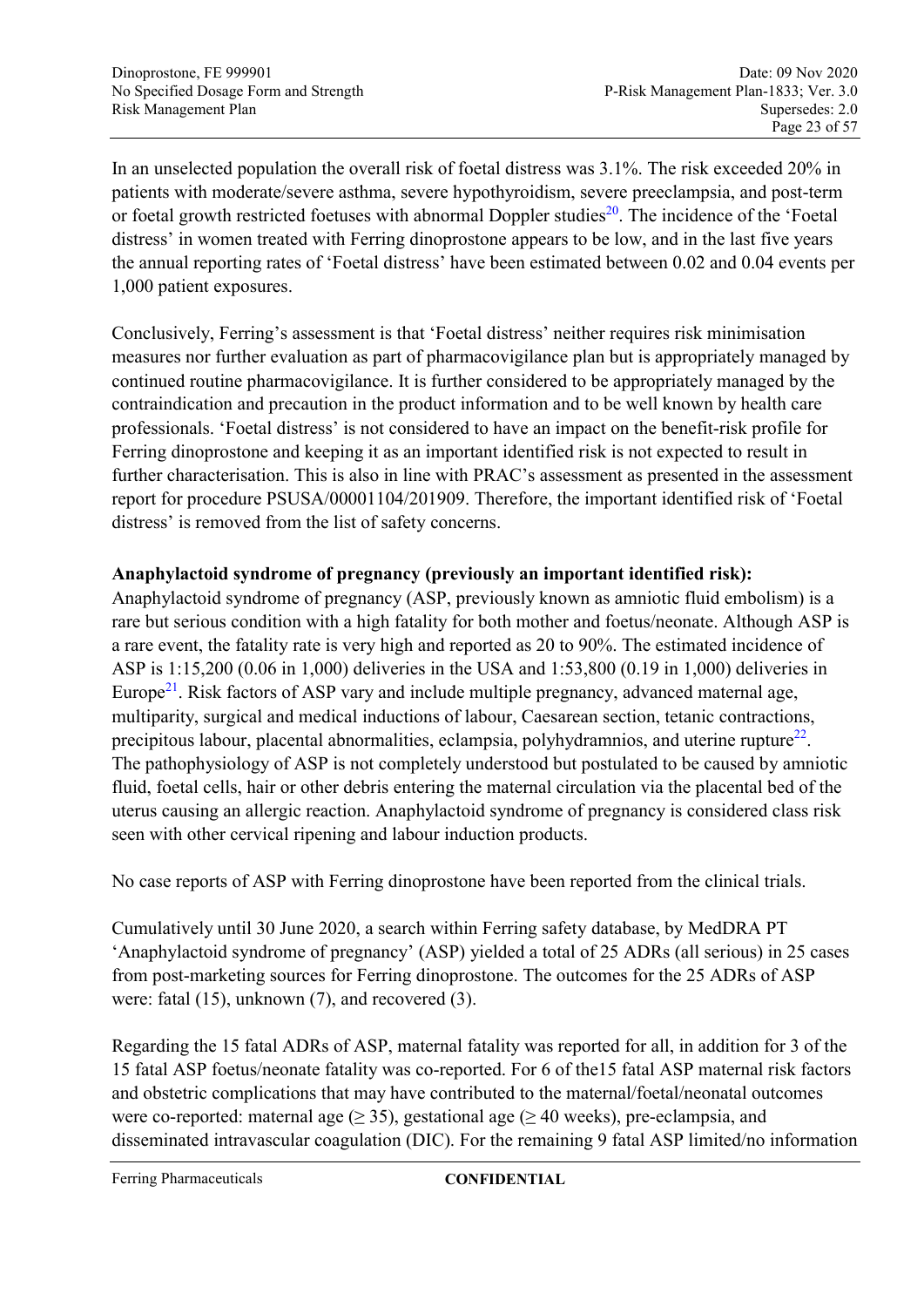on the clinical course, maternal medical history, co-morbidities and concomitant medication was reported.

ASP is diagnosed when sudden severe signs and symptoms progressing rapidly to coma and death occur during labour or postpartum<sup>[21](#page-22-1)</sup>. Survival depends on early recognition and immediate intensive treatment. Also, overall neonatal outcomes have improved with prompt delivery $^{22}$  $^{22}$  $^{22}$ . The occurrence of ASP cannot be predicted or prevented. The clinician should be alert that, as with other labour induction methods, use of Ferring dinoprostone may result in inadvertent disruption and subsequent embolization of antigenic tissue causing in rare circumstances the development of anaphylactoid syndrome of pregnancy.

The incidence of ASP in women exposed to Ferring dinoprostone appears to be low and in the last five years the annual reporting rates of ASP have been estimated between zero reported events and 0.002 events per 1,000 patient exposures. Based on this reporting rate, even taking into account the common under-reporting of post-marketing ADRs, the incidence of ASP in connection with treatment with Ferring dinoprostone is very rare  $\left( \frac{1}{10,000} \right)$  and not higher than (or similar to) the observed incidence in the USA and Europe).

Conclusively, Ferring's assessment is that anaphylactoid syndrome of pregnancy neither requires risk minimisation measures nor further evaluation as part of pharmacovigilance plan but is appropriately managed by continued routine pharmacovigilance. It is further considered to be appropriately managed by the contraindication and precaution in the product information, and to be well known by health care professionals. Anaphylactoid syndrome of pregnancy is not considered to have an impact on the benefit-risk profile for Ferring dinoprostone and keeping anaphylactoid syndrome of pregnancy as an important identified risk is not expected to result in further characterisation. This is also in line with PRAC's assessment as presented in the assessment report for procedure PSUSA/00001104/201909. Therefore, the important identified risk of 'Anaphylactoid syndrome of pregnancy' (ASP) is removed from the list of safety concerns.

### **Disseminated intravascular coagulation (previously identified as important identified risk)**

Postpartum disseminated intravascular coagulation (DIC) is a rare condition with high fatality rate, for both the mother and foetus/neonate. DIC is an acquired syndrome characterised by formation of microthrombi and fibrin deposition in the microvasculature. In some cases DIC may be preceded by symptoms suggesting ASP. The precise mechanism inducing DIC from ASP remains unclear but is probably multifactorial. DIC is a syndrome characterized by a massive, widespread, and ongoing activation of the coagulation system, secondary to a variety of clinical conditions. In modern obstetric practice the most common cause is haemorrhagic shock with delay in resuscitation leading to endothelial damage. Risk factors include pre-eclampsia, sepsis, septic abortion, intrauterine infection, retained dead foetus, hydatidiform mole, placenta accrete, abruptio placentae and amniotic fluid embolism<sup>[23](#page-53-11)</sup>. Likewise, an increased risk of postpartum DIC has been described in patients whose labour has been induced by any physiological or pharmacological method<sup>[24](#page-24-0)</sup>.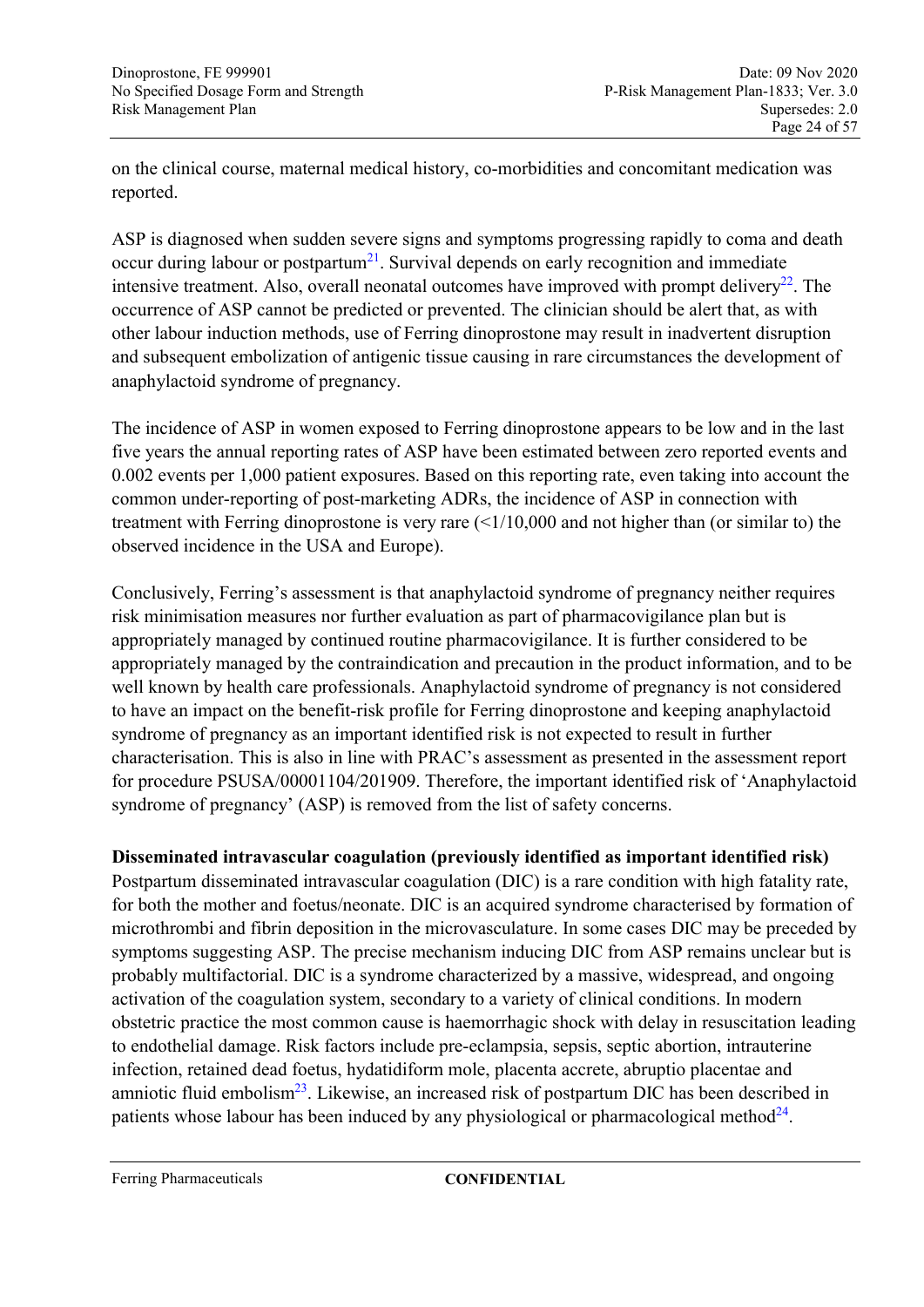Disseminated intravascular coagulation is considered class risk seen with other cervical ripening and labour induction products.

No case reports of DIC with Ferring dinoprostone have been reported from the clinical trials. The literature describes postpartum DIC occurring in 6 in 10,000 (0.06%) of induced women<sup>[24](#page-24-0)</sup>.

Cumulatively until 30 June 2020, a search within Ferring safety database, by MedDRA PT 'Disseminated intravascular coagulation' (DIC), yielded a total of 19 ADRs (all serious) in 19 cases from post-marketing sources for Ferring dinoprostone. The outcome for the 19 ADRs of DIC, per number of occurrences, was: recovered/recovered with sequelae (8), fatal (7), and unknown (4).

Regarding the 7 fatal ADRs of DIC, maternal fatality was reported for all. In addition for 1 of the 7 fatal DIC foetus/neonate fatality was co-reported. For 5 of the 7 fatal DIC maternal risk factors that may have contributed to the maternal/foetal/neonatal outcome were co-reported: maternal age (≥35), gestational age (≤40 weeks), gestational diabetes, mild pre-eclampsia, hypothyroidism, arterial hypertension and ASP. Also, in connection with 2 of the 7 fatal DIC Ferring dinoprostone was administered multiple times (off-label use).

<span id="page-24-0"></span>As previously mentioned, risk factors of postpartum DIC include advanced maternal age (≥35), complications during pregnancy and high gestational age  $(\geq 40 \text{ weeks})^{24}$  $(\geq 40 \text{ weeks})^{24}$  $(\geq 40 \text{ weeks})^{24}$ . These factors may additionally enhance the risk of DIC in women with pharmacologically induced labour, therefore dinoprostone should be used with caution in these women<sup>[17](#page-15-1)</sup>. The literature describes postpartum DIC occurring in 0.6 in 1,000 (0.06%) for induced woman<sup>[24](#page-24-0)</sup>. Further, a single administration of Ferring dinoprostone is recommended as the effects of a second dose have not been studied. Many obstetric complications, such as abruptio placentae, amniotic fluid embolism, endotoxin sepsis, retained dead foetus, post-haemorrhagic shock, hydatidiform mole, and gynaecologic malignancies, might trigger DIC. In these gynaecologic and obstetric settings, DIC is usually associated with high fatality rates and severe morbidity<sup>[25](#page-54-1)</sup>. However, the incidence of the Ferring dinoprostone associated DIC appears to be low compared to incidence reported in literature, and in the last five years the annual reporting rates of DIC have been estimated between 0.001 and 0.004 events per 1,000 patient exposures.

Conclusively, Ferring's assessment is that disseminated intravascular coagulation neither requires risk minimisation measures nor further evaluation as part of pharmacovigilance plan but is appropriately managed by continued routine pharmacovigilance. It is further considered to be appropriately managed by the contraindication and precaution in the product information and to be well known by health care professionals. Disseminated intravascular coagulation is not considered to have an impact on the benefit-risk profile for Ferring dinoprostone. Keeping disseminated intravascular coagulation as an important identified risk is not expected to result in further characterisation. This is also in line with PRAC's assessment as presented in the assessment report for procedure PSUSA/00001104/201909. Therefore, the important identified risk of 'Disseminated intravascular coagulation' (DIC) is removed from the list of safety concerns.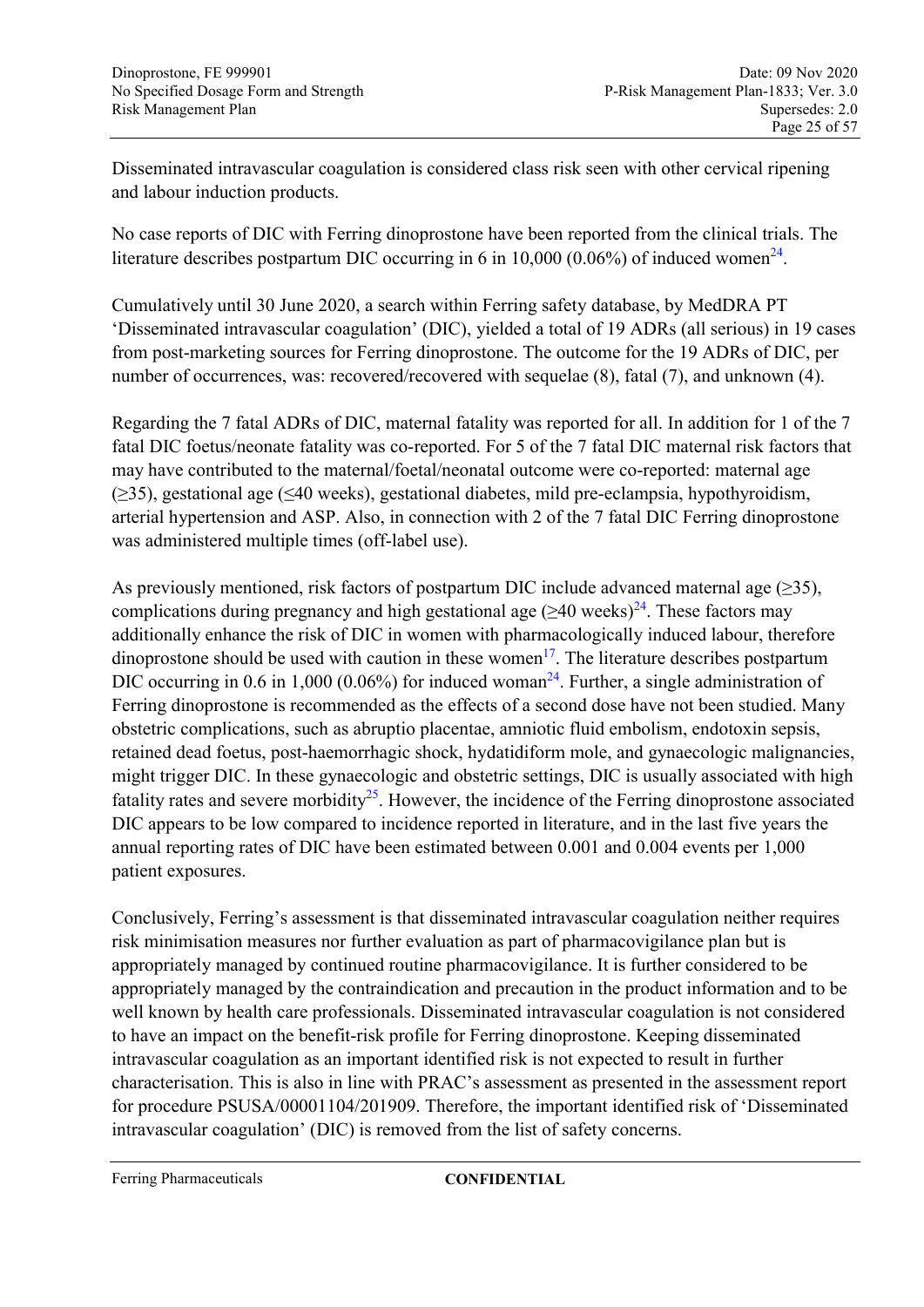# **SVII.3 Details of important identified risks, important potential risks, and missing information**

**SVII.3.1. Presentation of important identified risks and important potential risks Important Identified Risk 1: Uterine hyperstimulation**

| <b>Preferred Term</b>         | Cumulative     |                    |
|-------------------------------|----------------|--------------------|
|                               | <b>Serious</b> | <b>Non-Serious</b> |
| Uterine hyperstimulation      | 89             | 141                |
| Uterine hypertonus            | 71             | 54                 |
| Uterine tachysystole          | 8              | 27                 |
| Uterine contractions abnormal | 3              | 16                 |
| Uterine spasm                 | $\overline{2}$ | $\theta$           |
| <b>Grand Total</b>            | 173            | 238                |

#### **Table 12 Distribution of 'Uterine hyperstimulation' ADRs cumulatively**

Characterisation of the important identified risk of uterine hyperstimulation is presented below.

| <b>Important identified risk: Uterine hyperstimulation</b> |                                                                                                                                                                                                                                                                                                                                                                                                                                                                                                                                                                                                                                                                                                                                                                                                                                                                                         |  |
|------------------------------------------------------------|-----------------------------------------------------------------------------------------------------------------------------------------------------------------------------------------------------------------------------------------------------------------------------------------------------------------------------------------------------------------------------------------------------------------------------------------------------------------------------------------------------------------------------------------------------------------------------------------------------------------------------------------------------------------------------------------------------------------------------------------------------------------------------------------------------------------------------------------------------------------------------------------|--|
| Frequency                                                  | Clinical:<br>The overall frequency of uterine hyperstimulation (uterine<br>tachysystole and uterine hypertonus) in integrated results of<br>pivotal clinical trials was 7.3% (based on pooled data from<br>the pivotal efficacy clinical trials 101-801, 101-003 and 101-<br>103 (n=320) and Miso-Obs-004 and 303 (n=1,116)), and the<br>majority of ADRs from these trials were mild or moderate in<br>severity. One case $(0.8\%)$ of Uterine contractions abnormal<br>was observed in Japanese phase III clinical trials (000261)<br>and 000262 studies).<br>Note: The terms reported in the pivotal clinical trials (101-<br>801, -003, -103) versus the Miso-Obs clinical studies varied<br>but were consistent with the MedDRA PT terms used to<br>code adverse events representative of the important<br>identified risk 'Uterine hyperstimulation' (see row<br>'MedDRA terms'). |  |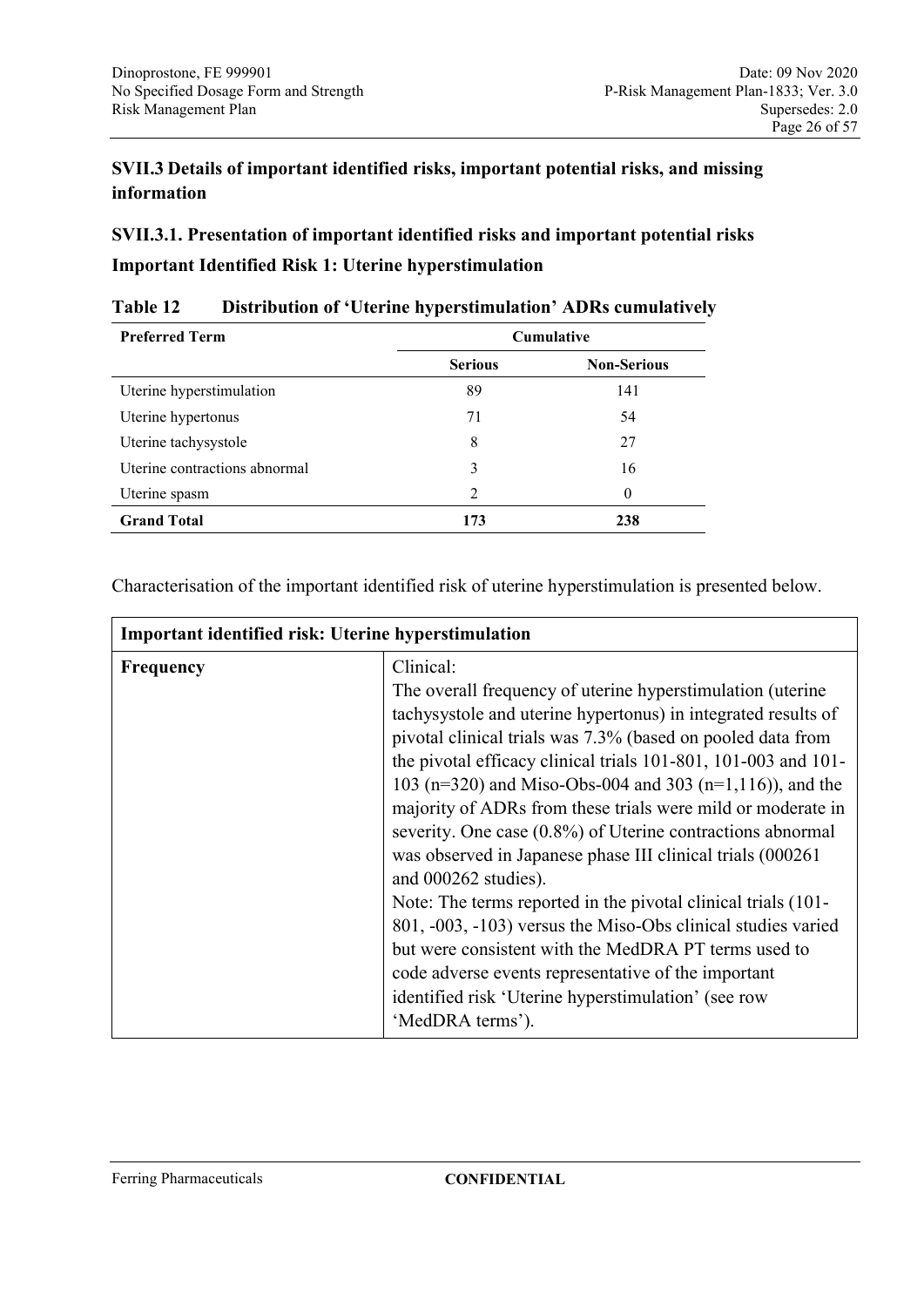| <b>Important identified risk: Uterine hyperstimulation</b> |                                                                                                                                                                                                                                                                                                                                                                                                                                                                                                                                      |  |
|------------------------------------------------------------|--------------------------------------------------------------------------------------------------------------------------------------------------------------------------------------------------------------------------------------------------------------------------------------------------------------------------------------------------------------------------------------------------------------------------------------------------------------------------------------------------------------------------------------|--|
| Seriousness/outcomes                                       | Clinical:<br>In pivotal clinical trials dinoprostone vaginal insert (DVI)<br>was removed in all but three cases resulting in normal<br>uterine activity. There was no adverse effect on the neonatal<br>outcome in any of the cases. In Miso-Obs-004 and 303 the<br>majority of uterine contractions abnormal (uterine<br>tachysystole) did not lead to removal of the insert. Incidence<br>of uterine contractions abnormal leading to study drug<br>removal was 1.5% (17 of 1116 subjects). No events were<br>regarded as serious. |  |
| Severity and nature of risk                                | The majority of the ADRs concerning uterine<br>hyperstimulation, uterine tachysystole and uterine<br>hypertonus from clinical trials were mild or moderate in<br>severity.                                                                                                                                                                                                                                                                                                                                                           |  |
| <b>Background</b><br>incidence/prevalence                  | Uterine tachysystole occurs in more than 10% of<br>spontaneous labours and is associated with non-reassuring<br>FHR, increased rate of caesarean deliveries and NICU<br>admissions. It is not associated with low Apgar scores or<br>meconium-stained amniotic fluid.                                                                                                                                                                                                                                                                |  |
| <b>Risk groups or risk factors</b>                         | The risk increases with labour induction or labour<br>augmentation, such as the use of prostaglandins and/or<br>oxytocin for stimulation of uterine contractility. Epidural<br>anaesthesia and hypertension have also been shown as<br>increasing the risk of tachysystole.                                                                                                                                                                                                                                                          |  |
| <b>Potential mechanisms</b>                                | Excessive pharmacological effect of an exogenously applied<br>uterotonic.                                                                                                                                                                                                                                                                                                                                                                                                                                                            |  |
| Preventability                                             | After insertion of Ferring dinoprostone uterine activity and<br>foetal condition must be regularly monitored. Also, Ferring<br>dinoprostone should be removed if uterine contractions are<br>excessive or prolonged and as soon as active labour is<br>established (Section 4.4. CCDS/SmPC).<br>If excessive uterine contractions continue after drug removal<br>tocolytic treatments should be considered.                                                                                                                          |  |
| <b>Impact on individual patient</b>                        | Severe uterine hyperstimulation can result in placental<br>abruption, foetal distress and uterine rupture. The<br>consequences of a uterine rupture can range from uterine<br>repair, to hysterectomy and in some circumstances to<br>maternal or foetal death.                                                                                                                                                                                                                                                                      |  |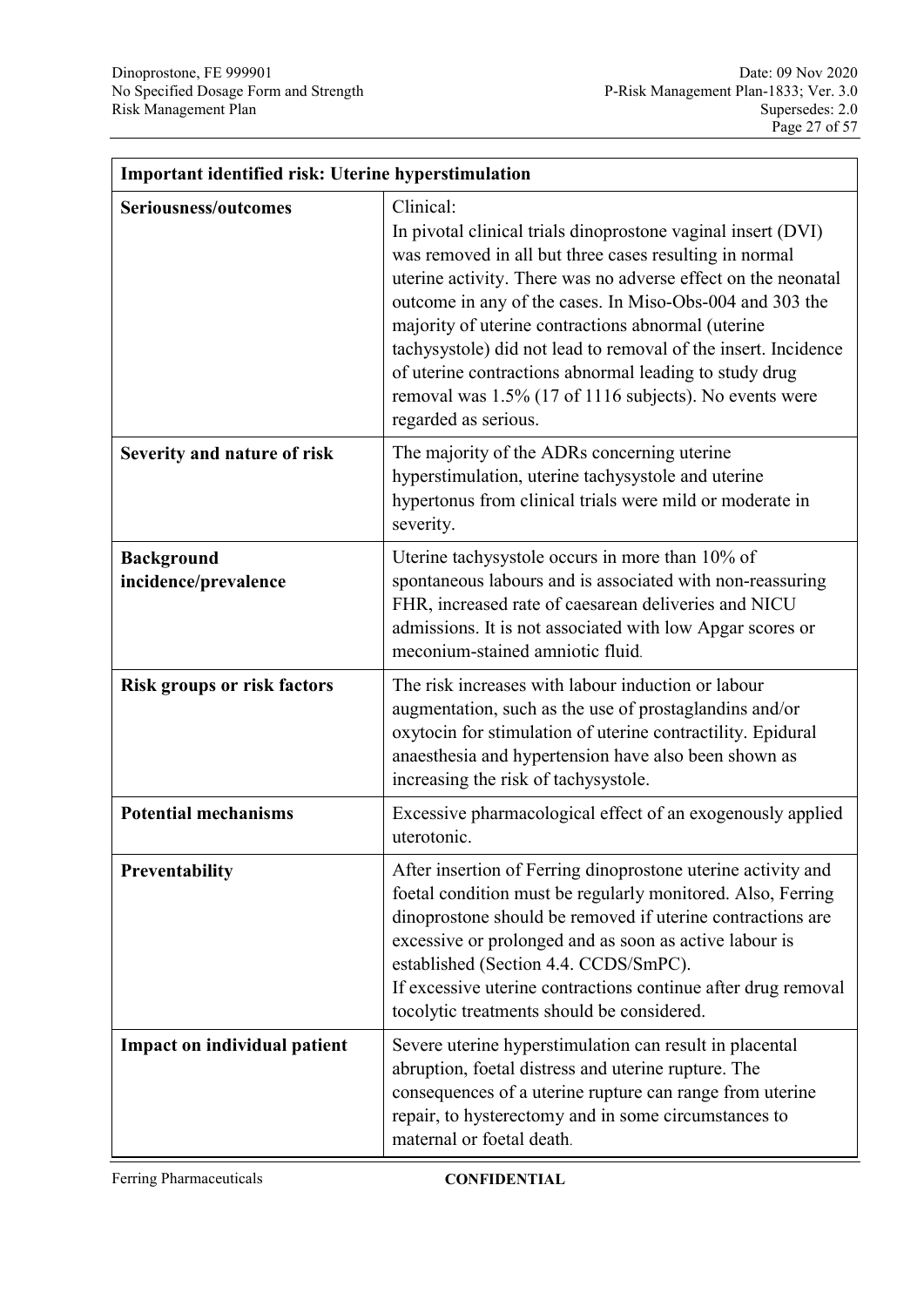| <b>Important identified risk: Uterine hyperstimulation</b> |                                                                                                                                                                                                                                                                                                                                                                                                                                                                                                                                                                                                                                                            |  |
|------------------------------------------------------------|------------------------------------------------------------------------------------------------------------------------------------------------------------------------------------------------------------------------------------------------------------------------------------------------------------------------------------------------------------------------------------------------------------------------------------------------------------------------------------------------------------------------------------------------------------------------------------------------------------------------------------------------------------|--|
| Potential public health impact<br>of safety concern        | Potential negative effects on the foetus (foetal distress) or the<br>mother (uterine rupture).                                                                                                                                                                                                                                                                                                                                                                                                                                                                                                                                                             |  |
| <b>Evidence source</b>                                     | Ferring Global Safety Database, summary of clinical safety<br>data, literature.                                                                                                                                                                                                                                                                                                                                                                                                                                                                                                                                                                            |  |
| <b>MedDRA</b> terms                                        | PTs: 'Uterine hypertonus', 'Uterine contractions abnormal',<br>'Uterine hyperstimulation', 'Uterine tachysystole', 'Uterine<br>spasm'.                                                                                                                                                                                                                                                                                                                                                                                                                                                                                                                     |  |
| <b>Regulatory Actions</b>                                  | The risk minimisation activities for uterine rupture are.<br>addressed in the current SmPC sections 4.2, 4.3 and 4.4. An<br>update of the SmPC has been proposed in accordance with<br>the PRAC endorsed recommendations made in procedure<br>PSUSA/00001104/201909 to strengthen the warnings and<br>contraindications to further minimise the risk of uterine<br>rupture. The correct use and handling of the product as well<br>as contraindications, warnings and precautions to minimize<br>risks attributable to incorrect product use are clarified and<br>further reinforced in the proposed updates to the previously<br>mentioned SmPC sections. |  |

#### Impact on the risk-benefit balance of the product:

Uterine tachysystole occurs in more than 10% of spontaneous labours and is associated with nonreassuring foetal heart rate, increased rate of caesarean deliveries and neonatal intensive care unit admissions<sup>[26](#page-54-2)</sup>. It is not associated with low Apgar scores or meconium-stained amniotic fluid<sup>26</sup>.

<span id="page-27-0"></span>Ferring dinoprostone vaginal insert has been designed to control the release of dinoprostone by removing it when adverse event that can compromise the safety of the mother or the foetus occurs. After withdrawal, due to the short half-life of dinoprostone, the median time to resolution of uterine hyperstimulation (tachysystole or hypertonus) with foetal heart rate involvement is 8.5 minutes $^{27}$  $^{27}$  $^{27}$ .

The achievement of a vaginal delivery in over 70% of the women with an unripe cervix is of great clinical relevance since the alternative to cervical ripening for these women would in most cases be either an uncertain and risk-filled expectancy or a caesarean delivery. In many institutions, women who once had a caesarean section would not be candidates for vaginal delivery in subsequent pregnancies. The reduction of the incidence of caesarean deliveries with Ferring dinoprostone therefore has far-reaching implications.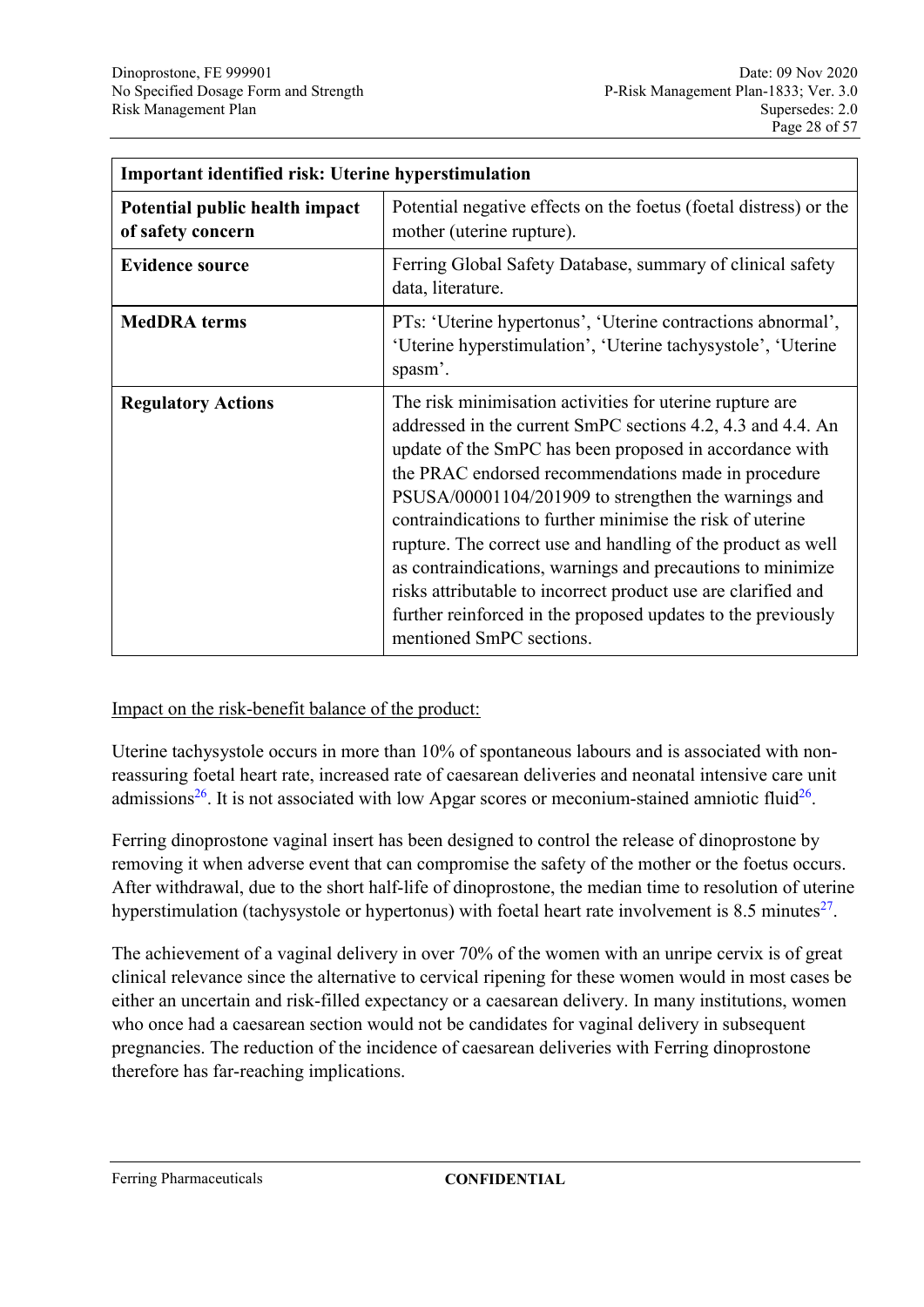### **Important Identified Risk 2: Uterine rupture**

#### **Table 13 Distribution of 'Uterine rupture' ADRs cumulatively**

| <b>Preferred Term</b> | Cumulative     |                    |
|-----------------------|----------------|--------------------|
|                       | <b>Serious</b> | <b>Non-Serious</b> |
| Uterine rupture       | 76             |                    |
| Uterine perforation   |                |                    |
| Uterine dehiscence    | 0              |                    |
| <b>Grand Total</b>    | 77             |                    |

Characterisation of the important identified risk of uterine rupture is presented below.

| Important identified risk: Uterine rupture |                                                                                                                                                                                                                                                                                                                                                                                                     |
|--------------------------------------------|-----------------------------------------------------------------------------------------------------------------------------------------------------------------------------------------------------------------------------------------------------------------------------------------------------------------------------------------------------------------------------------------------------|
| Frequency                                  | Clinical:<br>No case reports of uterine rupture were received from<br>clinical trials.                                                                                                                                                                                                                                                                                                              |
| Seriousness/outcomes                       | Uterine rupture is always a serious event with implications<br>for both the mother and the foetus. It can lead to foetal<br>disorders, foetal death, hysterectomy and in some cases -<br>fatal outcome for the mother.                                                                                                                                                                              |
| Severity and nature of risk                | In general, uterine rupture may range from incomplete<br>rupture, where the visceral peritoneum is still intact, to<br>complete rupture, where the contents of the uterus may enter<br>the peritoneal cavity or broad ligament. Complete uterine<br>rupture is potentially life-threatening for both the mother and<br>the foetus.                                                                  |
| <b>Background</b><br>incidence/prevalence  | Published rates of uterine rupture in industrialised nations<br>range between 1:200 (0.5 %) in Norway <sup>28</sup> to 1:3314 (0.03<br>%) in the United States of America <sup>29</sup> .                                                                                                                                                                                                           |
| <b>Risk groups or risk factors</b>         | The risk increases with labour induction or labour<br>augmentation, such as the use of prostaglandins and/or<br>oxytocin for stimulation of uterine contractility. Risk factors<br>include uterine scars (previous uterine surgery e.g. caesarean<br>section), multiparity, high maternal age, high gestational age<br>(GA) ( $\geq$ 42 weeks) and high birth weight ( $\geq$ 4000g). <sup>30</sup> |
| <b>Potential mechanisms</b>                | Excessive pharmacological effect of an exogenously applied<br>uterotonic causing the uterine muscle to tear.                                                                                                                                                                                                                                                                                        |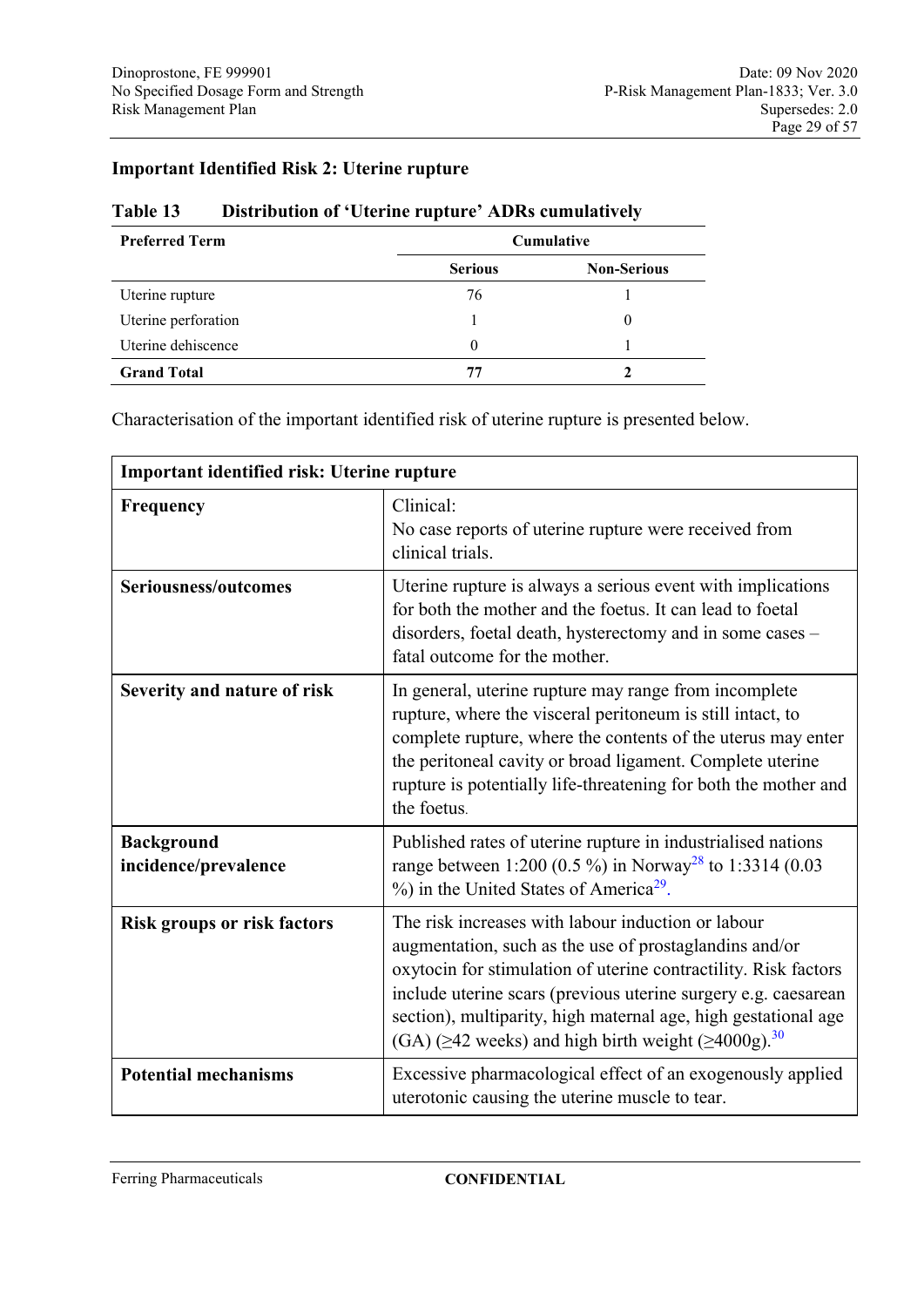$\mathbf{r}$ 

ä,

| Important identified risk: Uterine rupture          |                                                                                                                                                                                                                                                                                                                                                                                                                                                                                                                                                                                                                                                                                                                          |  |
|-----------------------------------------------------|--------------------------------------------------------------------------------------------------------------------------------------------------------------------------------------------------------------------------------------------------------------------------------------------------------------------------------------------------------------------------------------------------------------------------------------------------------------------------------------------------------------------------------------------------------------------------------------------------------------------------------------------------------------------------------------------------------------------------|--|
| Preventability                                      | Ferring dinoprostone is contraindicated when oxytocic drugs<br>and/or other labour induction agents are being given, when<br>there is suspicion or evidence of uterine scar resulting from<br>previous uterine surgery (e.g. caesarean delivery), when<br>there is uterine abnormality and when there is placenta<br>previa or unexplained vaginal bleeding. In accordance with<br>SmPC section 4.4 'Special warning and precautions for use',<br>Ferring dinoprostone is to be removed if uterine contractions<br>are excessive or prolonged, or there is a clinical concern for<br>the mother or baby. If excessive uterine contractions<br>continue after drug removal, tocolytic treatments should be<br>considered. |  |
| Impact on individual patient                        | The consequences of a uterine rupture can range from<br>uterine repair, to hysterectomy and in some circumstances to<br>maternal or foetal death.                                                                                                                                                                                                                                                                                                                                                                                                                                                                                                                                                                        |  |
| Potential public health impact<br>of safety concern | Uterine rupture is a rare complication of labour, which can<br>result in serious outcomes for the mother and the foetus.<br>However, labour induction may be required to prevent other<br>unfavourable outcomes.                                                                                                                                                                                                                                                                                                                                                                                                                                                                                                         |  |
| <b>Evidence source</b>                              | Ferring Global Safety Database, summary of clinical safety<br>data, literature.                                                                                                                                                                                                                                                                                                                                                                                                                                                                                                                                                                                                                                          |  |
| <b>MedDRA</b> terms                                 | Preferred terms (PTs): 'Uterine dehiscence', 'Uterine<br>perforation', 'Uterine rupture'.                                                                                                                                                                                                                                                                                                                                                                                                                                                                                                                                                                                                                                |  |
| <b>Regulatory actions</b>                           | The risk minimisation activities for uterine rupture are<br>addressed in the current SmPC sections 4.2, 4.3 and 4.4. An<br>update of the SmPC has been proposed in accordance with<br>the PRAC endorsed recommendations made in procedure<br>PSUSA/00001104/201909 to strengthen the warnings and<br>contraindications to further minimise the risk of uterine<br>rupture. The correct use and handling of the product as well<br>as contraindications, warnings and precautions to minimize<br>risks attributable to incorrect product use are clarified and<br>further reinforced in the proposed updates to the previously<br>mentioned SmPC sections.                                                                |  |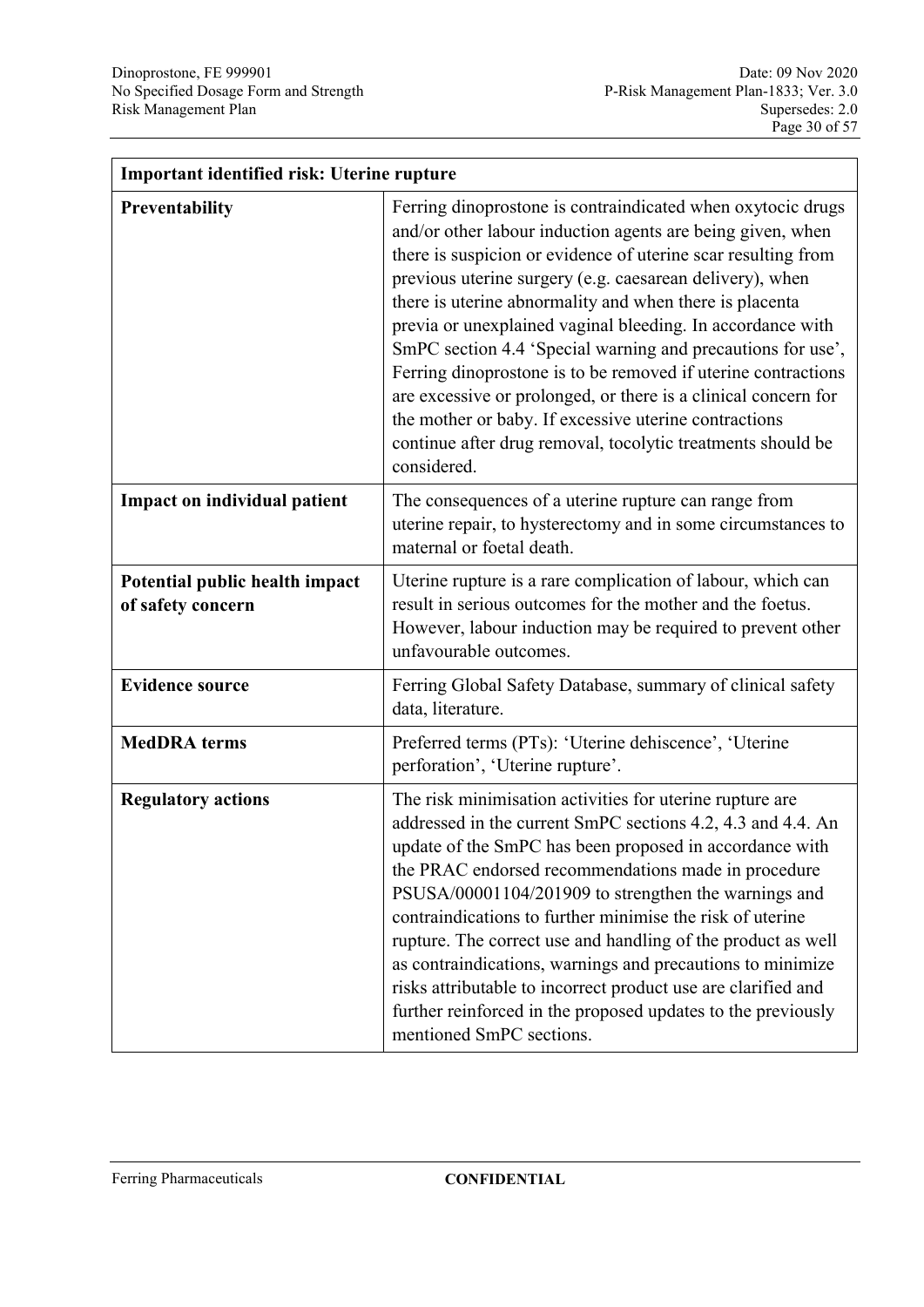Impact on the risk-benefit balance of the product:

Having multiple risk factors likely compounds the risk of uterine rupture. The Ferring dinoprostone SmPC recommends using Ferring dinoprostone with caution in women aged 35 and over, or with hypertension, gestational diabetes or hypothyroidism because of the risk of delivery complications $31,32,33,34,35$  $31,32,33,34,35$  $31,32,33,34,35$  $31,32,33,34,35$  $31,32,33,34,35$ .

Women aged 35 or over, or with hypertension, gestational diabetes or hypothyroidism, together with other described risk factors for uterine rupture such as high parity, foetal macrosomia, or polyhydramnios, are often the indications for labour induction because expectant management until spontaneous labour is considered at higher risk for foetal demise than termination of pregnancy<sup>[36,](#page-55-0) [37](#page-55-1)</sup>

A recently updated Cochrane Systematic Review found evidence that a policy of induction of labour at 37 weeks of gestation or beyond compared to expectant management is associated with fewer neonatal deaths, stillbirths and caesarean sections<sup>[38](#page-55-2)</sup>.

### **SVII.3.2. Presentation of the missing information**

No missing information is classified as a safety concern.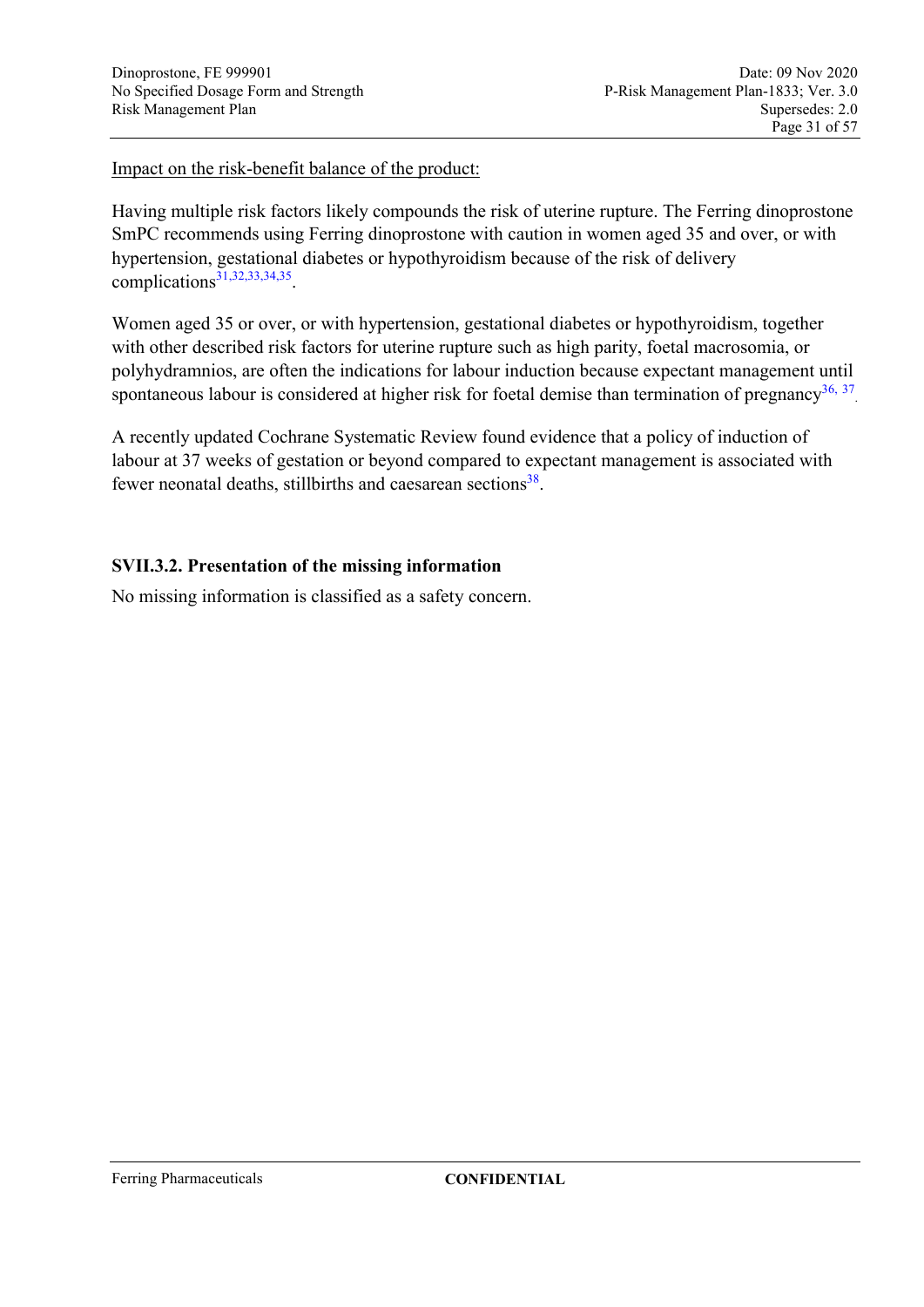### **Part II: Module SVIII - Summary of the safety concerns**

A summary of the safety concerns is presented in [Table 14.](#page-31-0)

### <span id="page-31-0"></span>**Table 14 SVIII.1: Summary of safety concerns**

| <b>Summary of safety concerns</b> |                          |
|-----------------------------------|--------------------------|
| <b>Important identified risks</b> | Uterine hyperstimulation |
|                                   | Uterine rupture          |
| <b>Important potential risks</b>  | None                     |
| <b>Missing information</b>        | None                     |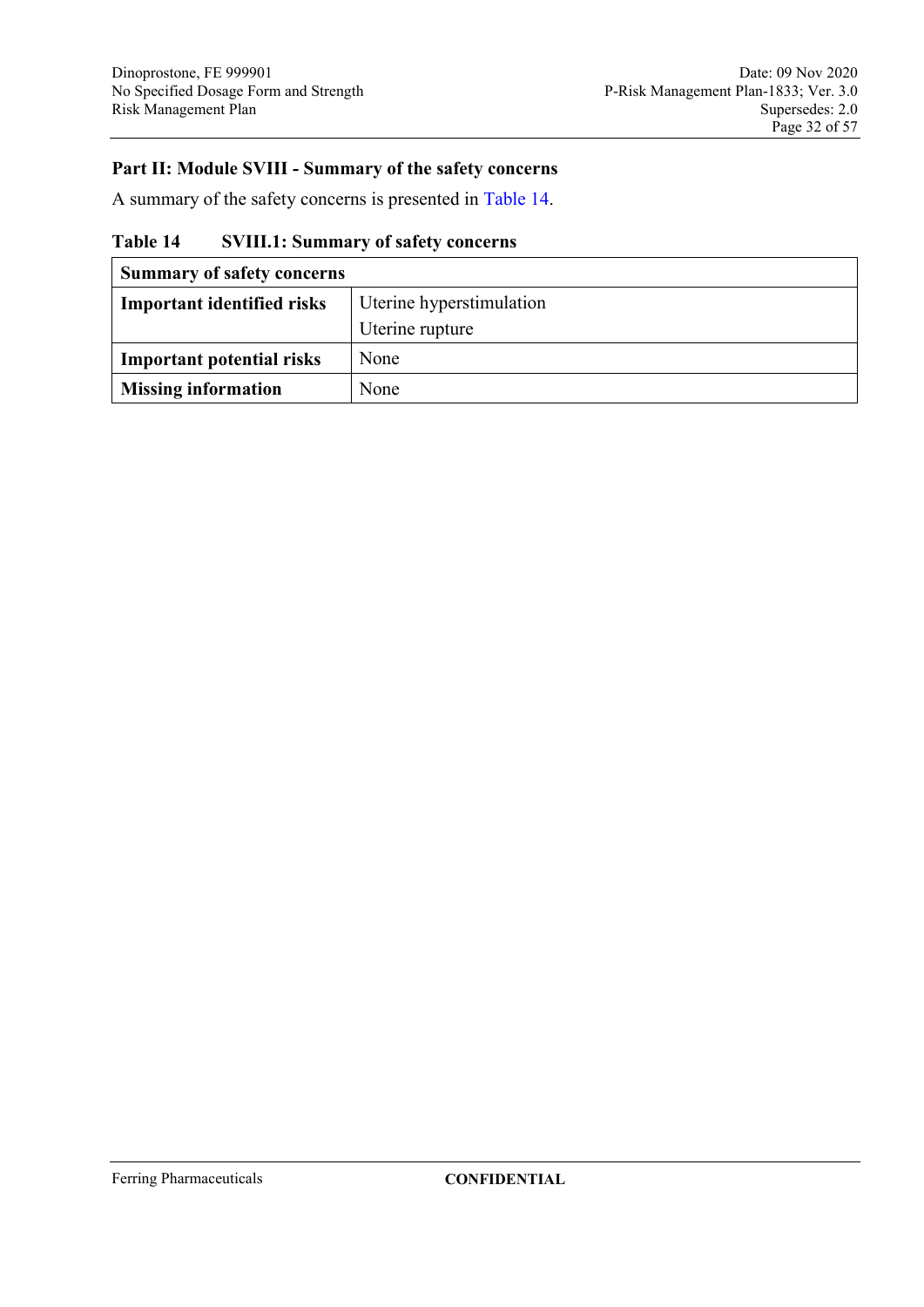### **Part III: Pharmacovigilance Plan (including post-authorisation safety studies)**

#### **III.1 Routine pharmacovigilance activities**

Cumulative and interval review of adverse events of interest for the safety concerns are included in the periodic safety update reports (PBRERs). Routine pharmacovigilance activities beyond adverse reactions reporting, post-marketing safety surveillance and signal detection are not planned for Ferring dinoprostone.

### **III.2 Additional pharmacovigilance activities**

No additional pharmacovigilance activities are planned.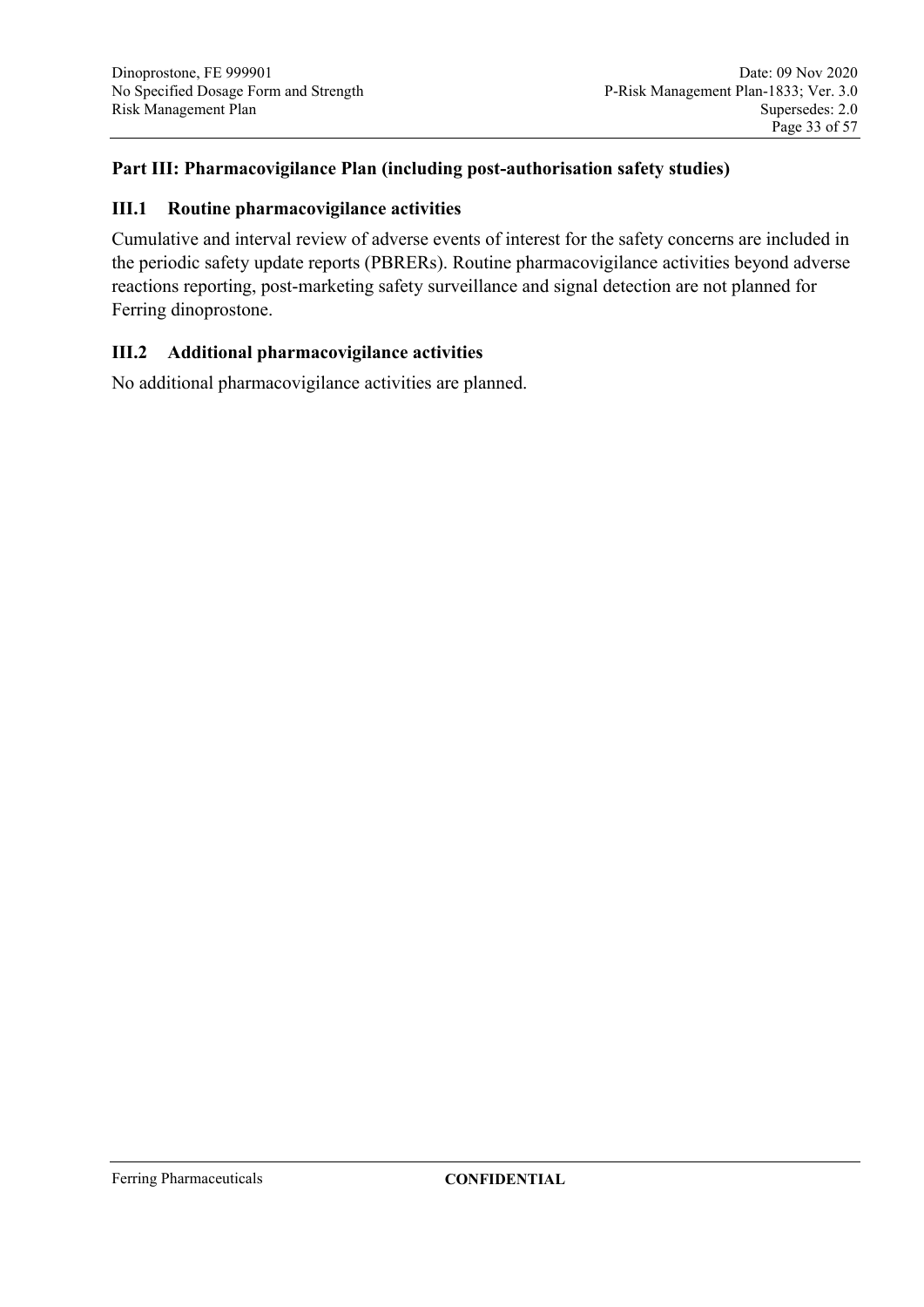### **Part IV: Plans for post-authorisation efficacy studies**

No post-authorisation efficacy studies have been proposed by Ferring pharmaceuticals and none have been performed as specific obligation and/or as a condition of the MA.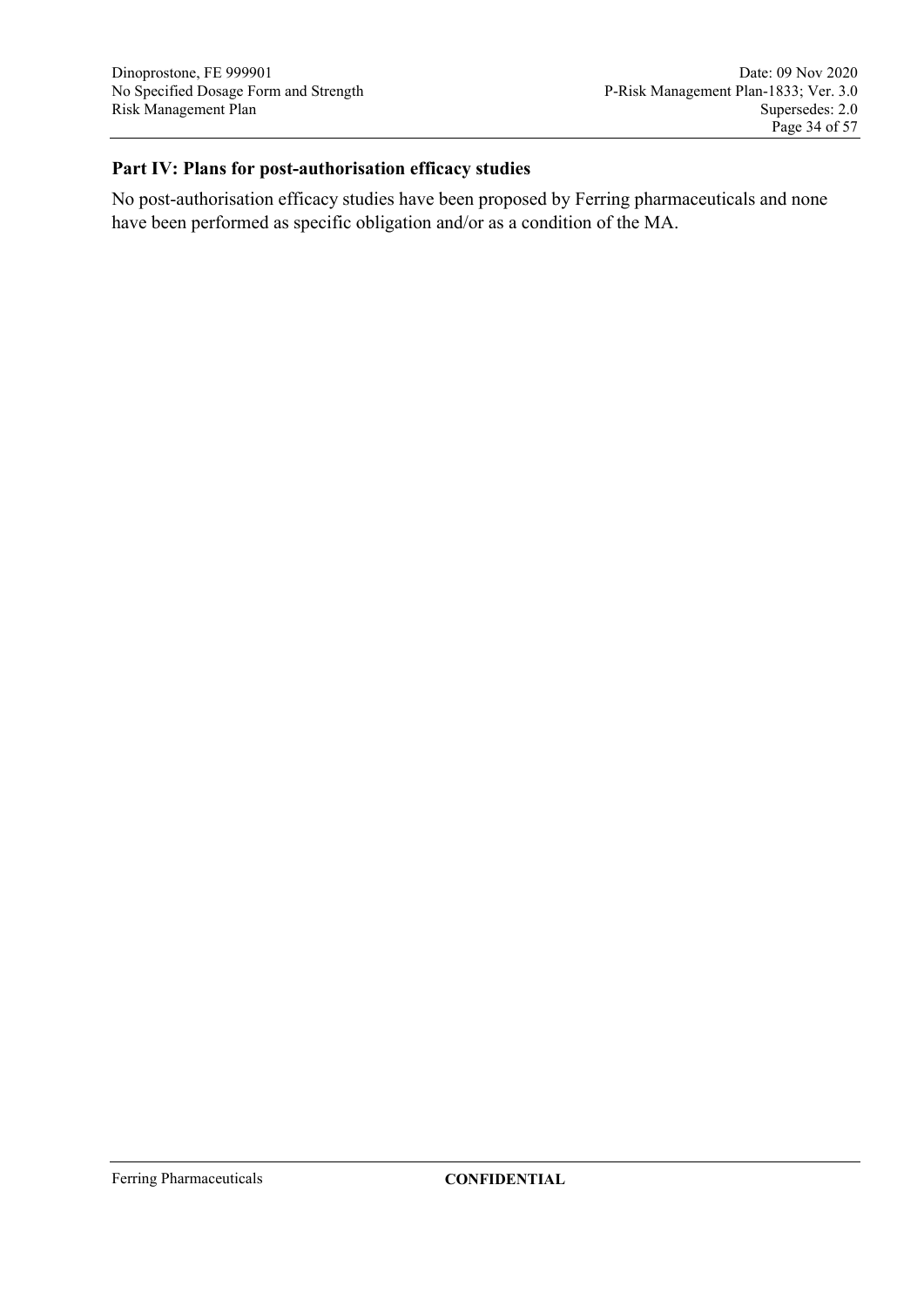### **Part V: Risk minimisation measures (including evaluation of the effectiveness of risk minimisation activities)**

### **Risk Minimisation Plan**

The safety information in the proposed product information is aligned to the reference medicinal product.

Note: In the PSUR single assessment (PSUSA/00001104/201909) issued on 14 May 2020, and with data lock point of 30 September 2019, Ferring was invited to discuss ways to further minimise the risk of uterine hyperstimulation including serious complications such as uterine rupture, foetal and neonatal death, and uterine haemorrhage. Ferring considers that the product information (SmPC) already includes wording to prevent uterine hyperstimulation including serious complications such as uterine rupture, foetal and neonatal death, and uterine haemorrhage therefore, Ferring has proposed to strengthen the wording of the current SmPC in the sections 4.2, 4.3, and 4.4. The proposed wording has been submitted in the follow-up (SE/H/PSUFU/00001104/201909), on 19 August 2020, and at the time of this report Ferring is awaiting PRAC's assessment and recommendation.

Effectiveness of the above mentioned routine risk minimisation measure will be monitored via routine pharmacovigilance and described in succeeding PSURs.

No additional risk minimisation measures are proposed besides routine pharmacovigilance activities including routine risk minimisation measures addressed in the product labelling (see below).

#### **V.1. Routine Risk Minimisation Measures**

Note: Routine risk minimisation activities for safety concerns presented in [Table 15](#page-34-0) are in accordance with the current version of the SmPC (version 2.0, effective 29 February 2016).

| <b>Safety concern:</b>                                   | Routine risk minimisation activities                                                                                                                                                                                                                                                                                                                                                              |
|----------------------------------------------------------|---------------------------------------------------------------------------------------------------------------------------------------------------------------------------------------------------------------------------------------------------------------------------------------------------------------------------------------------------------------------------------------------------|
| Important identified risk 1:<br>Uterine hyperstimulation | Routine risk communication:<br>CCDS/SmPC:                                                                                                                                                                                                                                                                                                                                                         |
|                                                          | Section 4.2. states that it is necessary to remove<br>PROPESS/CERVIDIL in case of any suggestion of uterine<br>hyperstimulation or hypertonic uterine contractions. Also, that<br>once regular painful uterine activity is established with<br>PROPESS in-situ, the vaginal delivery system should be<br>removed irrespective of cervical state to avoid the risk of uterine<br>hyperstimulation. |
|                                                          | In section 4.8, 'uterine contractions abnormal' (reported as<br>$\overline{\phantom{m}}$<br>'uterine hyperstimulation' and 'uterine hypertonus') is listed as<br>a common ADR.                                                                                                                                                                                                                    |

<span id="page-34-0"></span>**Table 15 Part V.1: Description of routine risk minimisation measures by safety concern**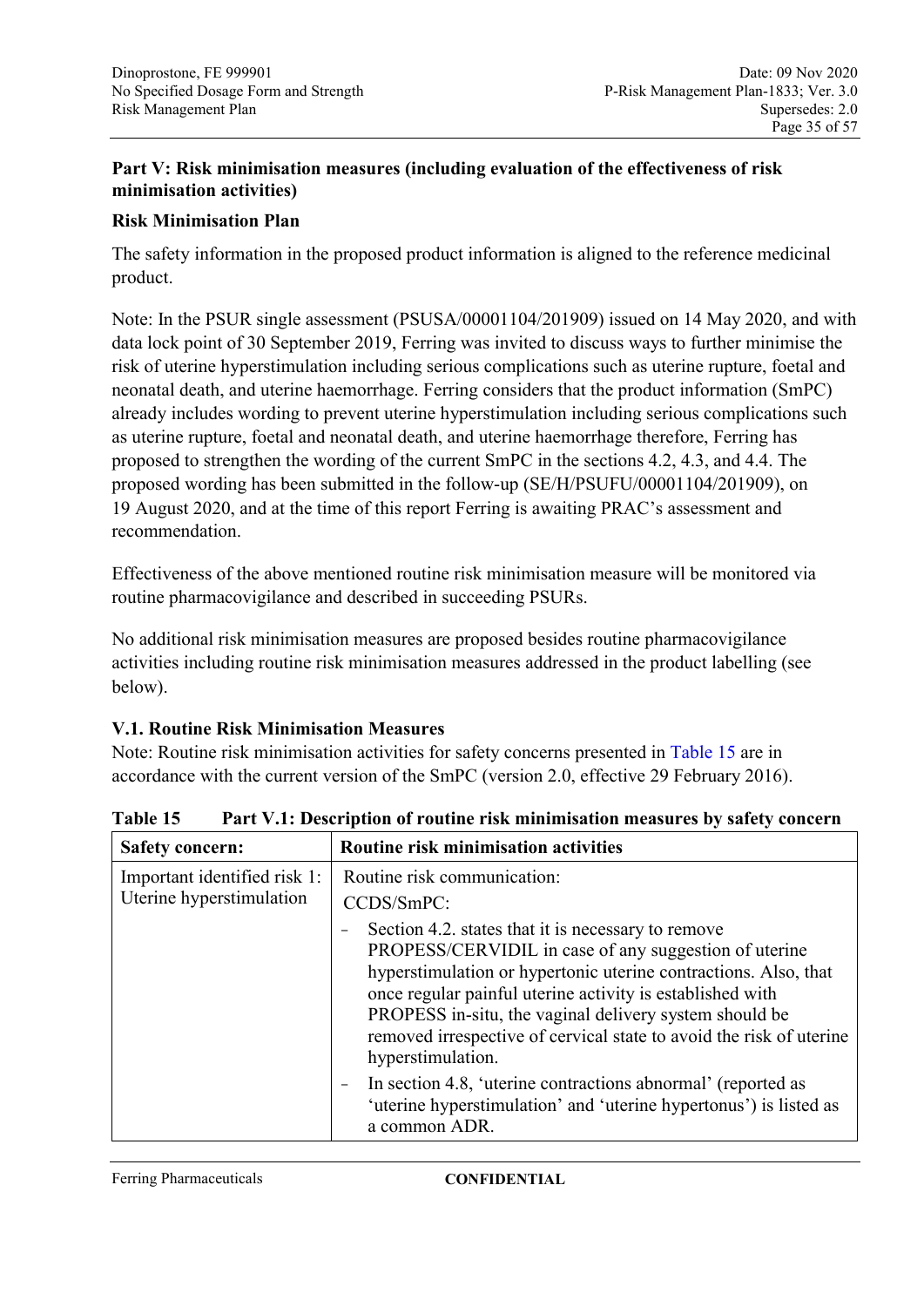|                                                 | In the PIL this information and orientation to avoid this condition is<br>emphasized.                                                                                                                                                                                                                                                                                                                                                            |
|-------------------------------------------------|--------------------------------------------------------------------------------------------------------------------------------------------------------------------------------------------------------------------------------------------------------------------------------------------------------------------------------------------------------------------------------------------------------------------------------------------------|
|                                                 | Routine risk minimisation activities recommending specific clinical<br>measures (beyond standard care) to address the risk:                                                                                                                                                                                                                                                                                                                      |
|                                                 | Section 4.4 of the CCDS/SmPC states that uterine activity and<br>foetal condition must be monitored regularly, and if uterine<br>contractions are prolonged or excessive there is a possibility of<br>uterine hypertonus or rupture and the vaginal delivery system<br>should be removed.                                                                                                                                                        |
|                                                 | Other routine risk minimisation measures:<br>Prescription only medicine.                                                                                                                                                                                                                                                                                                                                                                         |
| <b>Safety concern:</b>                          | Routine risk minimisation activities                                                                                                                                                                                                                                                                                                                                                                                                             |
| Important identified risk 2:<br>Uterine rupture | Routine risk communication:<br>CCDS/SmPC:                                                                                                                                                                                                                                                                                                                                                                                                        |
|                                                 | Section 4.3, states that strong prolonged uterine contractions are<br>contraindicated.                                                                                                                                                                                                                                                                                                                                                           |
|                                                 | Section 4.4. states that PROPESS/CERVIDIL should not be<br>administered to patients with a history of previous caesarean<br>section or uterine surgery given the potential risk for uterine<br>rupture and associated obstetrical complications. Uterine<br>rupture has been reported in association with the use of<br>PROPESS, mainly in patients with contra-indicated conditions.<br>Section 4.8, 'uterine rupture' is listed as a rare ADR. |
|                                                 | In the PIL this information and orientation to avoid this condition is<br>emphasized.                                                                                                                                                                                                                                                                                                                                                            |
|                                                 | Routine risk minimisation activities recommending specific clinical<br>measures (beyond standard care) to address the risk:                                                                                                                                                                                                                                                                                                                      |
|                                                 | CCDS/SmPC, section 4.4. states that uterine activity and foetal<br>condition must be monitored regularly. If uterine contractions<br>are prolonged or excessive, there is a possibility of uterine<br>hypertonus or rupture and the vaginal delivery system should be<br>removed.                                                                                                                                                                |
|                                                 | Other routine risk minimisation measures:                                                                                                                                                                                                                                                                                                                                                                                                        |
|                                                 | Prescription only medicine.                                                                                                                                                                                                                                                                                                                                                                                                                      |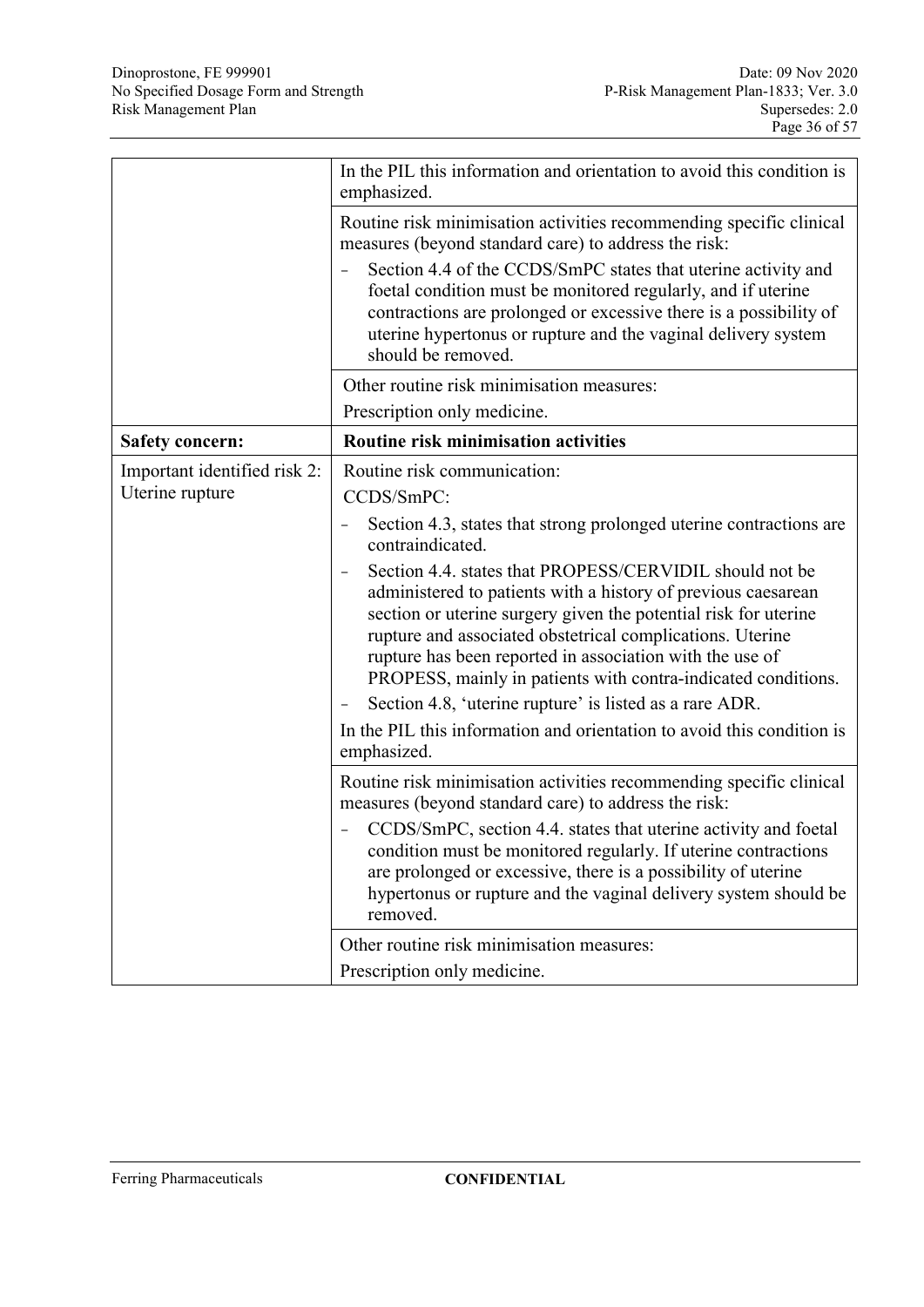### **V.2. Additional Risk Minimisation Measures**

Routine risk minimisation activities as described in Part V.1 are sufficient to manage the safety concerns of the medicinal product.

#### **Removal of additional risk minimisation activities**

Not applicable.

#### **V.3 Summary of risk minimisation measures**

Note: Summary of risk minimisation measures for safety concerns presented in [Table 16](#page-36-0) are in accordance with the current version of the SmPC (version 2.0, effective 29 February 2016).

| <b>Safety concern</b>       | <b>Risk minimisation measures</b>                                                                                                                                                                                                                                                                                                                                                                                                                                                                                                                                                                                                                                                                                                                                                                                                                                                                                                                                | <b>Pharmacovigilance activities</b>                                                                          |
|-----------------------------|------------------------------------------------------------------------------------------------------------------------------------------------------------------------------------------------------------------------------------------------------------------------------------------------------------------------------------------------------------------------------------------------------------------------------------------------------------------------------------------------------------------------------------------------------------------------------------------------------------------------------------------------------------------------------------------------------------------------------------------------------------------------------------------------------------------------------------------------------------------------------------------------------------------------------------------------------------------|--------------------------------------------------------------------------------------------------------------|
| Uterine<br>hyperstimulation | Routine risk minimisation measures:<br>- CCDS/SmPC section 4.2. states<br>that it is necessary to remove the<br>PROPESS/CERVIDIL in case of any<br>suggestion of uterine<br>hyperstimulation or hypertonic<br>uterine contractions. Further, once<br>regular painful uterine activity is<br>established with PROPESS in-situ,<br>the vaginal delivery system should<br>be removed irrespective of cervical<br>state to avoid the risk of uterine<br>hyperstimulation.<br>- CCDS/SmPC section 4.4 states that<br>uterine activity and fetal condition<br>must be monitored regularly, and if<br>uterine contractions are prolonged or<br>excessive there is a possibility of<br>uterine hypertonus or rupture and the<br>vaginal delivery system should be<br>removed.<br>- CCDS/SmPC section 4.8, 'uterine<br>contractions abnormal' is listed as a<br>common ADR.<br>- In the PIL this information and<br>orientation to avoid this condition is<br>emphasized. | Routine pharmacovigilance activities<br>beyond adverse reactions reporting<br>and signal detection:<br>None. |

<span id="page-36-0"></span>

| Table 16 | Summary table of pharmacovigilance activities and risk minimisation activities |
|----------|--------------------------------------------------------------------------------|
|          | by safety concern                                                              |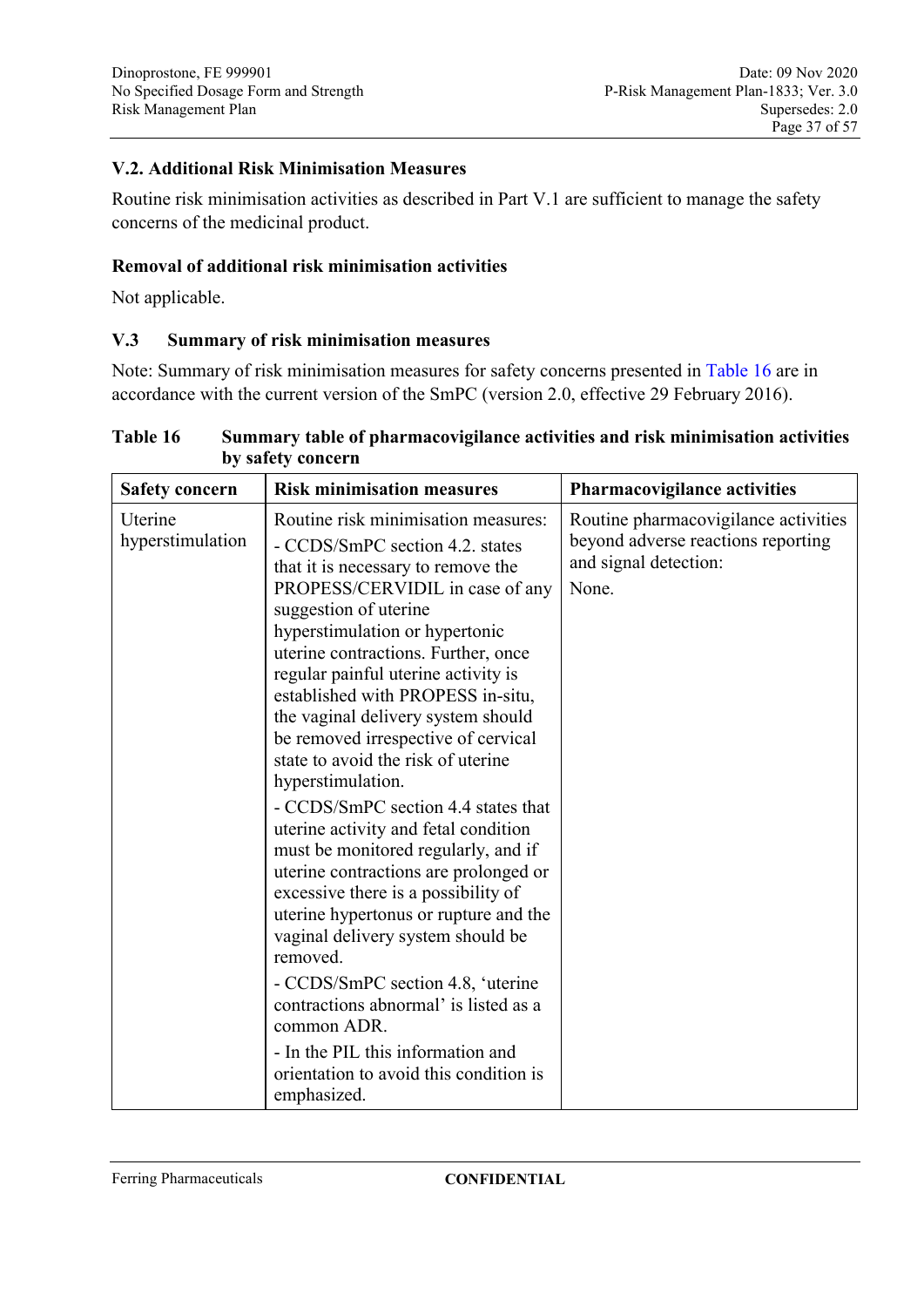| <b>Safety concern</b> | <b>Risk minimisation measures</b>                                                                                                                                                                                                                                                                                                                                                                                                                                                                                                                                                                                                                                                                                                                                                                                                                                                                                                                                                                                                   | Pharmacovigilance activities                                                                                 |
|-----------------------|-------------------------------------------------------------------------------------------------------------------------------------------------------------------------------------------------------------------------------------------------------------------------------------------------------------------------------------------------------------------------------------------------------------------------------------------------------------------------------------------------------------------------------------------------------------------------------------------------------------------------------------------------------------------------------------------------------------------------------------------------------------------------------------------------------------------------------------------------------------------------------------------------------------------------------------------------------------------------------------------------------------------------------------|--------------------------------------------------------------------------------------------------------------|
|                       | Additional risk minimisation<br>measures:<br>None.                                                                                                                                                                                                                                                                                                                                                                                                                                                                                                                                                                                                                                                                                                                                                                                                                                                                                                                                                                                  | Additional pharmacovigilance<br>activities:<br>None.                                                         |
| Uterine rupture       | Routine risk minimisation measures:<br>- CCDS/SmPC section 4.3 states that<br>strong prolonged uterine contractions<br>are contraindicated.<br>- CCDS/SmPC section 4.4 states that<br>PROPESS/CERVIDIL should not be<br>administered to patients with a<br>history of previous caesarean section<br>or uterine surgery given the potential<br>risk for uterine rupture and<br>associated obstetrical complications.<br>Uterine rupture has been reported in<br>association with the use of<br>PROPESS, mainly in patients with<br>contra-indicated conditions.<br>- CCDS/SmPC section 4.4 states that<br>uterine activity and foetal condition<br>must be monitored regularly. If<br>uterine contractions are prolonged or<br>excessive, there is a possibility of<br>uterine hypertonus or rupture and the<br>vaginal delivery system should be<br>removed.<br>- CCDS/SmPC section 4.8 'uterine<br>rupture' is listed as a rare ADR.<br>- In the PIL this information and<br>orientation to avoid this condition is<br>emphasized. | Routine pharmacovigilance activities<br>beyond adverse reactions reporting<br>and signal detection:<br>None. |
|                       | Additional risk minimisation<br>measures:<br>None.                                                                                                                                                                                                                                                                                                                                                                                                                                                                                                                                                                                                                                                                                                                                                                                                                                                                                                                                                                                  | Additional pharmacovigilance<br>activities:<br>None.                                                         |
|                       |                                                                                                                                                                                                                                                                                                                                                                                                                                                                                                                                                                                                                                                                                                                                                                                                                                                                                                                                                                                                                                     |                                                                                                              |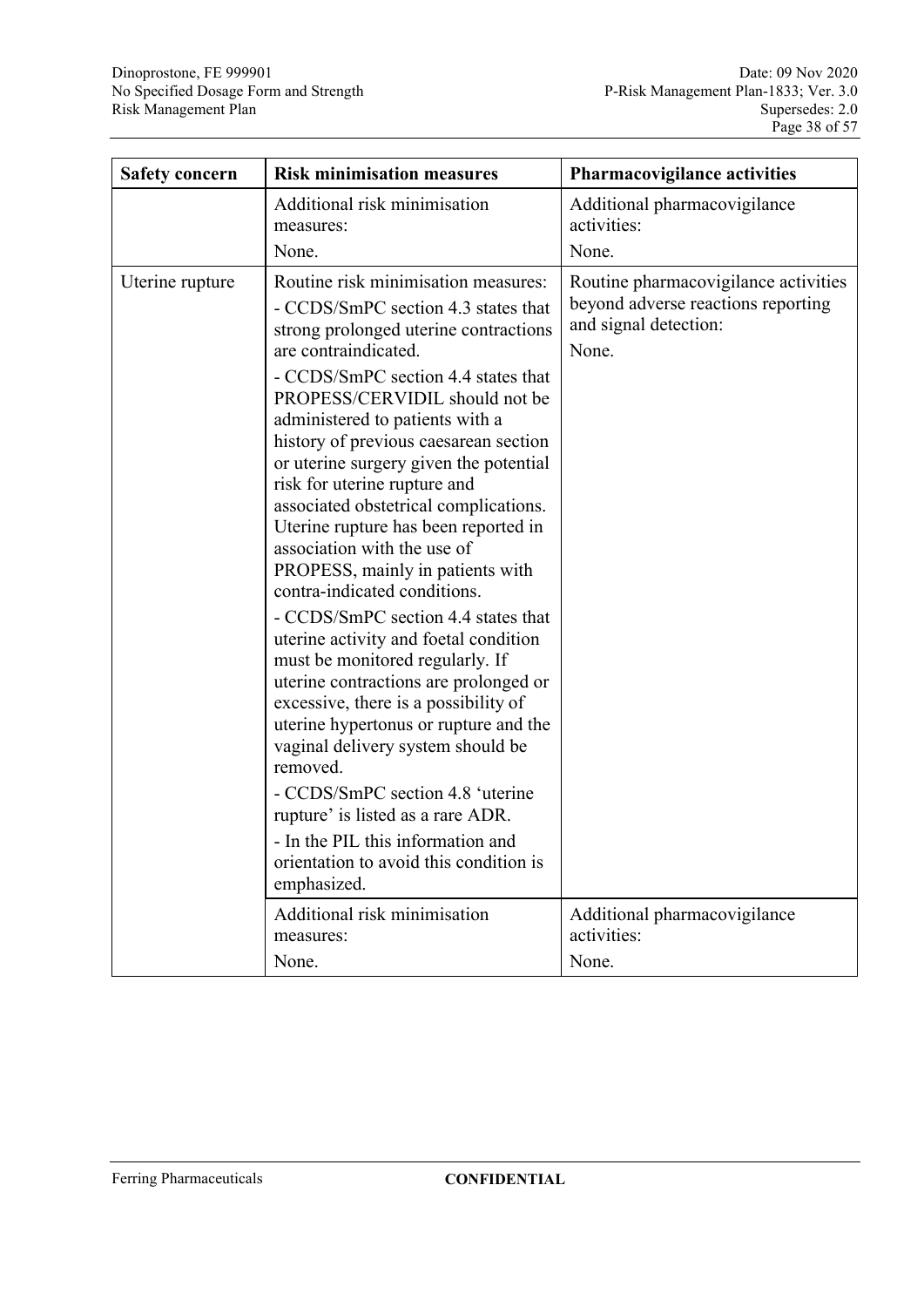### **Part VI: Summary of the risk management plan**

This is a summary of the risk management plan (RMP) for PROPESS/CERVIDIL. The RMP details important risks of PROPESS/CERVIDIL, how these risks can be minimised, and how more information will be obtained about PROPESS/CERVIDIL's risks.

PROPESS/CERVIDIL's summary of product characteristics (SmPC) and its package leaflet give essential information to healthcare professionals and patients on how PROPESS/CERVIDIL should be used.

Important new concerns or changes to the current ones will be included in updates of PROPESS/CERVIDIL's RMP.

### **I. The medicine and what it is used for**

PROPESS/CERVIDIL is authorised for initiation of cervical ripening in patients, at term (from 37 completed weeks of gestation) (see SmPC for the full indication). It contains dinoprostone as the active substance and it is given by vaginal delivery system, containing 10 mg dinoprostone.

### **II. Risks associated with the medicine and activities to minimise or further characterise the risks**

Important risks of PROPESS/CERVIDIL together with measures to minimise such risks and the proposed studies for learning more about PROPESS/CERVIDIL 's risks, are outlined below.

Measures to minimise the risks identified for medicinal products can be:

- Specific information, such as warnings, precautions, and advice on correct use, in the package leaflet and SmPC addressed to patients and healthcare professionals;
- Important advice on the medicine's packaging;
- The authorised pack size the amount of medicine in a pack is chosen so to ensure that the medicine is used correctly;
- The medicine's legal status the way a medicine is supplied to the patient (e.g. with or without prescription) can help to minimise its risks.

Together, these measures constitute *routine risk minimisation* measures.

In addition to these measures, information about adverse reactions is collected continuously and regularly analysed, including PSUR assessment so that immediate action can be taken as necessary. These measures constitute *routine pharmacovigilance activities*.

#### **II.A List of important risks and missing information**

Important risks of Ferring dinoprostone are risks that need special risk management activities to further investigate or minimise the risk, so that the medicinal product can be safely administered. Important risks can be regarded as identified or potential. Identified risks are concerns for which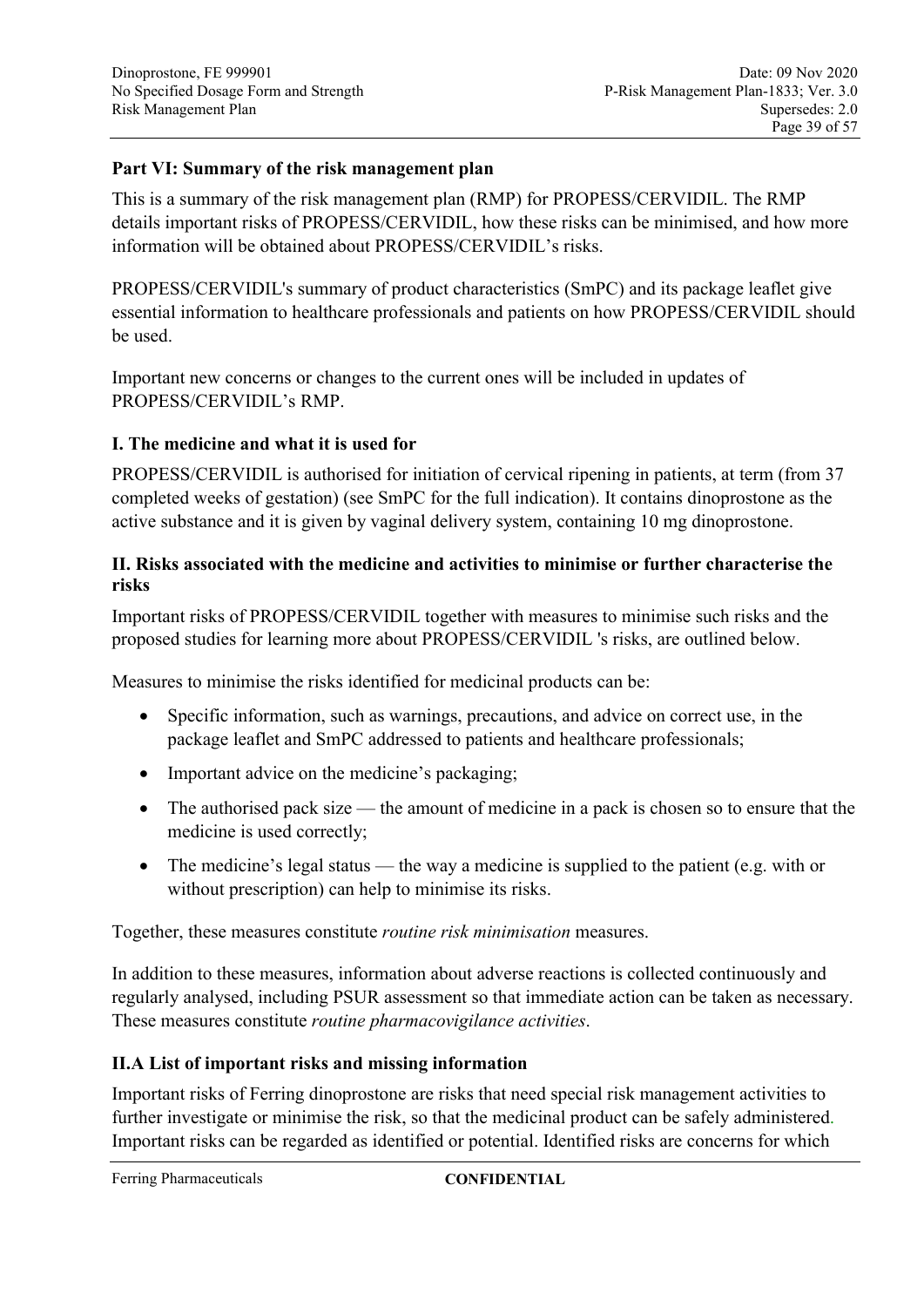there is sufficient proof of a link with the use of Ferring dinoprostone. Potential risks are concerns for which an association with the use of this medicine is possible based on available data, but this association has not been established yet and needs further evaluation. Missing information refers to information on the safety of the medicinal product that is currently missing and needs to be collected (e.g. on the long-term use of the medicine);

| List of important risks and missing information |                          |  |  |
|-------------------------------------------------|--------------------------|--|--|
| Important identified risks                      | Uterine hyperstimulation |  |  |
| Uterine rupture                                 |                          |  |  |
| Important potential risks                       | None                     |  |  |
| Missing information                             | None                     |  |  |

#### **II.B Summary of important risks**

|                                                  | Important identified risk: Uterine hyperstimulation                                                                                                                                                                                                                                                                                                                                                                                                                       |  |  |  |  |
|--------------------------------------------------|---------------------------------------------------------------------------------------------------------------------------------------------------------------------------------------------------------------------------------------------------------------------------------------------------------------------------------------------------------------------------------------------------------------------------------------------------------------------------|--|--|--|--|
| Evidence for linking the risk to the<br>medicine | Ferring Global Safety Database, summary of clinical safety<br>data, literature.                                                                                                                                                                                                                                                                                                                                                                                           |  |  |  |  |
| Risk factors and risk groups                     | The risk increases with labour induction or labour<br>augmentation, such as the use of prostaglandins and/or<br>oxytocin for stimulation of uterine contractility. Epidural<br>anaesthesia and hypertension have also been shown as<br>increasing the risk of tachysystole.                                                                                                                                                                                               |  |  |  |  |
| Risk minimisation measures                       | Routine risk minimisation measures:                                                                                                                                                                                                                                                                                                                                                                                                                                       |  |  |  |  |
|                                                  | - CCDS/SmPC section 4.2 states that it is necessary to<br>remove the PROPESS/CERVIDIL in case of any suggestion<br>of uterine hyperstimulation or hypertonic uterine<br>contractions. Further, once regular painful uterine activity is<br>established with PROPESS in-situ, the vaginal delivery<br>system should be removed irrespective of cervical state to<br>avoid the risk of uterine hyperstimulation.<br>- CCDS/SmPC section 4.8 'uterine contractions abnormal' |  |  |  |  |
|                                                  | is listed as a common ADR.                                                                                                                                                                                                                                                                                                                                                                                                                                                |  |  |  |  |
|                                                  | - In the PIL this information and orientation to avoid this<br>condition is emphasized.                                                                                                                                                                                                                                                                                                                                                                                   |  |  |  |  |
|                                                  | Routine risk minimisation activities recommending specific<br>clinical measures (beyond standard care) to address the risk:                                                                                                                                                                                                                                                                                                                                               |  |  |  |  |
|                                                  | - CCDS/SmPC section 4.4 states that uterine activity and<br>fetal condition must be monitored regularly, and if uterine<br>contractions are prolonged or excessive there is a possibility<br>of uterine hypertonus or rupture and the vaginal delivery<br>system should be removed.                                                                                                                                                                                       |  |  |  |  |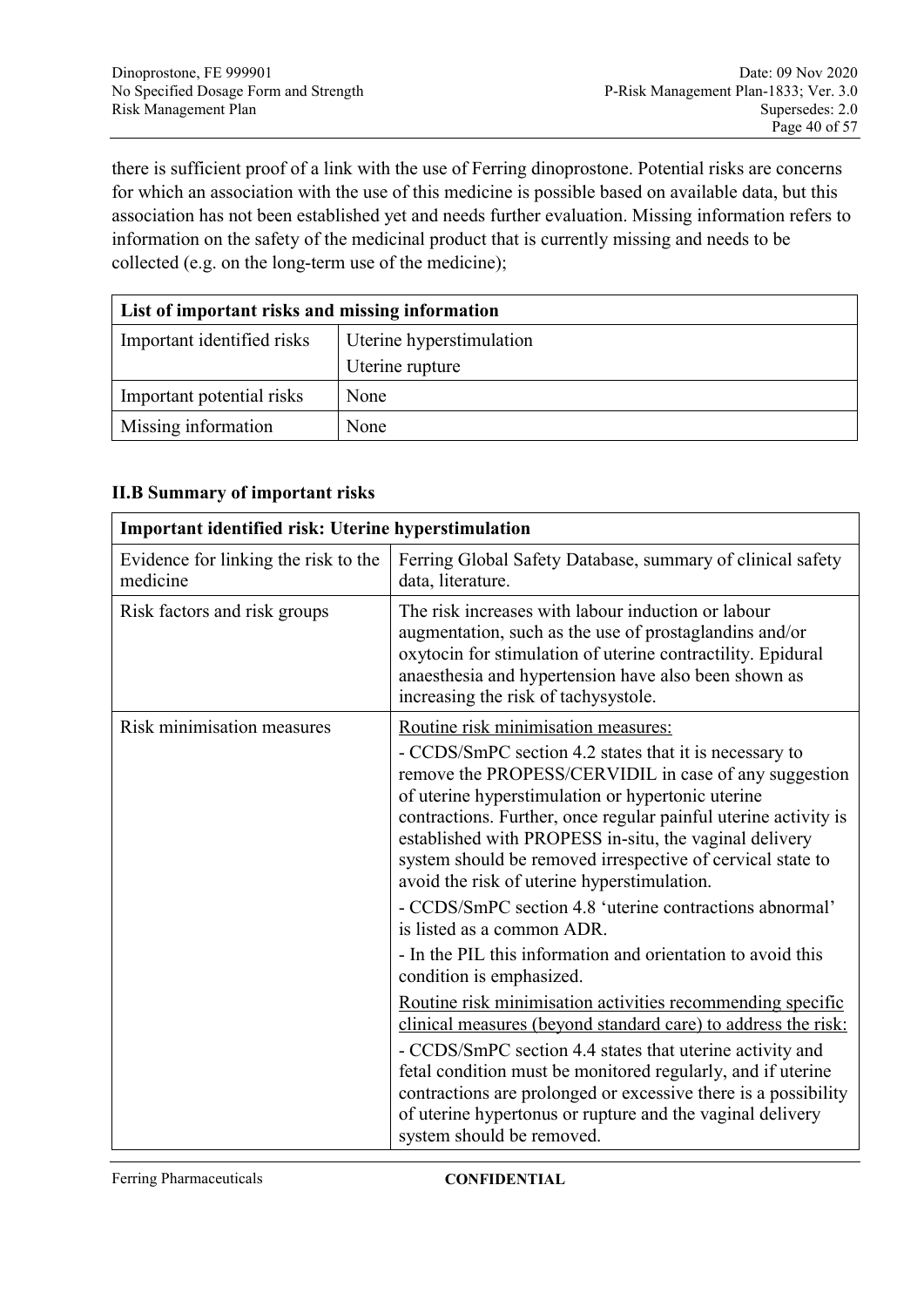| Additional<br>i risk minimisation measures:<br>None. |  |
|------------------------------------------------------|--|
|------------------------------------------------------|--|

| Important identified risk: Uterine rupture       |                                                                                                                                                                                                                                                                                                                                                                                                                                                                     |  |  |  |
|--------------------------------------------------|---------------------------------------------------------------------------------------------------------------------------------------------------------------------------------------------------------------------------------------------------------------------------------------------------------------------------------------------------------------------------------------------------------------------------------------------------------------------|--|--|--|
| Evidence for linking the risk to the<br>medicine | Ferring Global Safety Database, summary of clinical safety<br>data, literature.                                                                                                                                                                                                                                                                                                                                                                                     |  |  |  |
| Risk factors and risk groups                     | The risk increases with labour induction or labour<br>augmentation, such as the use of prostaglandins and/or<br>oxytocin for stimulation of uterine contractility. Risk factors<br>include uterine scars (previous uterine surgery e.g.<br>caesarean section), multiparity, high maternal age, high<br>gestational age $(GA)$ ( $\geq$ 42 weeks) and high birth weight<br>(≥4000g). <sup>39</sup>                                                                   |  |  |  |
| Risk minimisation measures                       | Routine risk minimisation measures:<br>- CCDS/SmPC section 4.3 states that strong prolonged<br>uterine contractions are contraindicated.                                                                                                                                                                                                                                                                                                                            |  |  |  |
|                                                  | - CCDS/SmPC section 4.4 states that PROPESS/CERVIDIL<br>should not be administered to patients with a history of<br>previous caesarean section or uterine surgery given the<br>potential risk for uterine rupture and associated obstetrical<br>complications. Uterine rupture has been reported in<br>association with the use of PROPESS, mainly in patients<br>with contra-indicated conditions.                                                                 |  |  |  |
|                                                  | - CCDS/SmPC section 4.8 'uterine rupture' is listed as a<br>rare ADR.                                                                                                                                                                                                                                                                                                                                                                                               |  |  |  |
|                                                  | - In the PIL this information and orientation to avoid this<br>condition is emphasized.                                                                                                                                                                                                                                                                                                                                                                             |  |  |  |
|                                                  | Routine risk minimisation activities recommending specific<br>clinical measures (beyond standard care) to address the risk:<br>- CCDS/SmPC section 4.4 states that uterine activity and<br>foetal condition must be monitored regularly. If uterine<br>contractions are prolonged or excessive, there is a<br>possibility of uterine hypertonus or rupture and the vaginal<br>delivery system should be removed.<br>Additional risk minimisation measures:<br>None. |  |  |  |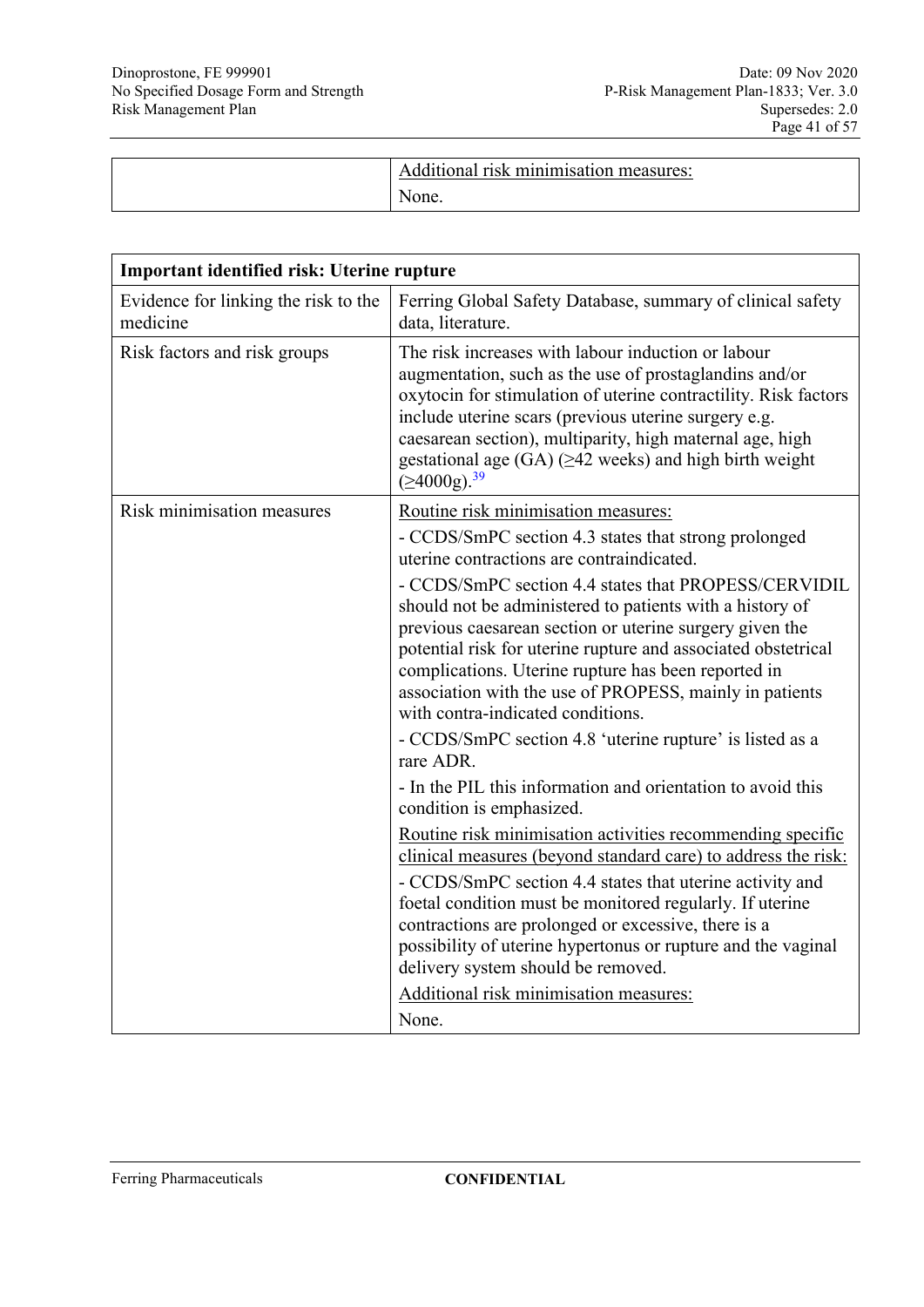#### **II.C Post-authorisation development plan**

#### **II.C.1 Studies which are conditions of the marketing authorisation**

There are no studies which are conditions of the marketing authorisation or specific obligation of Ferring dinoprostone.

#### **II.C.2 Other studies in post-authorisation development plan**

There are no studies required for Ferring dinoprostone.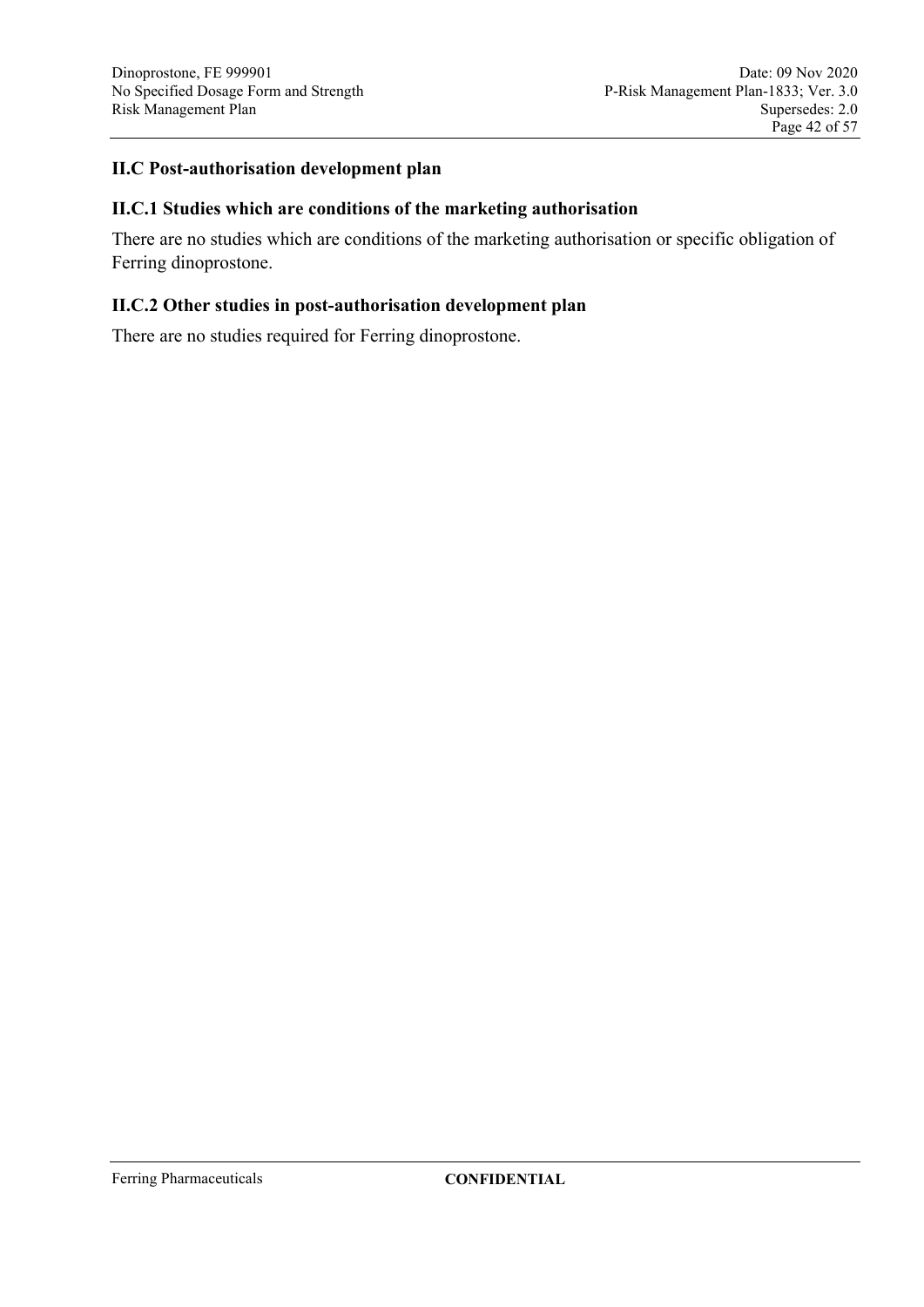### **Part VII: Annexes**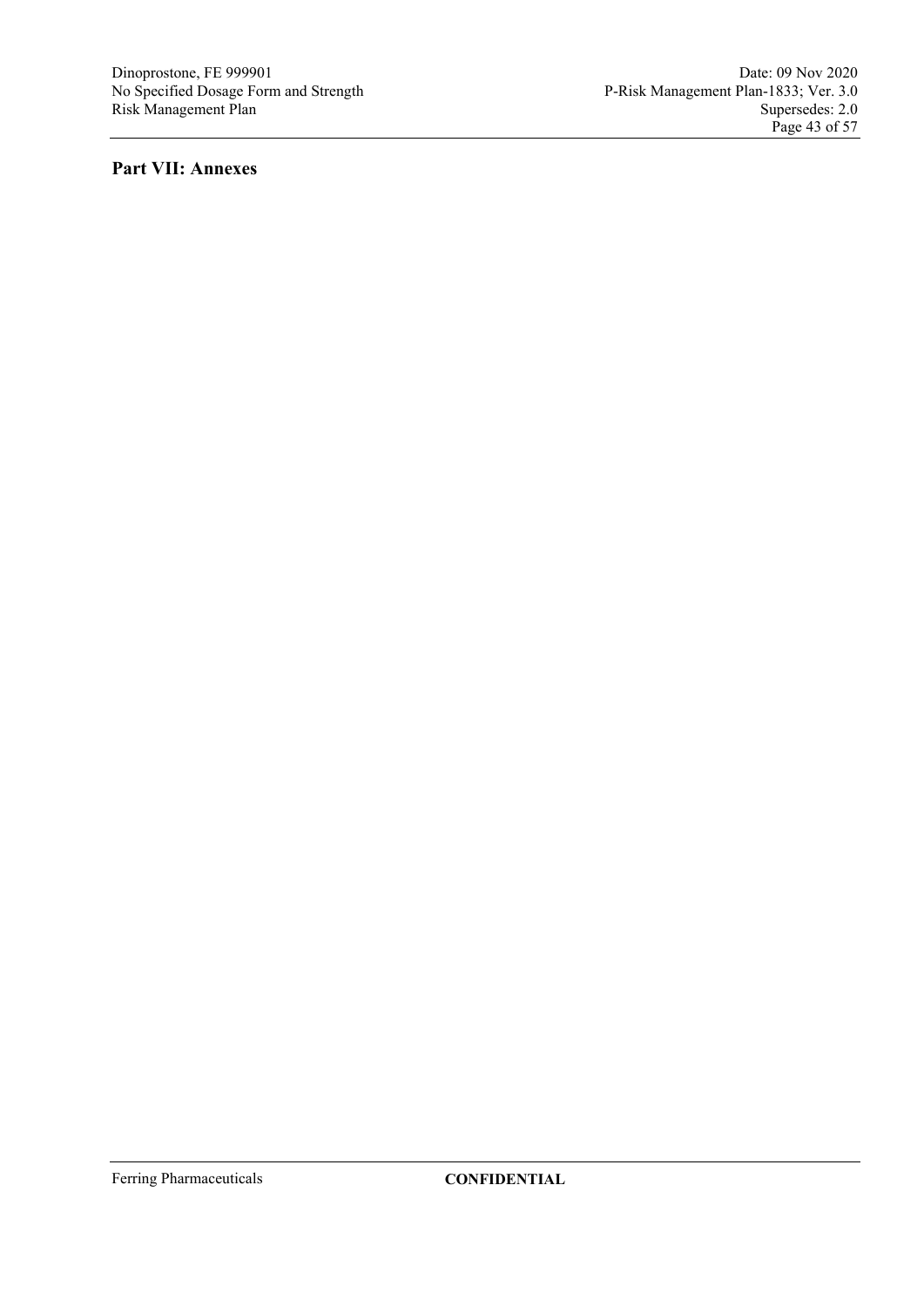# **Annex 1 – EudraVigilance Interface**

Only applicable for medicinal products approved by centralised procedure.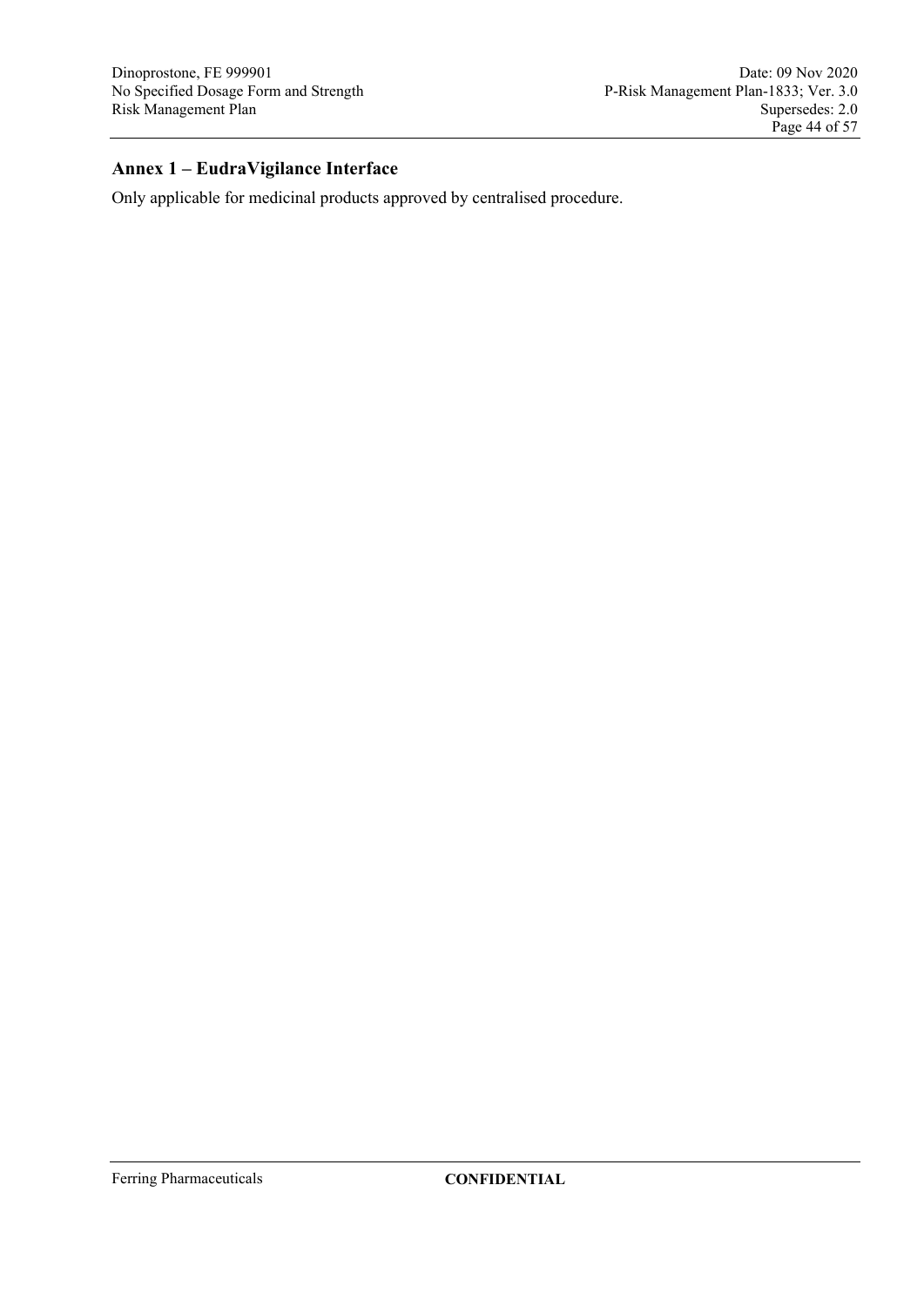# **Annex 2 – Tabulated summary of completed pharmacovigilance study programme**

| <b>Table 17</b> |  | <b>Annex II: Completed studies</b> |  |
|-----------------|--|------------------------------------|--|
|-----------------|--|------------------------------------|--|

| <b>Study</b>                    | <b>Description (Phase, short</b><br>description of study including<br>comparator name(s)/placebo)                                                                                                                                                                                | <b>Countries</b>                      | <b>Study design</b>                                                   | Number of<br>patients                        | Completion date/<br>Link to report                                                                                                 |
|---------------------------------|----------------------------------------------------------------------------------------------------------------------------------------------------------------------------------------------------------------------------------------------------------------------------------|---------------------------------------|-----------------------------------------------------------------------|----------------------------------------------|------------------------------------------------------------------------------------------------------------------------------------|
| <b>Main studies</b>             |                                                                                                                                                                                                                                                                                  |                                       |                                                                       |                                              |                                                                                                                                    |
| 101-801                         | Phase III study versus placebo in<br>pregnant women at or near term<br>(at least 37 weeks gestation) with<br>a medical or obstetrical<br>indication for the induction of<br>labour and Bishops score $\leq 4$                                                                    | $US(10 \text{ centres})$              | Randomised<br>double-blind                                            | 206<br>102 DVI (active)<br>104 Placebo       | 1992/1993<br><b>E-Clinical Study</b><br>Report Body-21507                                                                          |
| 101-003                         | Phase III study versus placebo in<br>pregnant women at or near term<br>(at least 37 weeks gestation) with<br>a medical or obstetrical<br>indication for the induction of<br>labour and Bishops score $\leq 4$                                                                    | US (6 centres)                        | Randomised<br>double-blind                                            | 371<br>176 DVI (active)<br>195 Placebo       | 1991<br>Study Report:<br>December 1993<br><b>E-Clinical Study</b><br>Report Body-21508                                             |
| 101-103                         | Phase III study versus placebo in<br>pregnant women at or near term<br>(at least 37 weeks gestation) with<br>a medical or obstetrical<br>indication for the induction of<br>labour and Bishops score $\leq 4$                                                                    | $US(1$ centre)                        | Randomised<br>double-blind                                            | 81<br>42 DVI<br>39 Placebo                   | September 1993<br><b>E-Clinical Study</b><br>Report Body-21509                                                                     |
| Further safety/efficacy studies |                                                                                                                                                                                                                                                                                  |                                       |                                                                       |                                              |                                                                                                                                    |
| 000261                          | Phase III Trial Investigating the<br>Efficacy and Safety of FE<br>999901 Vaginal Insert in<br>Pregnant Women at Term ( $\geq$ 37<br>weeks and $<$ 41 weeks of<br>gestation) Requiring Cervical<br>Ripening. Indication: pregnant<br>women at term requiring cervical<br>ripening | Japan                                 | Multicentre,<br>open-label                                            | 68                                           | LPLV:<br>25 February 2018<br><b>E-Clinical Study</b><br>Report Body-22974                                                          |
| 000262                          | Phase III Trial Investigating the<br>Efficacy and Safety of FE<br>999901 Vaginal Insert in<br>Pregnant Women at Term (41<br>weeks of gestation) Requiring<br>Cervical Ripening                                                                                                   | Japan                                 | Multicentre,<br>Randomized,<br>Double-blind,<br>Placebo<br>controlled | 114<br>57 DVI<br>57 Placebo                  | LPLV:<br>30 August 2018<br><b>E-Clinical Study</b><br>Report Body-23242                                                            |
| 000228 (PK)                     | Phase 1 trial, investigating<br>pharmacokinetics, safety and<br>tolerability of controlled release<br>FE 999901 (dinoprostone)<br>vaginal insert (DVI) in healthy<br>pre-menopausal Japanese and<br>non-Japanese women                                                           | Japan,<br>(single centre)             | Open-label                                                            | 20<br>10 Japanese<br>10 Non-Japanese         | LPLV:<br>18 May 2016<br><b>E-Clinical Study</b><br>Report Body-20906                                                               |
| MISO-OBS-004                    | Phase III study comparing the<br>efficacy and safety of<br>misoprostol vaginal insert (MVI)<br>to CERVIDIL for women<br>requiring cervical ripening and<br>induction of labour                                                                                                   | <b>US</b><br>Canada<br>$(52$ centres) | Randomised<br>double-blind                                            | 1307<br>436 DVI<br>428 MVI 100<br>443 MVI 50 | LPLV:<br>07 August 2007<br>Study report:<br>28 November 2007<br>(CT.gov July 2009)<br><b>E-Clinical Study</b><br>Report Body-14352 |
| MISO-OBS-303                    | Phase III study comparing the<br>efficacy and safety of<br>misoprostol vaginal insert (MVI)<br>200mcg to dinoprostone vaginal<br>insert (DVI) for reducing time to                                                                                                               | US (34 centres)                       | Randomised<br>double-blind                                            | 1358<br>680 DVI                              | LPLV:<br>15 March 2012<br>Study report:<br>5 July 2012<br><b>E-Clinical Study</b><br>Report Body-21190                             |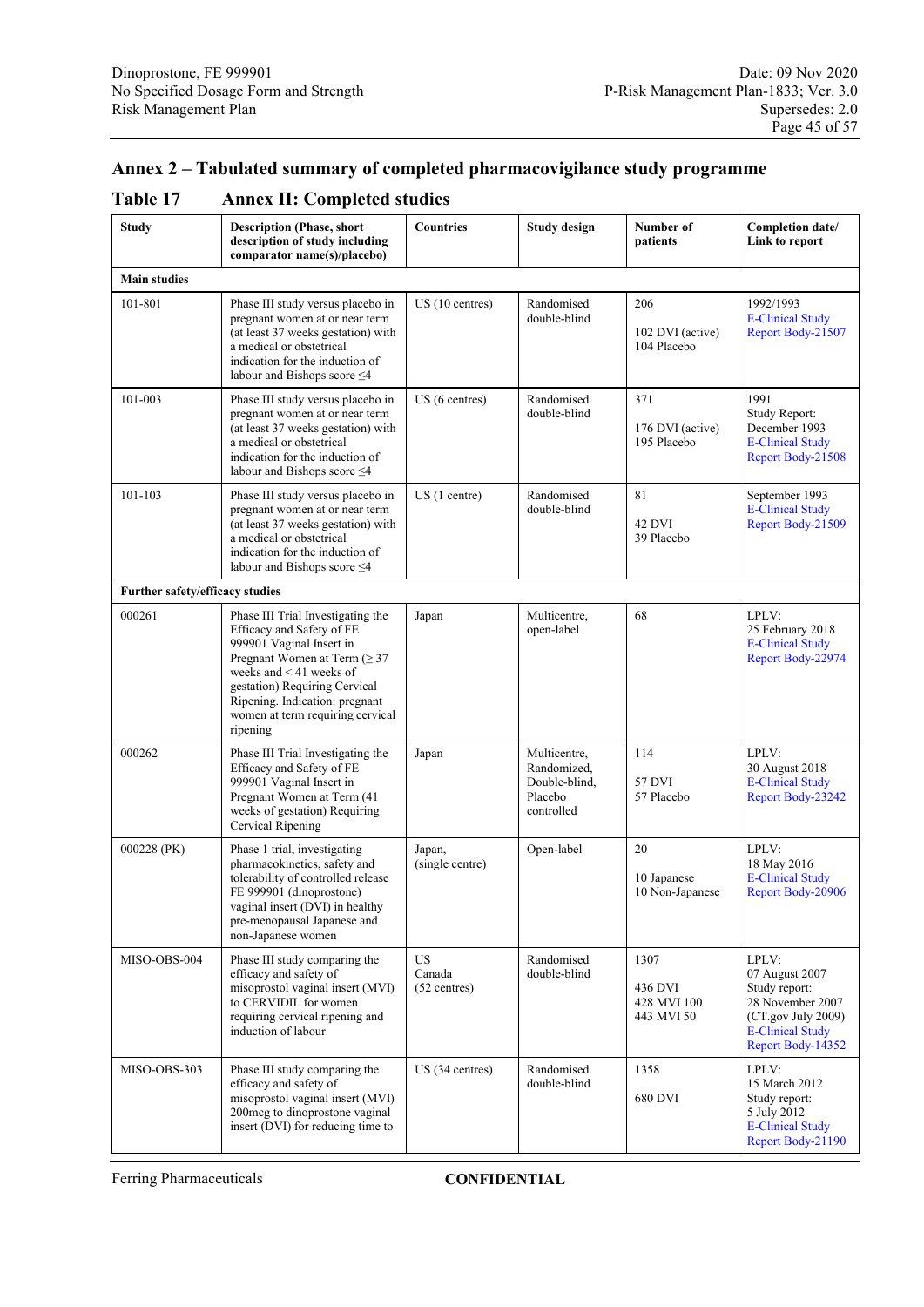| <b>Study</b>                     | <b>Description (Phase, short</b><br>description of study including<br>comparator name(s)/placebo)                                                                                                                                                                  | <b>Countries</b>                                                | <b>Study design</b>                   | Number of<br>patients                                                                             | Completion date/<br>Link to report                                                                            |
|----------------------------------|--------------------------------------------------------------------------------------------------------------------------------------------------------------------------------------------------------------------------------------------------------------------|-----------------------------------------------------------------|---------------------------------------|---------------------------------------------------------------------------------------------------|---------------------------------------------------------------------------------------------------------------|
|                                  | vaginal delivery in pregnant<br>women                                                                                                                                                                                                                              |                                                                 |                                       |                                                                                                   |                                                                                                               |
| CS01 SOFTNES                     | Phase IV study comparing the<br>efficacy and safety of DVI<br>plus/minus Oxytocin to Oxytocin<br>alone for women requiring<br>cervical ripening prior to<br>induction of labour                                                                                    | Brazil (5 centres)                                              | Randomised,<br>open-label             | 200 planned/<br>168 completed<br>89 DVI                                                           | January 2012<br>(Study was<br>terminated early due<br>to problems<br>enrolling adequate<br>number of patients |
| PRO-<br>002/003/004/005          | Phase III/IV study<br>Comparing the efficacy and<br>safety of PROPESS (DVI) and<br>dinoprostone gel for cervical<br>ripening and initiation of labour                                                                                                              | France.<br>Sweden,<br>Netherlands,<br>Germany<br>$(12$ centres) | Randomised,<br>open-label             | 476<br>243 DVI<br>233 Gel                                                                         | LPLV: July 1999<br>Study report:<br>03 July 2001<br><b>E-Clinical Study</b><br>Report Body-21511              |
| 101-003<br>Open                  | Phase III Included subjects from<br>pivotal trial 101-003 (described<br>above) who did not meet the<br>criterion of a Bishop Score≤ 4,<br>but had a score 5 or 6                                                                                                   | US (6 centres)                                                  | Uncontrolled<br>open-label            | 67                                                                                                | 1991<br>Study report:<br>December 1993<br><b>E-Clinical Study</b><br>Report Body-21512                        |
|                                  | Phase III Included placebo-<br>treated subjects from pivotal trial<br>101-003 (described above)                                                                                                                                                                    | US (6 centres)                                                  | Uncontrolled<br>open-label            | 142                                                                                               | 1991<br>Study report:<br><b>E-Clinical Study</b><br>Report Body-21512                                         |
|                                  | Phase III<br>An open label evaluation of<br>$PGE2$ in a controlled release<br>vaginal pessary as a ripening<br>agent for the unfavourable cervix<br>in the medically or obstetrically<br>indicated induction of labour                                             | $US(1$ centre)                                                  | Uncontrolled,<br>open-label           | 67                                                                                                | 1991<br>Study report:<br><b>E-Clinical Study</b><br>Report Body-21512                                         |
| 101-105                          | Phase II study of the safety and<br>efficacy of a controlled release<br>PGE <sub>2</sub> vaginal infusette <sup>YM</sup> as a<br>ripening agent for the<br>unfavourable cervix in the<br>induction of labour                                                       | UK(1 centre)                                                    | Uncontrolled,<br>open-label           | 6                                                                                                 | 1989<br>Study report:<br>March 1993<br><b>E-Clinical Study</b><br>Report Body-21514                           |
| 101-550                          | Phase II study assessing the ease<br>and reliability of removal of a<br>controlled release pessary from<br>the posterior fornix of the vagina<br>when fitted in a retrieval device<br>and the efficacy of the pessary<br>when enclosed in the retrieval<br>system. | UK(1 centre)                                                    | Uncontrolled,<br>open-label           | 111                                                                                               | Study report:<br>October 1993<br><b>E-Clinical Study</b><br>Report Body-21515                                 |
| $101 - 100$<br>(Safety)          | Phase II study comparing the<br>safety and efficacy of controlled<br>release PGE <sub>2</sub> pessary and<br>Witepsol based PGE <sub>2</sub> pessary                                                                                                               | UK(1 centre)                                                    | Open,<br>randomised<br>parallel group | 195                                                                                               | Not stated<br><b>E-Clinical Study</b><br>Report Body-21516                                                    |
| 101-100<br>Follow-up<br>(Safety) | A retrospective study of the long-<br>term effects of PGE <sub>2</sub> on children<br>born of mothers treated with<br>$PGE2$ (in study 101-100)<br>compared to control patients not<br>recieving $PGE2$                                                            | UK(1 centre)                                                    | Open                                  | 313 infants<br>51 infants of<br>mothers who<br>received<br>controlled release<br>$PGE2$ (Propess) | Study report: June<br>1990<br><b>E-Clinical Study</b><br>Report Body-21517                                    |
| 101-101<br>(Safety)              | Phase II study investigating the<br>in vivo (and in vitro) release rate,<br>safety and efficacy of controlled<br>release PGE <sub>2</sub>                                                                                                                          | UK(1 centre)                                                    | Open,<br>non-randomised               | 33                                                                                                | Study report:<br>November 1993<br><b>E-Clinical Study</b><br>Report Body-21518                                |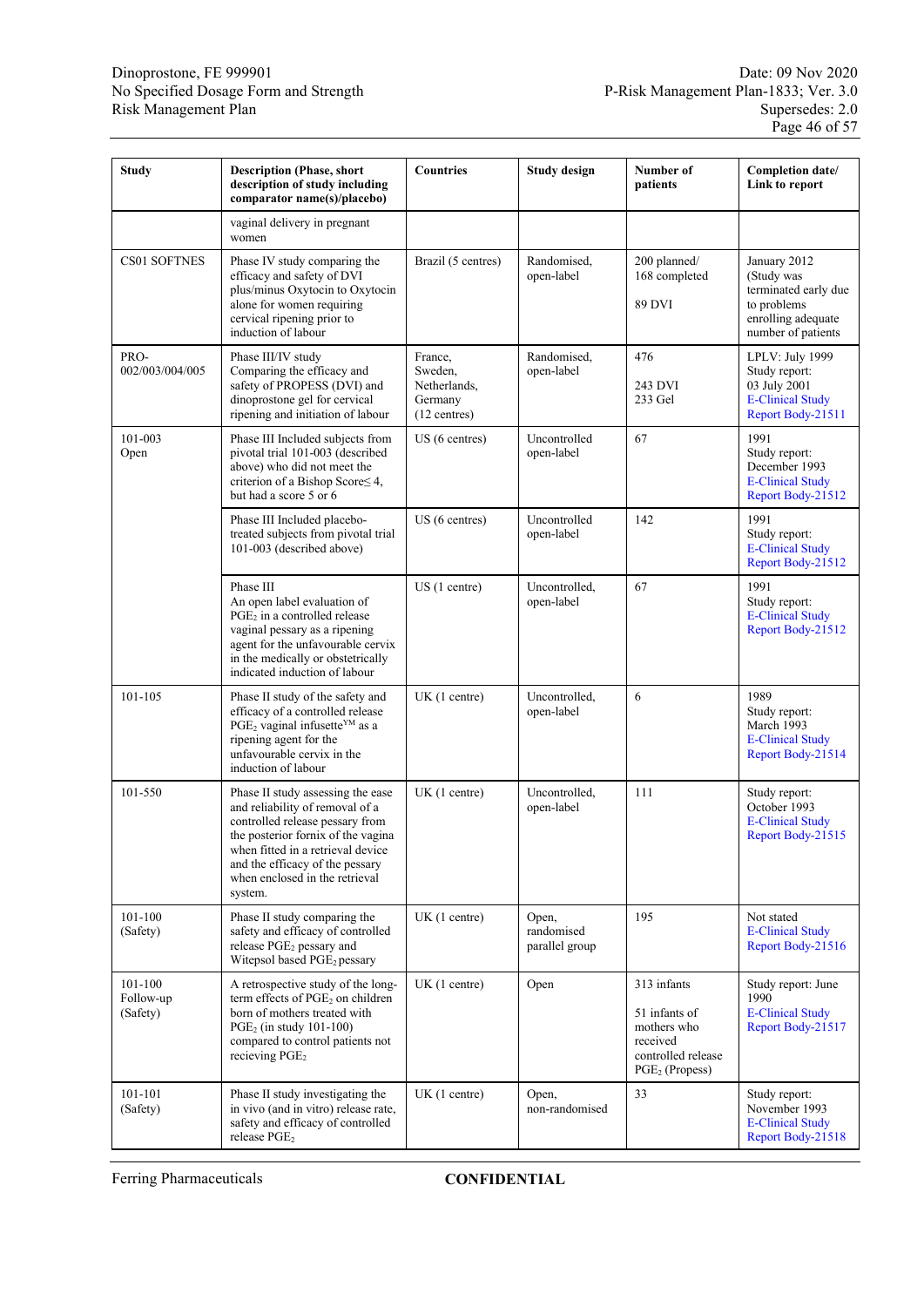| <b>Study</b>           | <b>Description (Phase, short</b><br>description of study including<br>comparator name(s)/placebo)                                                                                                                                                                    | <b>Countries</b>  | <b>Study design</b>                                   | Number of<br>patients     | Completion date/<br>Link to report                                             |
|------------------------|----------------------------------------------------------------------------------------------------------------------------------------------------------------------------------------------------------------------------------------------------------------------|-------------------|-------------------------------------------------------|---------------------------|--------------------------------------------------------------------------------|
| 101-104<br>(Safety)    | Phase I study evaluating the ease<br>of removal and feasibility of the<br>use of an attached cord in the<br>removal of a blank placebo<br>pessary from the posterior fornix<br>of the vagina and to study PGE <sub>m</sub><br>blood levels                           | UK(1 centre)      | Open,<br>non-randomised                               | 5                         | Study report:<br>March 1993<br><b>E-Clinical Study</b><br>Report Body-21519    |
| 101-109<br>(Safety)    | Phase II study investigating the<br>efficacy of Propess to ripen<br>cervix of primiparae with<br>Bishops score $\leq 6$ and to<br>compare safety and efficacy of a<br>second pessary v. oxytocin in<br>patients with a Bishops score < 8<br>after the first pessary. | UK(1 centre)      | Open,<br>randomised                                   | 27                        | Study report:<br>March 1993<br><b>E-Clinical Study</b><br>Report Body-21520    |
| 101-401<br>(Safety)    | Phase II study investigating the<br>in vivo and in vitro release,<br>safety and efficacy of a<br>controlled release pessary<br>containing $10 \text{ mg } PGE_2$                                                                                                     | UK(1 centre)      | Open,<br>non-randomised                               | 27                        | Study report:<br>November 1993<br><b>E-Clinical Study</b><br>Report Body-21521 |
| 101-501<br>(Safety)    | Phase II study investigating the<br>in vivo and in vitro release,<br>safety and efficacy of a<br>controlled release pessary<br>containing $10 \text{ mg } PGE_2$                                                                                                     | UK (1 centre)     | Open,<br>non-randomised                               | 24                        | Study report:<br>October 1993<br><b>E-Clinical Study</b><br>Report Body-21522  |
| 101-107<br>(Safety)    | Phase II study with the objective<br>to determine effect (or lack of<br>effect) of Propess on patients<br>undergoing elective surgical<br>termination of a first trimester<br>pregnancy                                                                              | UK(1 centre)      | Double blind<br>randomised,<br>placebo-<br>controlled | 21<br>10 DV<br>11 Placebo | Study report:<br>May 1989<br><b>E-Clinical Study</b><br>Report Body-21523      |
| 101-201<br>(PD)        | Phase II study with the objective<br>to determine the in vivo and in<br>vitro release rate characteristics<br>as well as efficacy and safety of<br>Propess in the target population                                                                                  | UK(1 centre)      | Open                                                  | 24                        | Study report:<br>October 1993<br><b>E-Clinical Study</b><br>Report Body-21501  |
| 101-601<br>(PD)        | Phase II study with the objective<br>to determine the in vivo and in<br>vitro release rate, efficacy and<br>safety of Propess in the target<br>population                                                                                                            | $US(1$ centre)    | Open                                                  | 31                        | Study report:<br>April 1993<br><b>E-Clinical Study</b><br>Report Body-21502    |
| 101-701<br>(PD)        | Phase II study determining the in<br>vivo (and in vitro release), safety<br>and efficacy of Propess in the<br>target population using pessaries<br>contained within the retrieval<br>device and pessaries not<br>contained in a retrieval device.                    | US(1 centre)      | Open,<br>randomized,<br>comparative                   | 63                        | Study report:<br>April 1993<br><b>E-Clinical Study</b><br>Report Body-21503    |
| <b>PRO-001</b><br>(PD) | Phase IIb in vivo controlled<br>release of PGE from Propess<br>$(0.8$ mm) 10 mg ripening of the<br>unfavourable cervix during<br>induction of labour.                                                                                                                | Sweden (1 centre) | Open                                                  | 68                        | Study report:<br>June 1998<br><b>E-Clinical Study</b><br>Report Body-21504     |
| L004ZPI/001<br>(PD)    | Phase IV study comparing the in<br>vivo dissolution rates over a<br>maximum of 24 hours of two<br>formulations of a dinoprostone<br>vaginal pessary (1.1 mm vs 0.8)                                                                                                  | UK (4 centres)    | Double-blind,<br>randomised,<br>parallel group        | 184                       | Study report:<br>June 1998<br><b>E-Clinical Study</b><br>Report Body-21504     |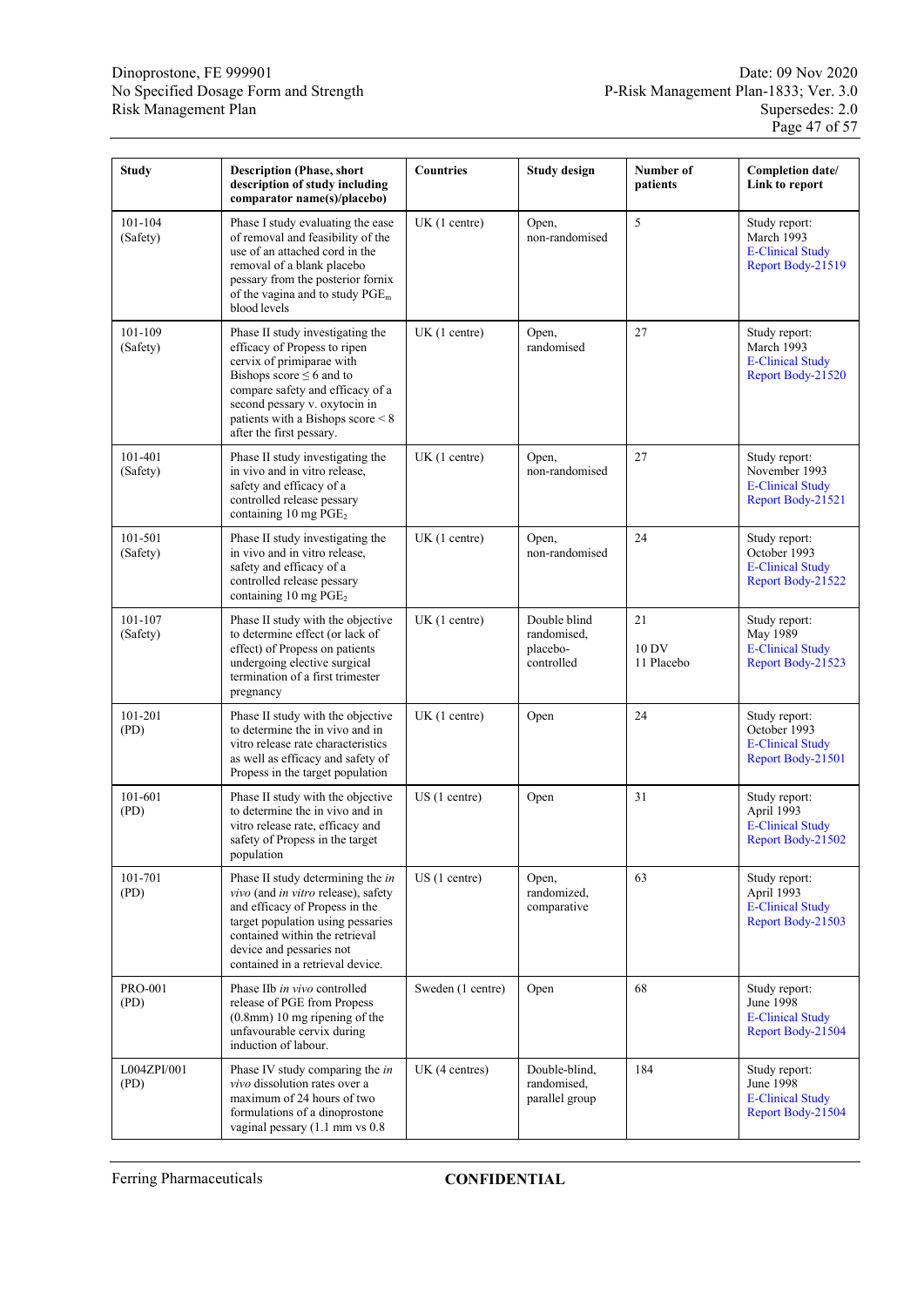| <b>Study</b> | <b>Description (Phase, short</b> )<br>description of study including<br>comparator name(s)/placebo) | Countries | Study design | Number of<br>patients | Completion date/<br>Link to report |
|--------------|-----------------------------------------------------------------------------------------------------|-----------|--------------|-----------------------|------------------------------------|
|              | mm) in medically or obstetrically<br>indicated induction of labour                                  |           |              |                       |                                    |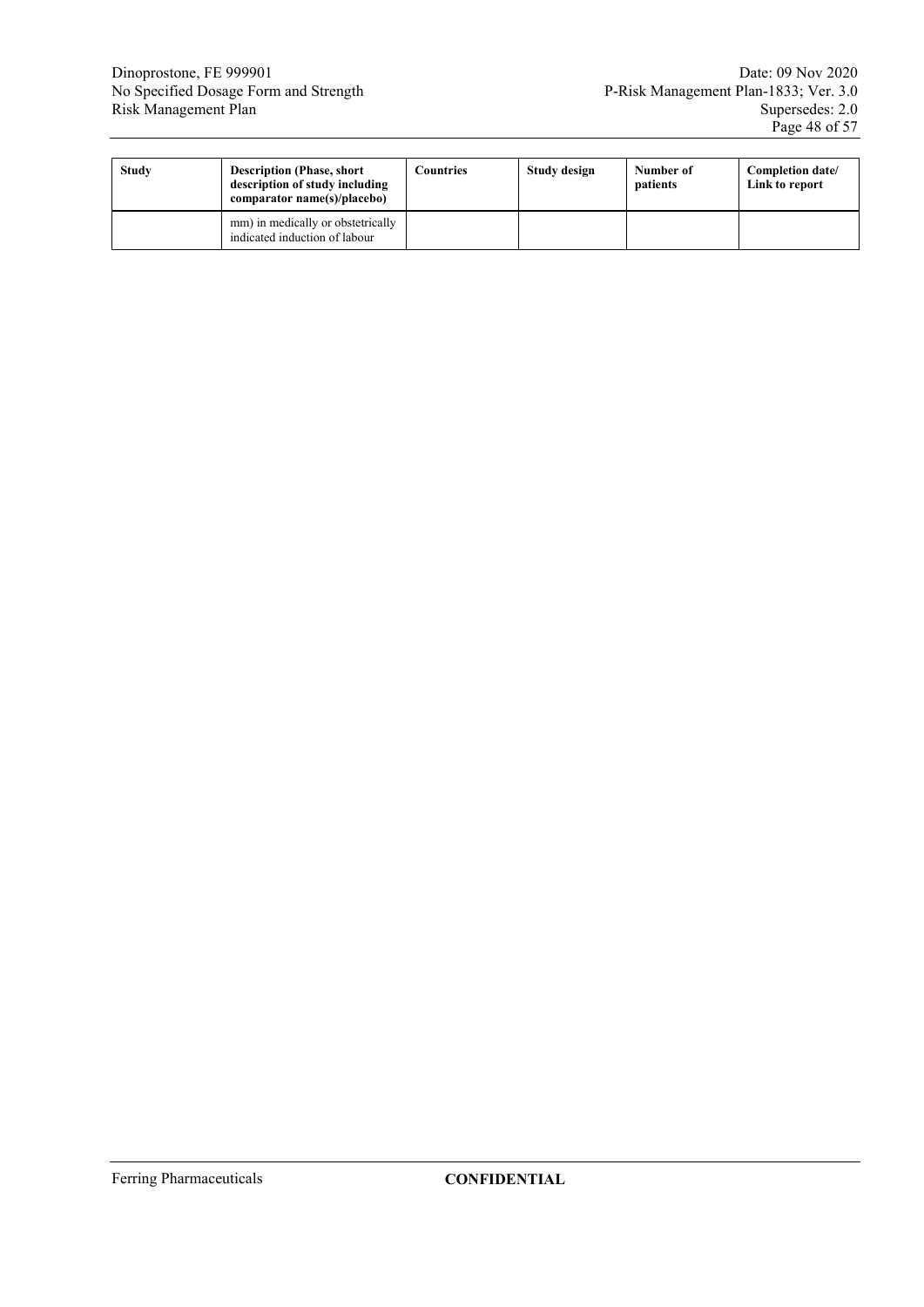### **Annex 3 - Protocols for proposed, on-going and completed studies in the pharmacovigilance plan**

Part A: Requested protocols of studies in the Pharmacovigilance Plan, submitted for regulatory review with this updated version of the RMP

None (not applicable).

Part B: Requested amendments of previously approved protocols of studies in the Pharmacovigilance Plan, submitted for regulatory review with this updated version of the RMP

None (not applicable).

**Part C**: Previously agreed protocols for on-going studies and final protocols not reviewed by the competent authority

Approved protocols: None (not applicable).

Final protocols not reviewed or not approved: None (not applicable).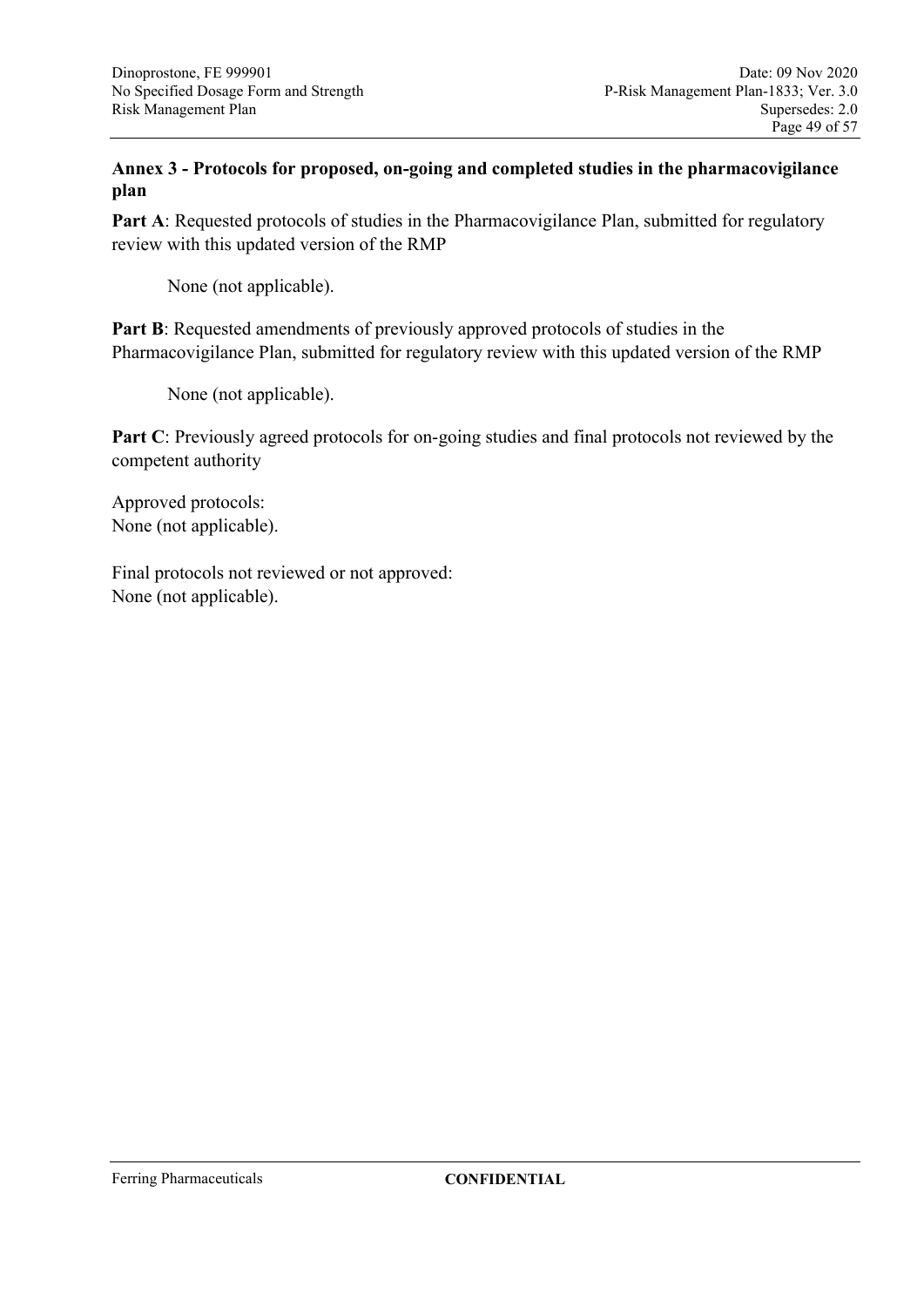# **Annex 4 - Specific adverse drug reaction follow-up forms**

#### **Follow-up forms**

Not applicable (no specific adverse drug reaction follow-up forms).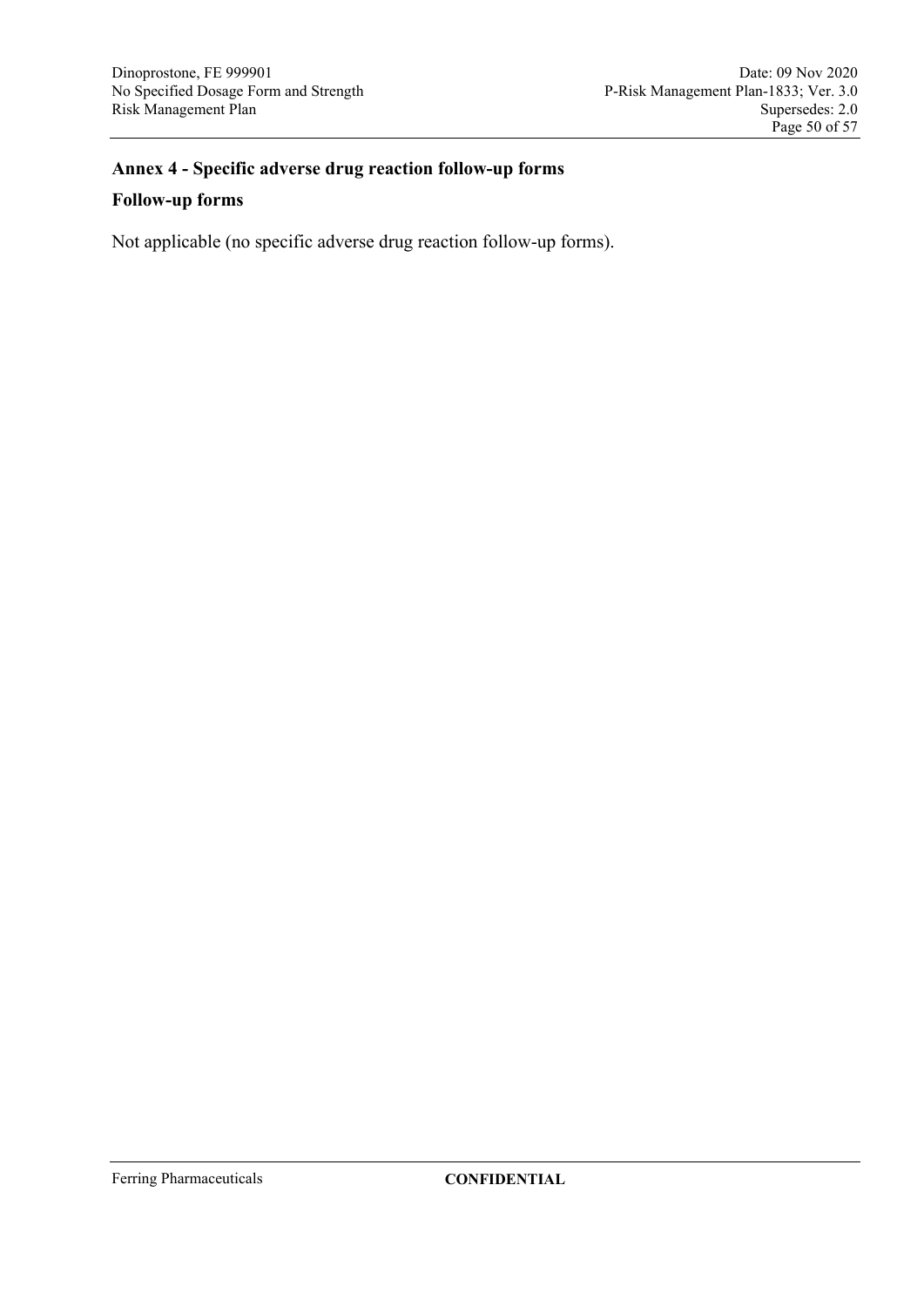### **Annex 5 - Protocols for proposed and on-going studies in RMP part IV**

Not applicable (no planned and on-going imposed post authorisation studies).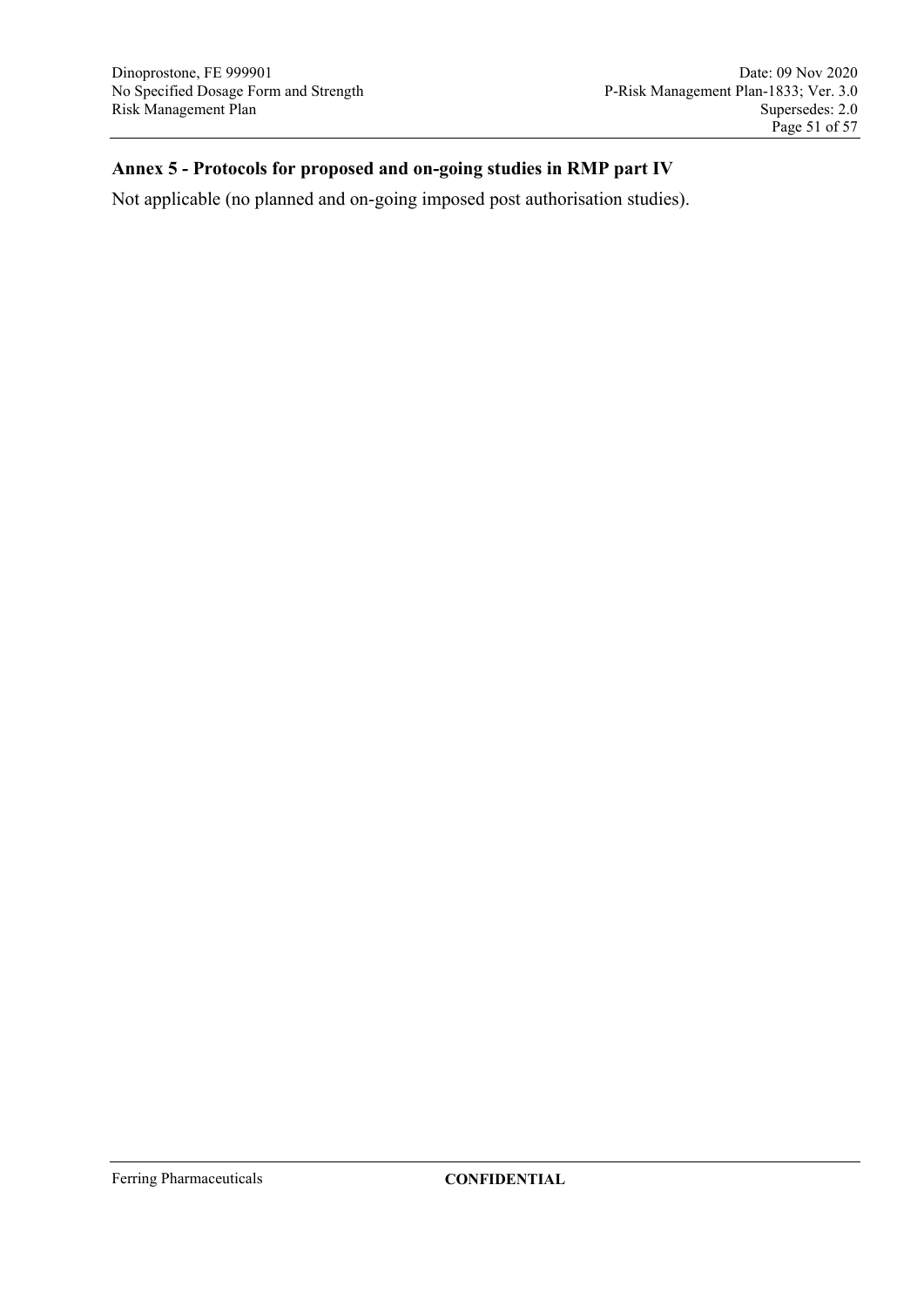### **Annex 6 - Details of proposed additional risk minimisation activities (if applicable)**

Not applicable (no proposed additional risk minimisation activities).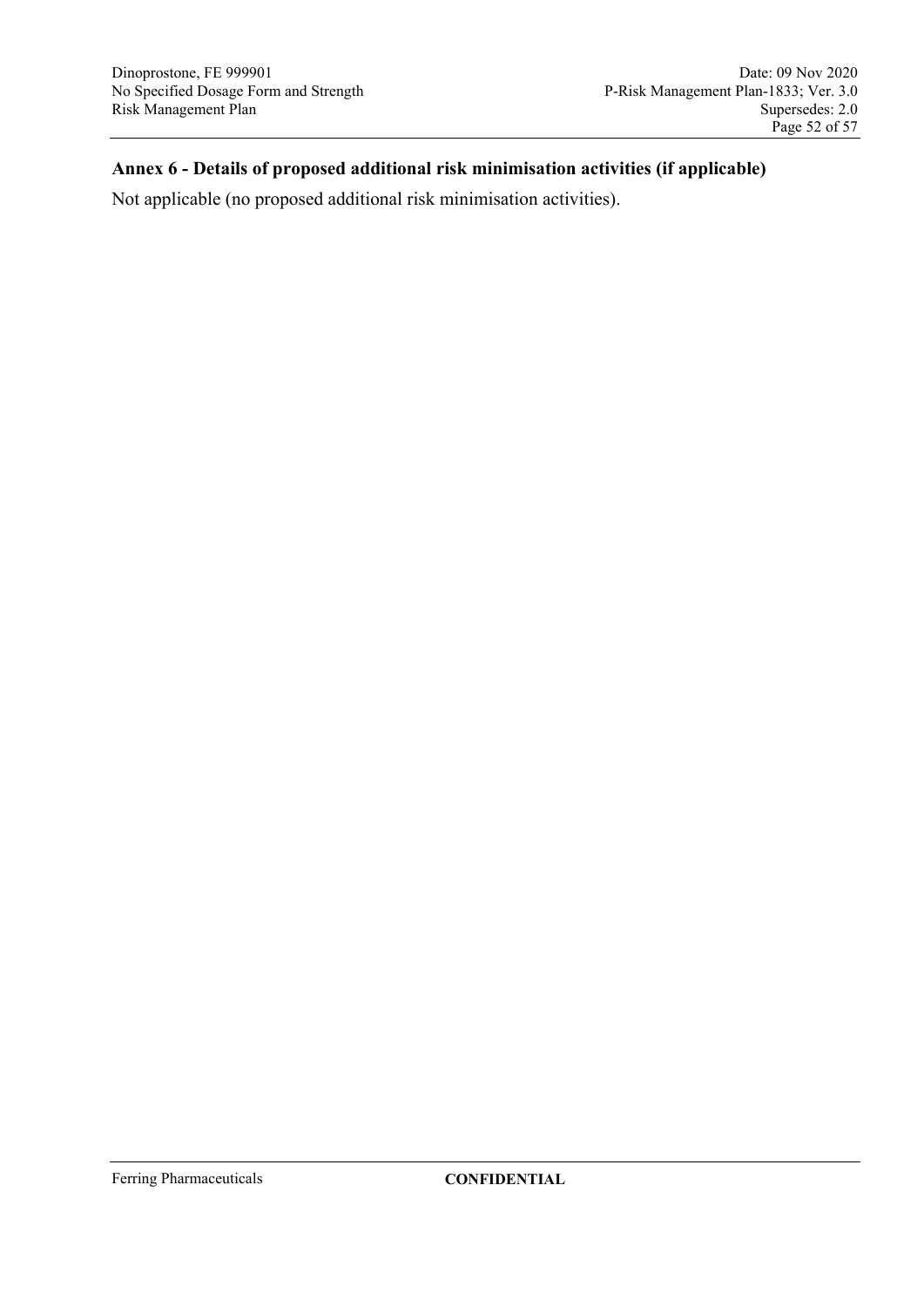# **Annex 7 - Other supporting data (including referenced material)**

### **Literature references**

<span id="page-52-0"></span><sup>1</sup> Seijmonsbergen-Schermers AE, et al. Variations in use of childbirth interventions in 13 highincome countries: A multinational cross-sectional study. PLoS Med 2020;17(5): e1003103. <u>.</u>

<span id="page-52-1"></span><sup>2</sup> Martin JA, et al. Births: Final Data for 2018. National Vital Statistics Reports. 2019;68(13):1-47.

<span id="page-52-2"></span><sup>3</sup> Osterman MJK, Martin JA. Recent declines in induction of labor by gestational age. NCHS data brief, no 155. Hyattsville, MD: National Center for Health Statistics. 2014.

<span id="page-52-3"></span><sup>4</sup> NHS Maternity Statistics, England: 2004-05. Available at: https://files.digital.nhs.uk/publicationimport/pub01xxx/pub01674/nhs-mater-eng-2004-2005 rep.pdf. (Last accessed 5 September 2020)

<span id="page-52-4"></span><sup>5</sup> The NHS Maternity Statistics, England: 2018-19. Available at: https://digital.nhs.uk/data-and-information/publications/statistical/nhs-maternity-statistics/2018-19, Last accessed 5 September 2020)

<span id="page-52-5"></span><sup>6</sup> Sarah J Stock, Evelyn Ferguson, Andrew Duffy Ian Ford, James Chalmers, Jane E. Outcomes of elective induction of labour compared with expectant management: population based study. BMJ 2012; 344

<span id="page-52-6"></span><sup>7</sup> Mary N. ZAKI, Judith U. HIBBARD, and Michelle A. KOMINIAREK, Contemporary Labor Patterns and Maternal Age. Obstet Gynecol. 2013 November; 122(5): 1018–1024.

<span id="page-52-7"></span><sup>8</sup> Gerli S, Favilli A, Giordano C, Bini V and Di Renzo GC. Single indications of induction of labor with prostaglandins and risk of caesarean delivery: A retrospective cohort study. J. Obstet. Gynaecol. Res. 2013.

<span id="page-52-8"></span><sup>9</sup> Clinical study report Miso-Obs-303. The EXPEDITE Study: a phase III, double-blind randomized, multicentre study of exogenous prostaglandin comparing the efficacy and safety of the misoprostol vaginal insert (MVI) 200 mcg to the dinoprostone vaginal insert for reducing time to vaginal delivery in pregnant women at term.

<span id="page-52-9"></span><sup>10</sup> Olsen AW, Wetergaard JG, Olsen J. Perinatal and maternal complications related to postterm delivery: a national register-based study, 1978-1993. Am J Obstet Gynecol. 2003;189;222-7.

<span id="page-52-10"></span><sup>11</sup> Begley CM, Gyte GML, Devane D, McGuire W, Weeks A. Active versus expectant management for women in the third stage of labour (Review). In: The Cochrane Library 2011;11.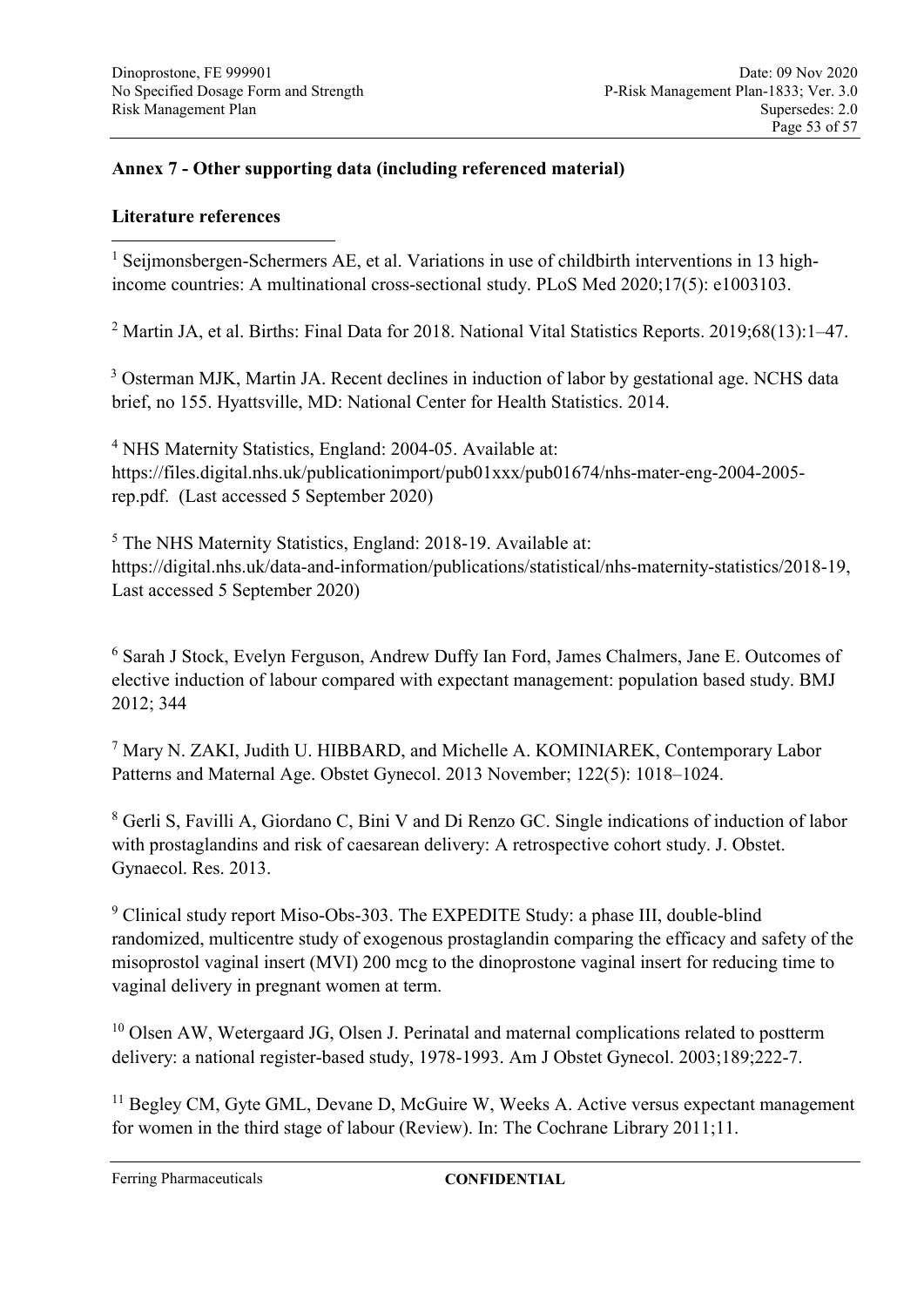<span id="page-53-0"></span><sup>12</sup> Koopmans, Corine M et al. Induction of labour versus expectant monitoring for gestational hypertension or mild pre-eclampsia after 36 weeks' gestation (HYPITAT): a multicentre, open-label randomised controlled trial). The Lancet, Volume 374, Issue 9694, 979 – 988

<span id="page-53-1"></span><sup>13</sup> Gülmezoglu, A Metin et al. "Induction of Labour for Improving Birth Outcomes for Women at or beyond Term." The Cochrane database of systematic reviews 6 (2012): CD004945. PMC. Web. 6 Jan. 2017

<span id="page-53-2"></span><sup>14</sup> Mozurkewich, E., Chilimigras, J., Koepke, E., Keeton, K. and King, V. (2009), Indications for induction of labour: a best-evidence review. BJOG: An International Journal of Obstetrics & - Gynaecology, 116: 626–636. doi:10.1111/j.1471-0528.2008. 02065.x

<span id="page-53-3"></span><sup>15</sup> Clinical study report Miso-Obs-303. The EXPEDITE Study: a phase III, double-blind randomized, multicentre study of exogenous prostaglandin comparing the efficacy and safety of the misoprostol vaginal insert (MVI) 200 mcg to the dinoprostone vaginal insert for reducing time to vaginal delivery in pregnant women at term, Table 14.

<span id="page-53-4"></span><sup>16</sup> Ofir K, Sheiner E, Levy A, Katz M, Mazor M. Uterine rupture: Risk factors and pregnancy outcome. *Am J Obstet Gynecol*. 2003;189: 1042-6

<span id="page-53-5"></span><sup>17</sup> Company Core Data Sheet (CCDS) PROPESS/CERVIDIL vaginal delivery system 10 mg, Company Core Data Sheet-5971, ver. 2.0. effective 29 February 2016.

<span id="page-53-6"></span><sup>18</sup> American College of obstetricians and Gynecologists (ACOG), Technical Bulletin 207: Fetal Heart Rate Patterns: Monitoring, interpretation and Management. July 1995.

<span id="page-53-7"></span><sup>19</sup> American College of Obstetricians and Gynecologists (ACOG), Practice Bulletin 106: Intrapartum Fetal Heart Rate Monitoring: Nomenclature, Interpretation, and General Management Principles. July 2009.

<span id="page-53-8"></span> $20$  Chauhan SP., Magann EF. and Scott JR. Caesarean delivery for fetal distress: rate and risk factors. Obstet Gynecol 2003 May; 58(5):337-350.

<span id="page-53-9"></span><sup>21</sup> Conde-Agudelo A et al. Amniotic Fluid Embolism: an evidence-based review. Am J Obstet Gynecol, 2009 Nov; 201(5):445 e1-e13.

<span id="page-53-10"></span><sup>22</sup> Clark SL. Amniotic fluid embolism. Clin Obstet Gynecol. 2010 Jun;53(2):322-8

<span id="page-53-11"></span><sup>23</sup> Letsky EA. Disseminated intravascular coagulation. Best Practice & Research Clinical Obstetrics and Gynaecology 2001 Aug;15(4):623-44.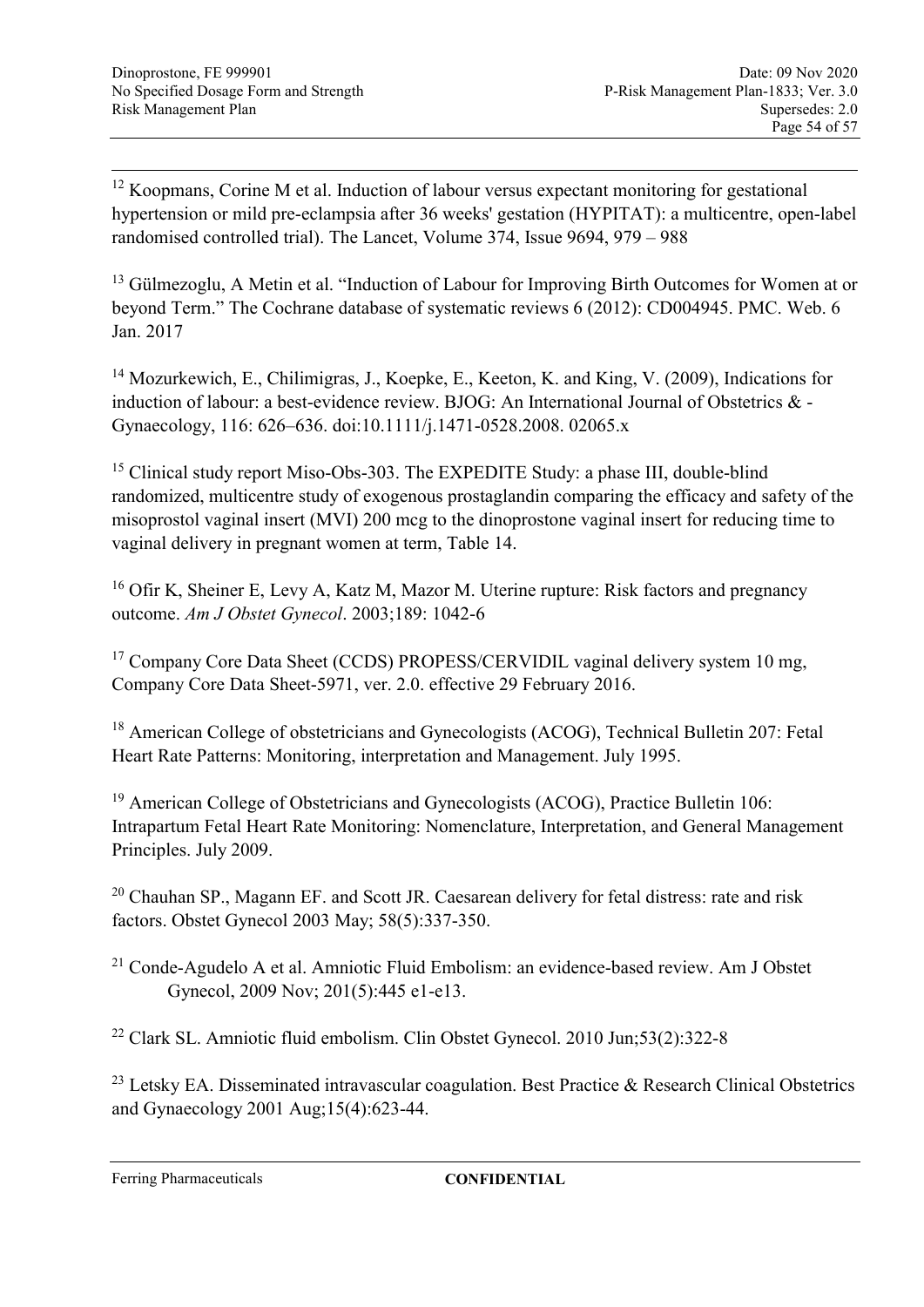<span id="page-54-0"></span><sup>24</sup> De Abajo FJ et al. Labour Induction with Dinoprostone or Oxytocin and Postpartum Disseminated Intravascular Coagulation: a hospital-based case-control study. Am J Obstet Gynaecol 2004 Nov; 191(5):1637-1643.

<span id="page-54-1"></span><sup>25</sup> Montagnana M., Franchi M., Danese E et al. Disseminated Intravascular Coagulation in Obstetric and Gynaecologic Disorders. Semin Thromb Hemost 2010 Jun; 36(4): 404-418.

<span id="page-54-2"></span><sup>26</sup> Ahmed I. Ahmed et al. Uterine tachysystole in spontaneous labour at term (2016). The Journal of Maternal-Fetal & Neonatal Medicine. doi: 10.3109/14767058.2015.1125463

<span id="page-54-3"></span><sup>27</sup> Rugarn, O., Tipping, D., Powers, B., & Wing, D. (2017). Rugarn, O., Tipping, D., Powers, B., & Wing, D. A. (2017). Induction of labour with retrievable prostaglandin vaginal inserts: outcomes following retrieval due to an intrapartum adverse event. BJOG: an international journal of obstetrics and gynaecology, 124(5), 796-803. doi:10.1111/1471-0528.14147

<span id="page-54-4"></span><sup>28</sup> Al-Zirgi I., Stray-Pedersen B., Forse L. and Vangen S. Uterine rupture after previous caesarean section. BJOG 2010 Jun; 117(7):809-820

<span id="page-54-5"></span><sup>29</sup> Yap OW S., Kim ES. and Laros RK. Maternal and neonatal outcomes after uterine rupture I labor. Am J Obstet Gynecol 2001 Jun; 184(7):1576-1581

<span id="page-54-6"></span><sup>30</sup> Kaczmarczyk M et al. Risk factors for uterine rupture and the neonatal consequences: a population-based study of successive pregnancies in Sweden. BJOG 2007 Oct; 114(10):1208-1214.

<span id="page-54-7"></span><sup>31</sup> Lydon-Rochelle, M., Holt, V., Easterling, T., & Martin, D. (2001). Risk of uterine rupture during labor among women with a prior caesarean delivery. N Engl J Med, 345(1), 3- 8.doi:10.1056/NEJM200107053450101

<span id="page-54-8"></span><sup>32</sup> Lean, S. C., Derricott, H., Jones, R. L., & Heazell, A. P. (2017). Advanced maternal age and adverse pregnancy outcomes: A systematic review and meta-analysis. PLoS One, 12(10), e0186287. doi: 10.1371/journal.pone.0186287

<span id="page-54-10"></span><span id="page-54-9"></span> $33$  Elbers, L., Fliers, E., & Cannegieter, S. (2018). The influence of thyroid function on the coagulation system and its clinical consequences. J of Thromb Haemost, 16, 634-45.  $34$  Dennedy, M., & Dunne, F. (2010). The maternal and fetal impacts of obesity and gestational diabetes on pregnancy outcome. Best Practice & Research Clinical Endocrinology & Metabolism, 24(4), 573-589. doi: https://doi.org/10.1016/j.beem.2010.06.001

<span id="page-54-11"></span><sup>35</sup> Hutcheon, J., Lisonkova, S., & Joseph, K. (2011). Epidemiology of pre-eclampsia and the other hypertensive disorders of pregnancy. Best Pract Res Clin Obstet Gynaecol, 25(4), 391-403. doi: 10.1016/j.bpobgyn.2011.01.006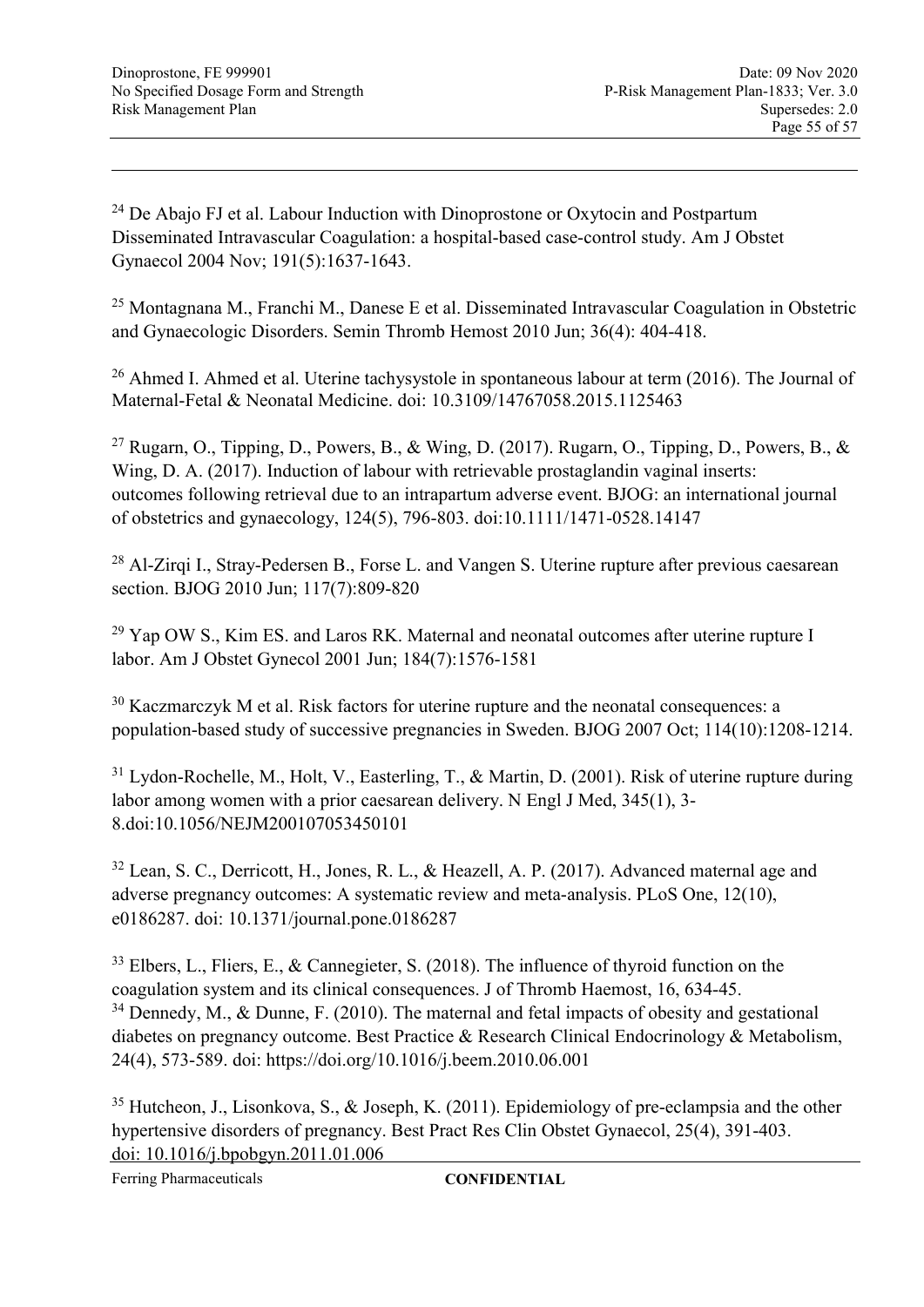<span id="page-55-0"></span><sup>36</sup> Pierce, S., Bakker, R., Myers, D. A., & Edwards, R. K. (2018). Clinical Insights for Cervical Ripening and Labor Induction Using Prostaglandins. AJP reports, 8(4), e307-e314. doi: https://doi.org/10.1055/s-0038-1675351

<span id="page-55-1"></span><sup>37</sup> Magro-Malosso, E., Saccone, G., Chen, M., Navathe, R., Di Tomaso, M., & Berghella, V.(2017). Induction of labour for suspected macrosomia at term in non-diabetic women: a systematic review and meta-analysis of randomized controlled trials. BJOG: an international journal of obstetrics and gynaecology, 124(3), 414-421. doi: https://doi.org/10.1111/1471-0528.14435

<span id="page-55-2"></span><sup>38</sup> Middleton, P., Shepherd, E., Morris, J., Crowther, C. A., & Gomersall, J. C. (2020). Induction of labour at or beyond 37 weeks' gestation. Cochrane Database of Systematic Reviews (7), Art. No.: CD004945. doi: 10.1002/14651858.CD004945.pub5.

<span id="page-55-3"></span><sup>39</sup> Kaczmarczyk M et al. Risk factors for uterine rupture and the neonatal consequences: a population-based study of successive pregnancies in Sweden. BJOG 2007 Oct; 114(10):1208-1214.